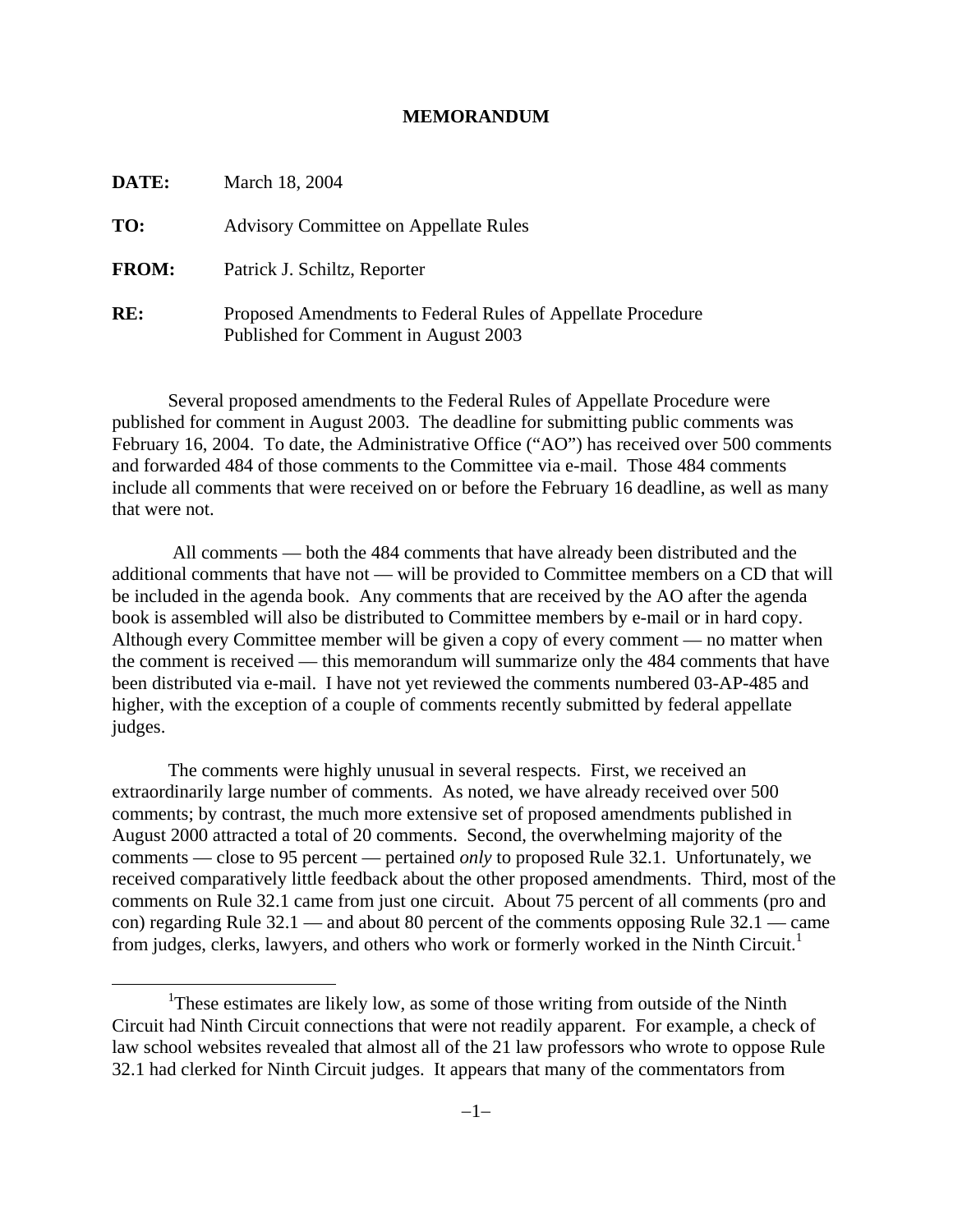Fourth, the vast majority of the comments on Rule 32.1 — about 90 percent — took the same position: They opposed adopting the rule. Finally, the comments regarding Rule 32.1 were extremely repetitive. Many repeated — word-for-word — the same basic "talking points" distributed by opponents of the rule, $<sup>2</sup>$  and many letters were identical or nearly identical copies</sup> of each other.<sup>3</sup>

None of this is to suggest that the arguments made in these "talking points" or letters should be disregarded. To the contrary, as I will explain below, I agree with some of them. My point is simply that the arguments made in the last few dozen comments opposing Rule 32.1 did not differ materially from the arguments made in the first few dozen comments opposing Rule 32.1.

Because of the unusual nature of the public comments, I will report on them somewhat differently than I have reported on comments in the past. With respect to every proposed rule except Rule 32.1, I will, as usual, provide the following: (1) a brief introduction; (2) the text of the amendment and Committee Note, as published; (3) a summary of each of the public comments; and (4) my recommendation. Where commentators have made a strong argument for change — an argument that has not already been considered by this Committee — I have included with my recommendation suggested revisions to the text of the amendment or Committee Note.

With respect to proposed Rule 32.1, I will provide the same information, except that I will not summarize each of the comments individually. Because those comments are so many and so repetitive, providing a separate summary of each would take several weeks and accomplish little. With Judge Alito's permission, I will instead provide "global" summaries of the major arguments made for and against adopting Rule 32.1, and then I will identify all those who supported or opposed the rule. My summary is meant to serve as a general overview, not as a substitute for reading the comments themselves.

outside of the Ninth Circuit were also former Ninth Circuit law clerks or were inspired to write because of Ninth Circuit connections.

 $\overline{a}$ 

 $2A$  copy of the most commonly incorporated "talking points" is attached to 03-AP-025.

 $3$ For example, 9 of the 10 private practitioners from Florida who opposed Rule 32.1 sent essentially identical letters — and their letters were essentially identical to a letter sent previously by a Ninth Circuit attorney (03-AP-234).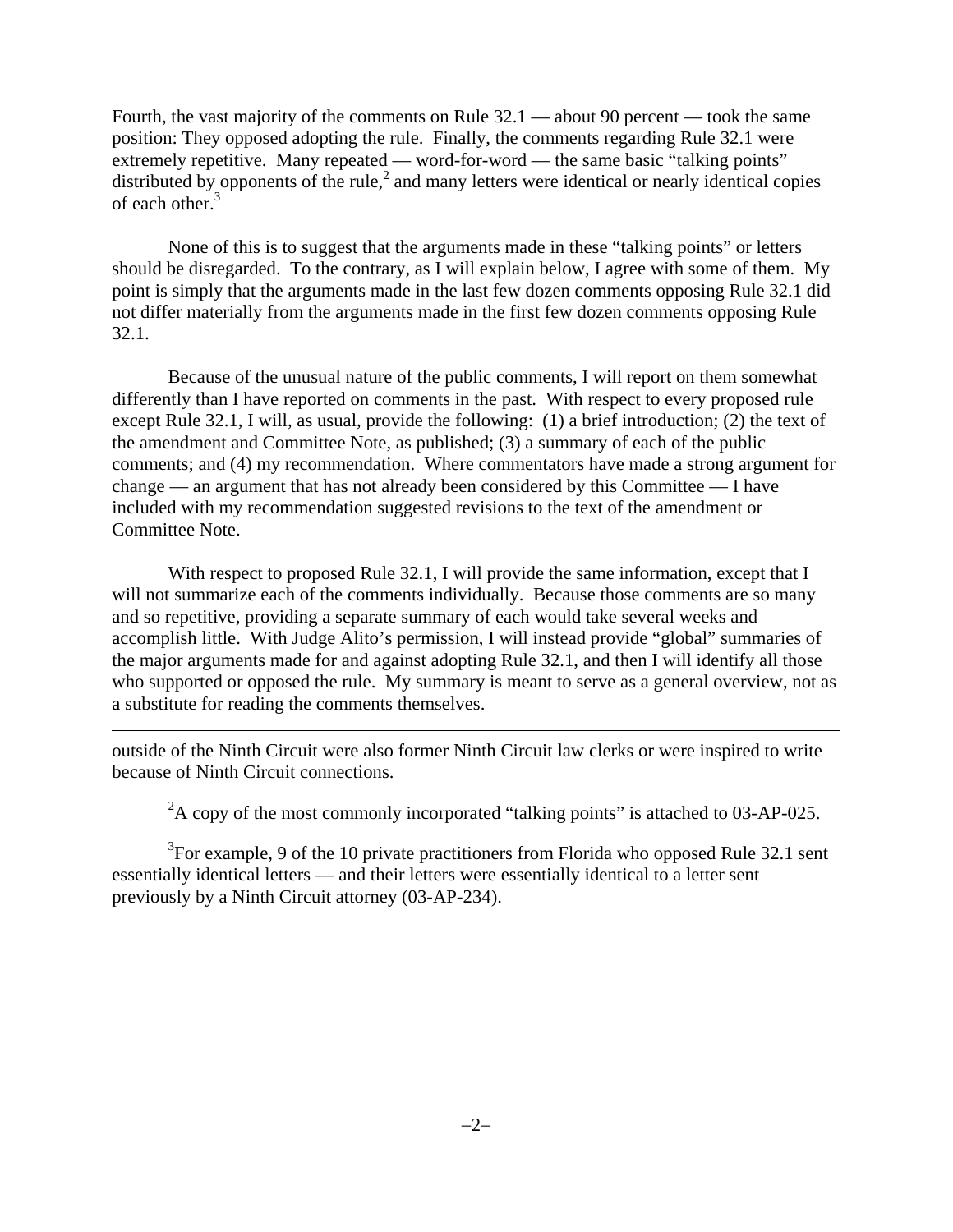With respect to each of the proposed rules, the Committee must first decide whether to approve the proposal as published, approve the proposal with modifications, devote further study to the proposal, or drop the proposal altogether. In those cases in which the Committee decides to approve the proposal with modifications, it must further decide whether the modifications are substantial (necessitating republication) or insubstantial (not necessitating republication).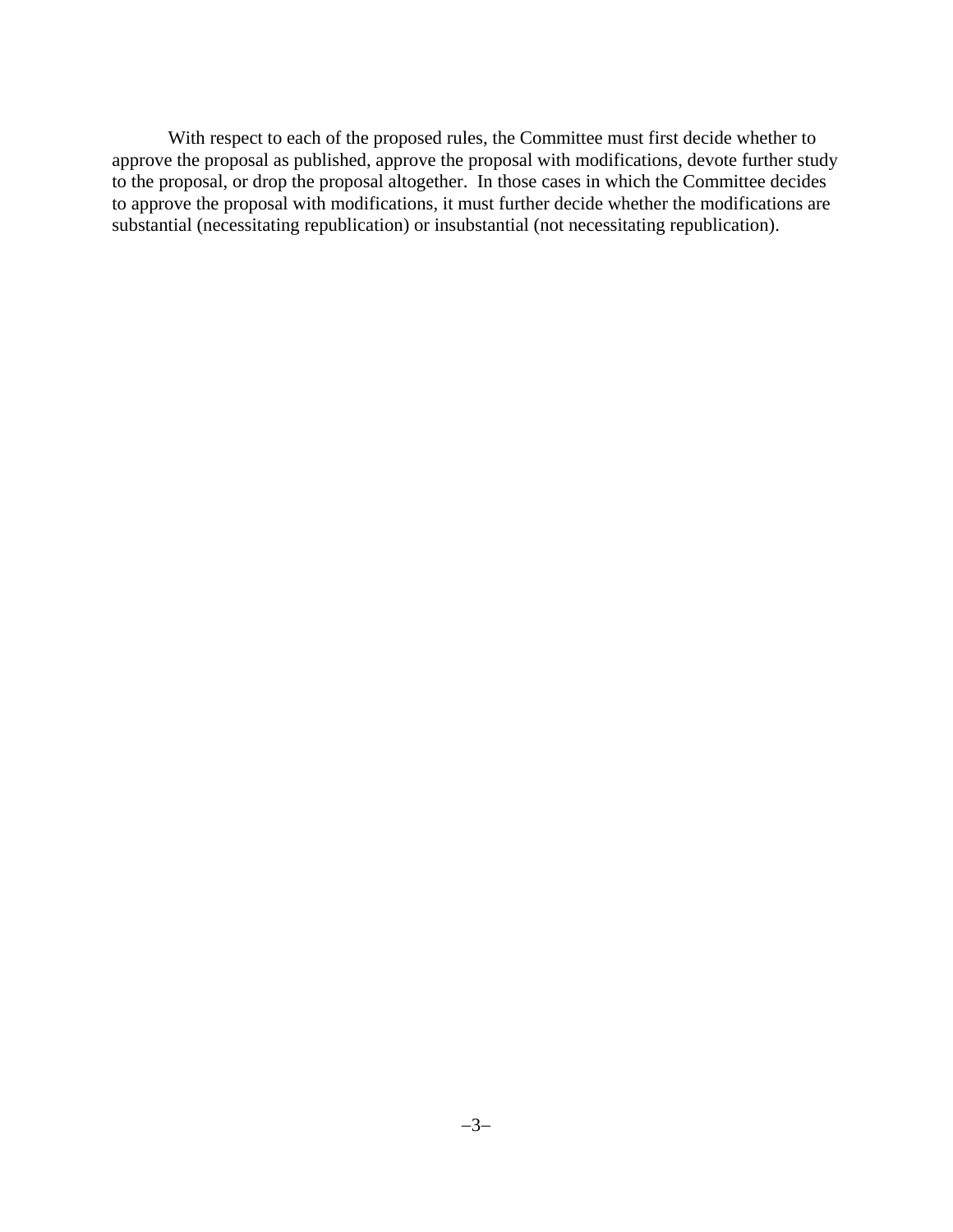## **V. New Rule 32.1**

## **A. Introduction**

The Committee proposed to add a new Rule 32.1 that would require courts to permit the citation of judicial opinions, orders, judgments, or other written dispositions that have been designated as "unpublished," "non-precedential," or the like. New Rule 32.1 would also require parties who cite "unpublished" or "non-precedential" opinions that are not available in a publicly accessible electronic database (such as Westlaw) to provide copies of those opinions to the court and to the other parties.

# **B. Text of Rule and Committee Note**

# **Rule 32.1. Citation of Judicial Dispositions**

# **(a) Citation Permitted.** No prohibition or restriction may be imposed upon the citation of

judicial opinions, orders, judgments, or other written dispositions that have been

designated as "unpublished," "not for publication," "non-precedential," "not precedent,"

or the like, unless that prohibition or restriction is generally imposed upon the citation of

all judicial opinions, orders, judgments, or other written dispositions.

**(b) Copies Required.** A party who cites a judicial opinion, order, judgment, or other written disposition that is not available in a publicly accessible electronic database must file and serve a copy of that opinion, order, judgment, or other written disposition with the brief or other paper in which it is cited.

# **Committee Note**

Rule 32.1 is a new rule addressing the citation of judicial opinions, orders, judgments, or other written dispositions that have been designated as "unpublished," "not for publication," "non-precedential," "not precedent," or the like. This Note will refer to these dispositions collectively as "unpublished" opinions. This is a term of art that, while not always literally true (as many "unpublished" opinions are in fact published), is commonly understood to refer to the entire group of judicial dispositions addressed by Rule 32.1.

The citation of "unpublished" opinions is an important issue. The thirteen courts of appeals have cumulatively issued tens of thousands of "unpublished" opinions, and about 80% of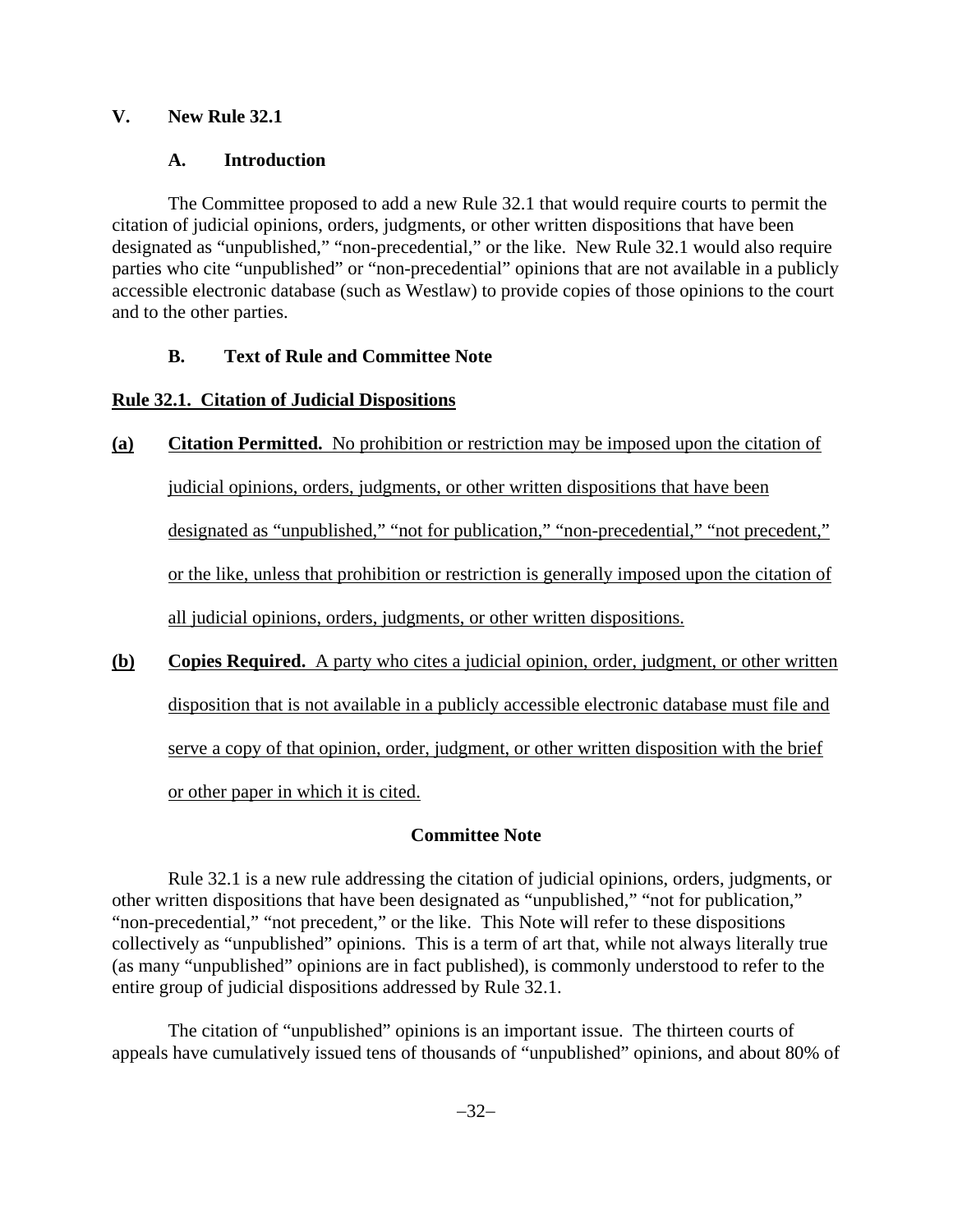the opinions issued by the courts of appeals in recent years have been designated as "unpublished." Administrative Office of the United States Courts, Judicial Business of the United States Courts 2001, tbl. S-3 (2001). Although the courts of appeals differ somewhat in their treatment of "unpublished" opinions, most agree that an "unpublished" opinion of a circuit does not bind panels of that circuit or district courts within that circuit (or any other court).

State courts have also issued countless "unpublished" opinions in recent years. And, again, although state courts differ in their treatment of "unpublished" opinions, they generally agree that "unpublished" opinions do not establish precedent that is binding upon the courts of the state (or any other court).

Rule 32.1 is extremely limited. It takes no position on whether refusing to treat an "unpublished" opinion as binding precedent is constitutional. *See Symbol Tech., Inc. v. Lemelson Med., Educ. & Research Found.*, 277 F.3d 1361, 1366-68 (Fed. Cir. 2002); *Hart v. Massanari*, 266 F.3d 1155, 1159-80 (9th Cir. 2001); *Williams v. Dallas Area Rapid Transit,* 256 F.3d 260 (5th Cir. 2001) (Smith, J., dissenting from denial of reh'g en banc); *Anastasoff v. United States*, 223 F.3d 898, 899-905, *vacated as moot on reh'g en banc* 235 F.3d 1054 (8th Cir. 2000). It does not require any court to issue an "unpublished" opinion or forbid any court from doing so. It does not dictate the circumstances under which a court may choose to designate an opinion as "unpublished" or specify the procedure that a court must follow in making that decision. It says nothing about what effect a court must give to one of its "unpublished" opinions or to the "unpublished" opinions of another court. The one and only issue addressed by Rule 32.1 is the *citation* of judicial dispositions that have been *designated* as "unpublished" or "non-precedential" by a federal or state court — whether or not those dispositions have been published in some way or are precedential in some sense.

**Subdivision (a).** Every court of appeals has allowed "unpublished" opinions to be cited in some circumstances, such as to support a claim of claim preclusion, issue preclusion, law of the case, double jeopardy, sanctionable conduct, abuse of the writ, notice, or entitlement to attorney's fees. Not all of the circuits have specifically mentioned all of these claims in their local rules, but it does not appear that any circuit has ever sanctioned an attorney for citing an "unpublished" opinion under these circumstances.

By contrast, the circuits have differed dramatically with respect to the restrictions that they have placed upon the citation of "unpublished" opinions for their persuasive value. An opinion cited for its "persuasive value" is cited not because it is binding on the court or because it is relevant under a doctrine such as claim preclusion. Rather, it is cited because the party hopes that it will influence the court as, say, a law review article might — that is, simply by virtue of the thoroughness of its research or the persuasiveness of its reasoning.

Some circuits have freely permitted the citation of "unpublished" opinions for their persuasive value, some circuits have disfavored such citation but permitted it in limited circumstances, and some circuits have not permitted such citation under any circumstances. These conflicting rules have created a hardship for practitioners, especially those who practice in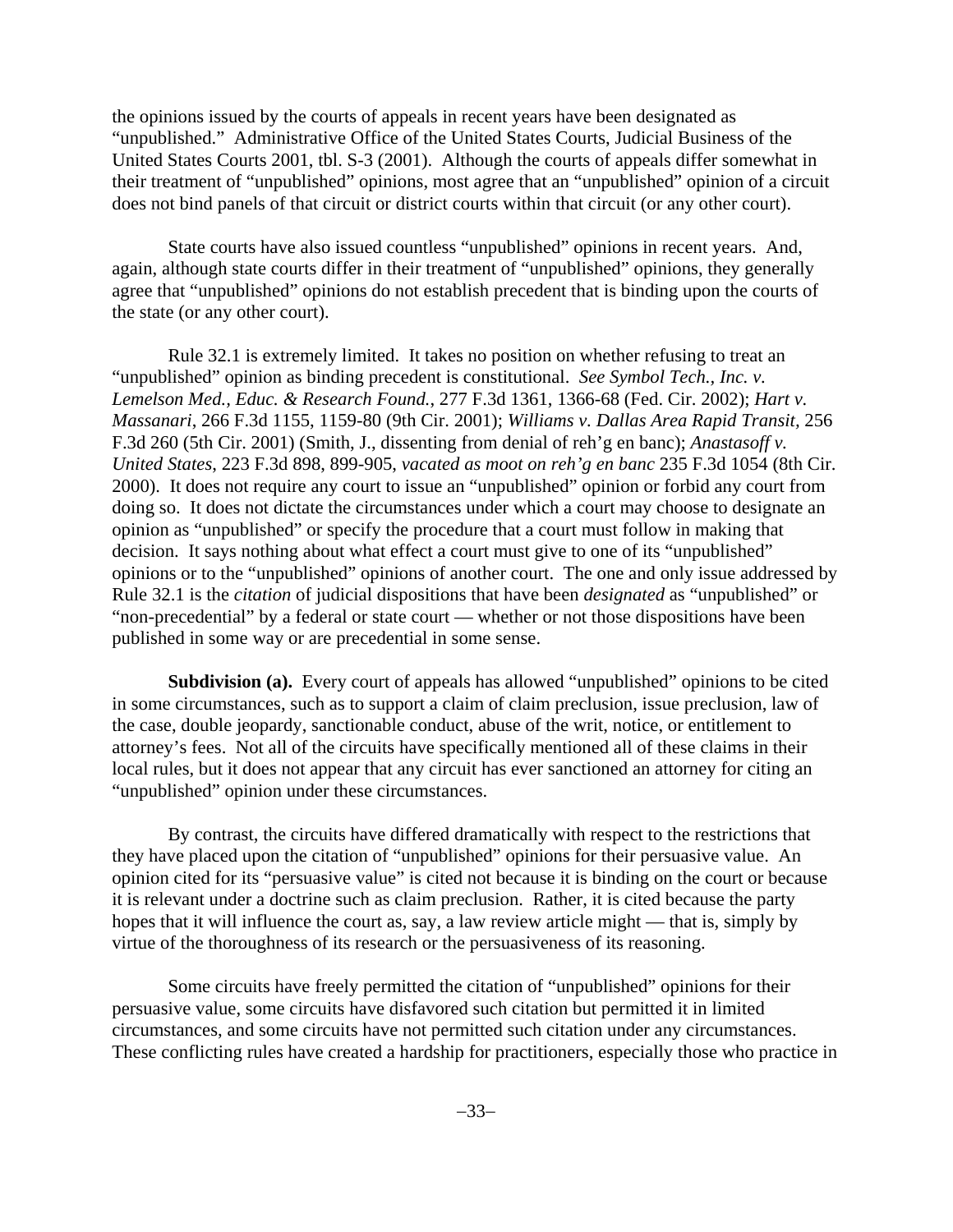more than one circuit. Rule 32.1(a) is intended to replace these conflicting practices with one uniform rule.

Under Rule 32.1(a), a court of appeals may not prohibit a party from citing an "unpublished" opinion for its persuasive value or for any other reason. In addition, under Rule 32.1(a), a court of appeals may not place any restriction upon the citation of "unpublished" opinions, unless that restriction is generally imposed upon the citation of all judicial opinions — "published" and "unpublished." Courts are thus prevented from undermining Rule 32.1(a) by imposing restrictions only upon the citation of "unpublished" opinions (such as a rule permitting citation of "unpublished" opinions only when no "published" opinion addresses the same issue or a rule requiring attorneys to provide 30-days notice of their intent to cite an "unpublished" opinion). At the same time, Rule 32.1(a) does not prevent courts from imposing restrictions as to form upon the citation of all judicial opinions (such as a rule requiring that case names appear in italics or a rule requiring parties to follow The Bluebook in citing judicial opinions).

It is difficult to justify prohibiting or restricting the citation of "unpublished" opinions. Parties have long been able to cite in the courts of appeals an infinite variety of sources solely for their persuasive value. These sources include the opinions of federal district courts, state courts, and foreign jurisdictions, law review articles, treatises, newspaper columns, Shakespearian sonnets, and advertising jingles. No court of appeals places any restriction on the citation of these sources (other than restrictions that apply generally to all citations, such as requirements relating to type styles). Parties are free to cite them for their persuasive value, and judges are free to decide whether or not to be persuaded.

There is no compelling reason to treat "unpublished" opinions differently. It is difficult to justify a system under which the "unpublished" opinions of the D.C. Circuit can be cited to the Seventh Circuit, but the "unpublished" opinions of the Seventh Circuit cannot be cited to the Seventh Circuit. D.C. Cir. R.  $28(c)(1)(B)$ ; 7th Cir. R.  $53(b)(2)(iv)$  & (e). And, more broadly, it is difficult to justify a system that permits parties to bring to a court's attention virtually every written or spoken word in existence *except* those contained in the court's own "unpublished" opinions.

Some have argued that permitting citation of "unpublished" opinions would lead judges to spend more time on them, defeating their purpose. This argument would have great force if Rule 32.1(a) required a court of appeals to treat all of its opinions as precedent that binds all panels of the court and all district courts within the circuit. The process of drafting a precedential opinion is much more time consuming than the process of drafting an opinion that serves only to provide the parties with a basic explanation of the reasons for the decision. As noted, however, Rule 32.1(a) does not require a court of appeals to treat its "unpublished" opinions as binding precedent. Nor does the rule require a court of appeals to increase the length or formality of any "unpublished" opinions that it issues.

It should also be noted, in response to the concern that permitting citation of "unpublished" opinions will increase the time that judges devote to writing them, that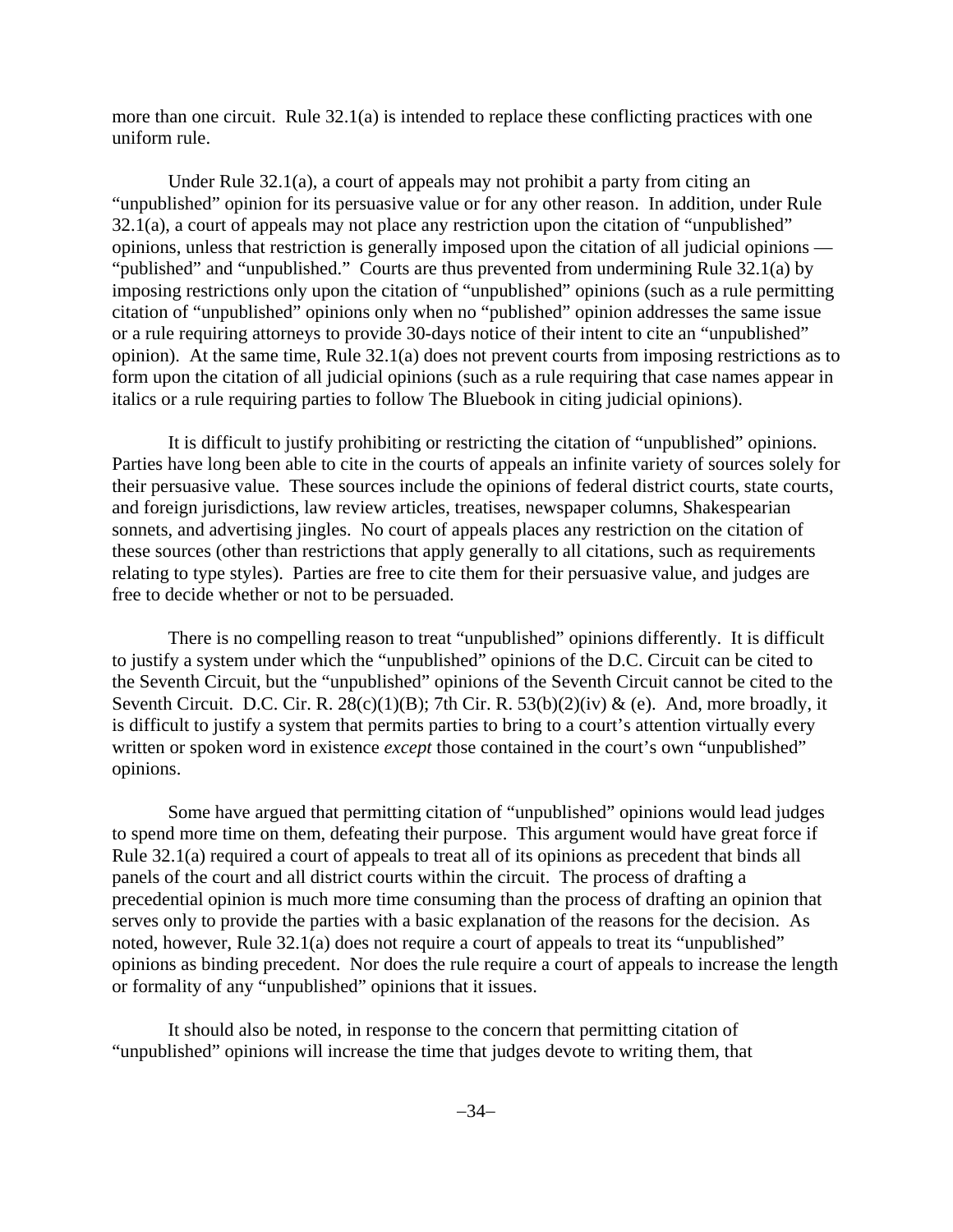"unpublished" opinions are already widely available to the public, and soon every court of appeals will be required by law to post all of its decisions — including "unpublished" decisions — on its website. *See* E-Government Act of 2002, Pub. L. 107-347, § 205(a)(5), 116 Stat. 2899, 2913. Moreover, "unpublished" opinions are often discussed in the media and not infrequently reviewed by the United States Supreme Court. *See, e.g.*, *Holmes Group, Inc. v. Vornado Air Circulation Sys., Inc.*, 535 U.S. 826 (2002) (reversing "unpublished" decision of Federal Circuit); *Swierkiewicz v. Sorema N.A.*, 534 U.S. 506 (2002) (reversing "unpublished" decision of Second Circuit). If this widespread scrutiny does not deprive courts of the benefits of "unpublished" opinions, it is difficult to believe that permitting a court's "unpublished" opinions to be cited to the court itself will have that effect. The majority of the courts of appeals already permit their own "unpublished" opinions to be cited for their persuasive value, and "the sky has not fallen in those circuits." Stephen R. Barnett, *From* Anastasoff *to* Hart *to West's* Federal Appendix: *The Ground Shifts Under No-Citation Rules*, 4 J. APP. PRAC. & PROCESS 1, 20 (2002).

In the past, some have also argued that, without no-citation rules, large institutional litigants (such as the Department of Justice) who can afford to collect and organize "unpublished" opinions would have an unfair advantage. Whatever force this argument may once have had, that force has been greatly diminished by the widespread availability of "unpublished" opinions on Westlaw and Lexis, on free Internet sites, and now in the Federal Appendix. In almost all of the circuits, "unpublished" opinions are as readily available as "published" opinions. Barring citation to "unpublished" opinions is no longer necessary to level the playing field.

Unlike many of the local rules of the courts of appeals, Rule 32.1(a) does not provide that citing "unpublished" opinions is "disfavored" or limited to particular circumstances (such as when no "published" opinion adequately addresses an issue). Again, it is difficult to understand why "unpublished" opinions should be subject to restrictions that do not apply to other sources. Moreover, given that citing an "unpublished" opinion is usually tantamount to admitting that no "published" opinion supports a contention, parties already have an incentive not to cite "unpublished" opinions. Not surprisingly, those courts that have liberally permitted the citation of "unpublished" opinions have not been overwhelmed with such citations. Finally, restricting the citation of "unpublished" opinions may spawn satellite litigation over whether a party's citation of a particular "unpublished" opinion was appropriate. This satellite litigation would serve little purpose, other than further to burden the already overburdened courts of appeals.

Rule 32.1(a) will further the administration of justice by expanding the sources of insight and information that can be brought to the attention of judges and making the entire process more transparent to attorneys, parties, and the general public. At the same time, Rule 32.1(a) will relieve attorneys of several hardships. Attorneys will no longer have to pick through the conflicting no-citation rules of the circuits in which they practice, nor worry about being sanctioned or accused of unethical conduct for improperly citing an "unpublished" opinion. *See Hart*, 266 F.3d at 1159 (attorney ordered to show cause why he should not be disciplined for violating no-citation rule); ABA Comm. on Ethics and Prof'l Responsibility, Formal Op. 94- 386R (1995) ("It is ethically improper for a lawyer to cite to a court an 'unpublished' opinion of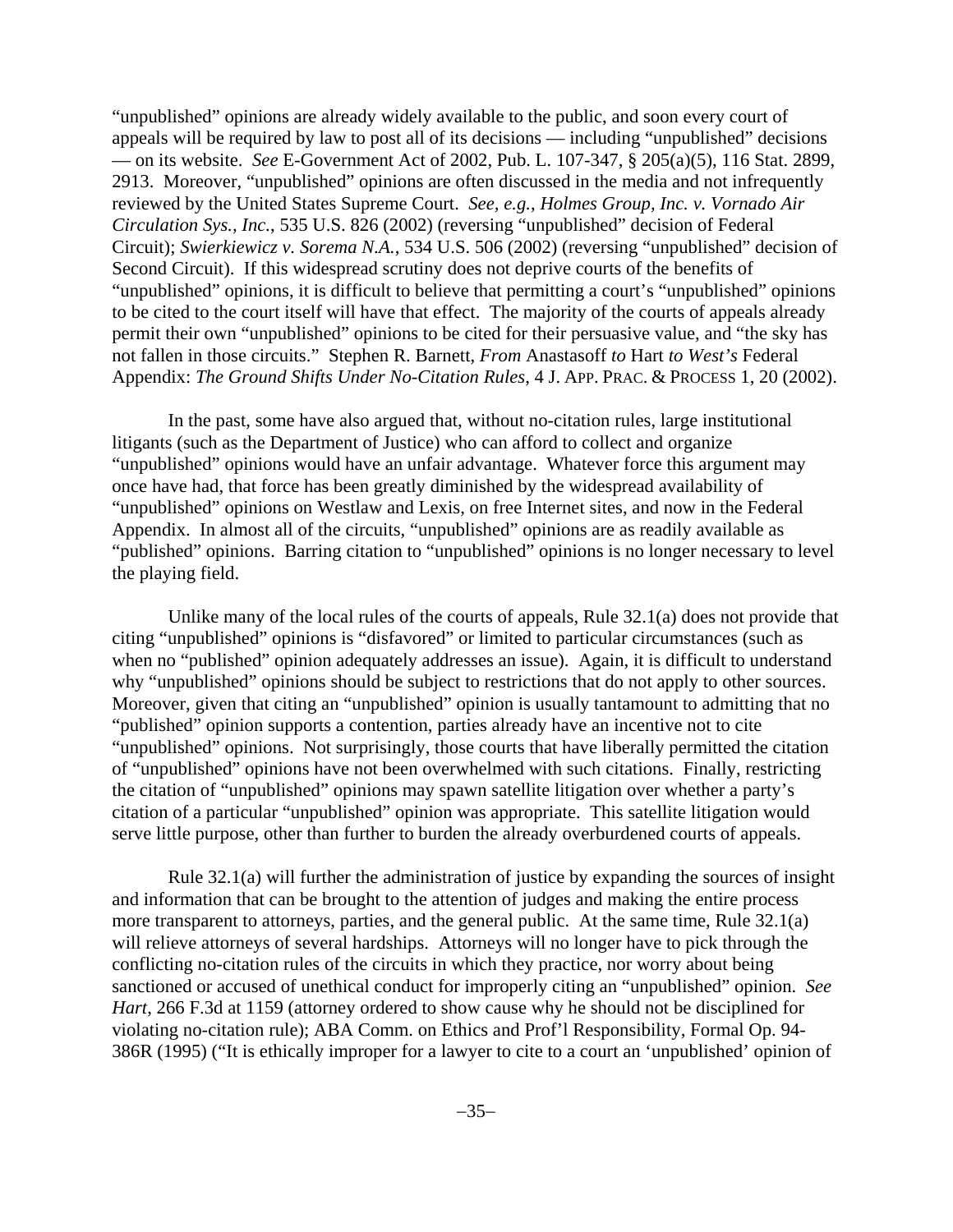that court or of another court where the forum court has a specific rule prohibiting any reference in briefs to ['unpublished' opinions]."). In addition, attorneys will no longer be barred from bringing to the court's attention information that might help their client's cause; whether or not this violates the First Amendment (as some have argued), it is a regrettable position in which to put attorneys. Finally, game-playing should be reduced, as attorneys who in the past might have been tempted to find a way to hint to a court that it has addressed an issue in an "unpublished" opinion can now directly bring that "unpublished" opinion to the court's attention, and the court can do whatever it wishes with that opinion.

**Subdivision (b).** Under Rule 32.1(b), a party who cites an "unpublished" opinion must provide a copy of that opinion to the court and to the other parties, unless the "unpublished" opinion is available in a publicly accessible electronic database — such as in Westlaw or on a court's website. A party who is required under Rule 32.1(b) to provide a copy of an "unpublished" opinion must file and serve the copy with the brief or other paper in which the opinion is cited.

It should be noted that, under Rule 32.1(a), a court of appeals may not require parties to file or serve copies of *all* of the "unpublished" opinions cited in their briefs or other papers (unless the court generally requires parties to file or serve copies of *all* of the judicial opinions that they cite). "Unpublished" opinions are widely available on free websites (such as those maintained by federal and state courts), on commercial websites (such as those maintained by Westlaw and Lexis), and even in published compilations (such as the Federal Appendix). Given the widespread availability of "unpublished" opinions, parties should be required to file and serve copies of such opinions only in the circumstances described in Rule 32.1(b).

### **C. Summary of Public Comments**

As I explained in the introduction to this memorandum, I will not summarize each of the 500-plus comments that we received about Rule 32.1, as those comments are both numerous and repetitive. Rather, I will describe the major arguments that commentators made for and against adopting the proposed rule. I will then describe the (relatively few) suggestions that commentators made regarding the wording of Rule 32.1. I will conclude by listing those who commented in favor of and those who commented against adopting the proposed rule.

# **1. Summary of Arguments Regarding Substance**

### **a. Arguments Against Adopting Proposed Rule**

**1.** A circuit should be free to conduct its business as it sees fit unless there is a compelling reason to impose uniformity. This is particularly true with respect to measures such as no-citation rules, which reflect decisions made by circuits about how best to allocate their scarce resources to meet the demands placed upon them. Circuits confront dramatically different local conditions. Among the features that vary from circuit to circuit are the size, subject matter, and complexity of the circuit's caseload; the number of active and senior judges on the circuit;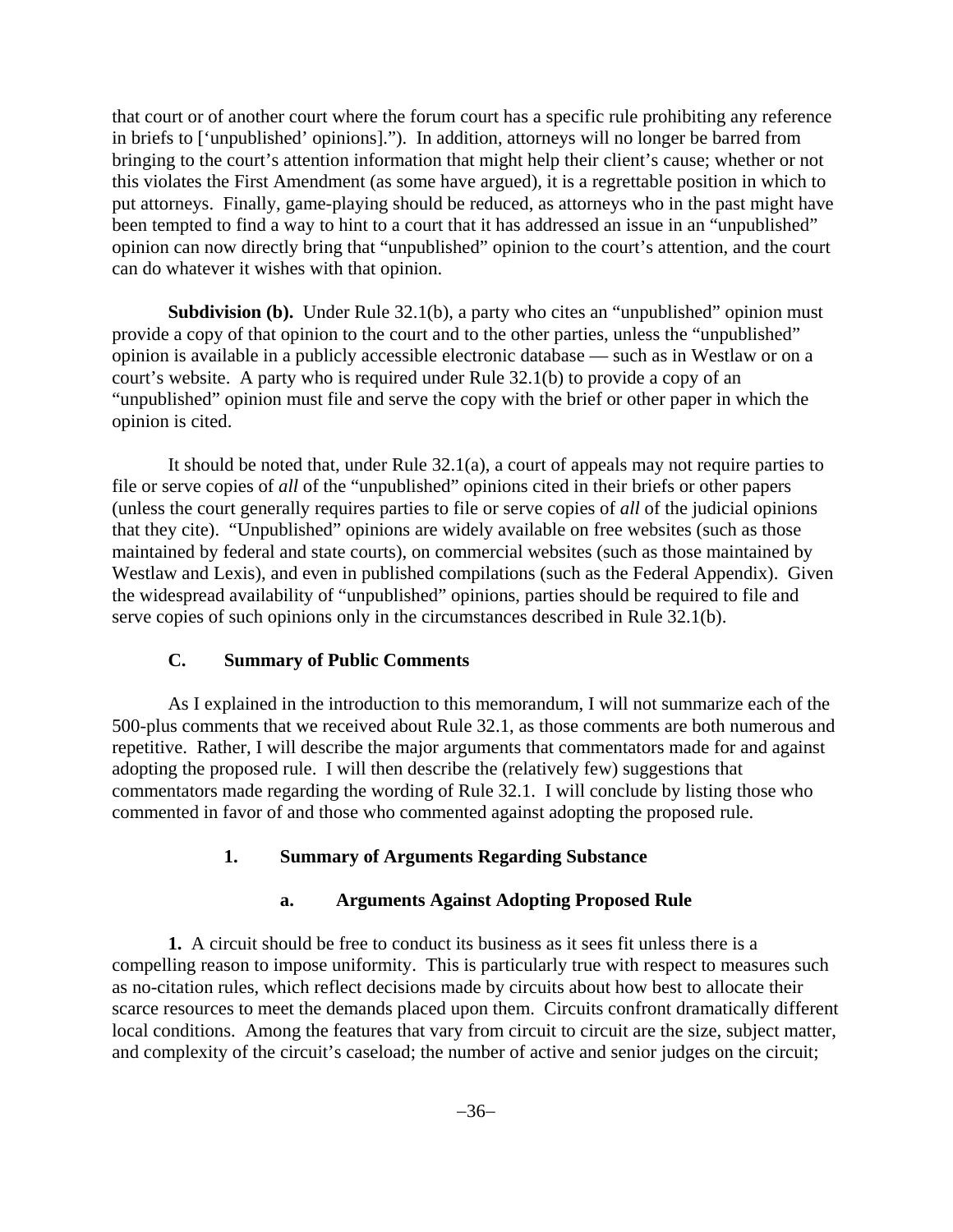the geographical scope of the circuit; the process used by the circuit to decide which cases are designated as unpublished; the time and attention devoted by circuit judges to unpublished opinions; and the legal culture of the circuit (such as the aggressiveness of the local bar). These features are best known to the judges who work within the circuit every day. No advisory committee composed entirely or almost entirely of outsiders should tell a circuit that it cannot implement a rule that the circuit has deemed necessary to handle its workload, unless that advisory committee has strong evidence that a uniform rule would serve a compelling interest.

**2.** The Appellate Rules Committee does not have such evidence with respect to Rule 32.1. The Committee Note fails to identify a single serious problem with the status quo that Rule 32.1 would solve.

**a.** The main problem identified by the Committee Note is that no-citation rules impose a "hardship" on attorneys by forcing them to "pick through the conflicting no-citation rules of the circuits in which they practice."

- **i.** This is not much of a hardship.
	- Every circuit has implemented numerous local rules, and attorneys will continue to have to "pick through" those rules whether or not Rule 32.1 is approved. It is not unreasonable to ask an attorney who seeks to practice in a circuit to read and follow that circuit's local rules — local rules that are readily available online.
	- Among local rules, no-citation rules are particularly easy to follow, as they are clear and, in most circuits, stamped right on the face of unpublished opinions. A lawyer who reads an unpublished opinion is told up front exactly what use he or she can make of it.
	- It is not surprising that the Committee has not identified a single occasion on which an attorney was in fact confused about the no-citation rule of a circuit, much less a single occasion on which an attorney was "sanctioned or accused of unethical conduct for improperly citing an 'unpublished' opinion." Attorneys have no difficulty locating, understanding, and following no-citation rules.
- **ii.** Rule 32.1 would do little to alleviate whatever hardship exists.
	- Most litigators practice in only one state and one circuit. Thus, most litigators are inconvenienced far more by differences between the rules of their *state* courts and the rules of their *federal* courts than they are by differences among the rules of various federal courts. The minority of attorneys who practice regularly in multiple circuits tend to work for the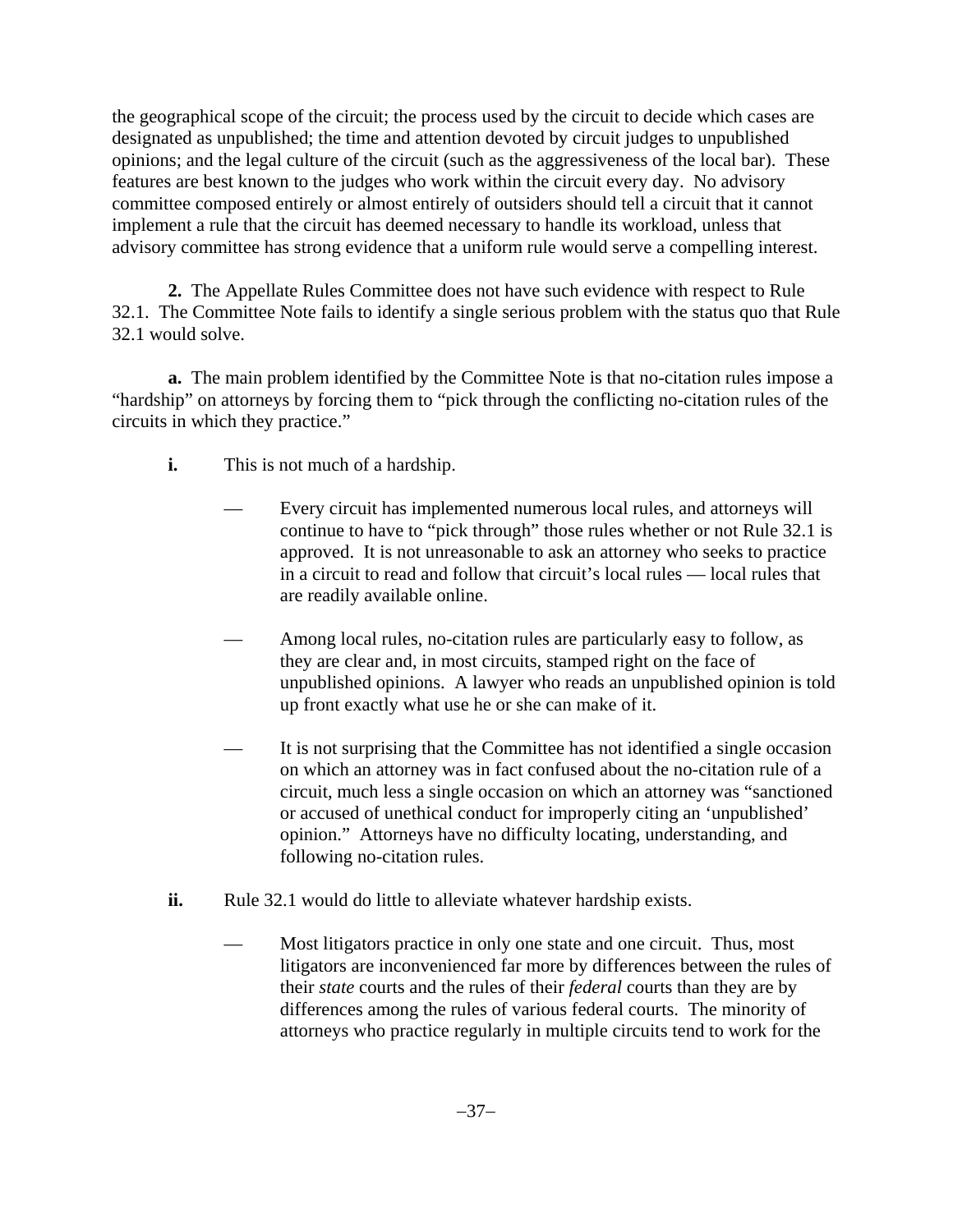Justice Department or for large law firms and thus have the time and resources to learn and follow each circuit's local rules.

- Although Rule 32.1 would help these Justice Department and big firm lawyers by creating uniformity among federal circuits, it would *harm* the typical attorney who practices in only one state by creating *disuniformity* between, for example, the citation rules of the California courts and the citation rules of the Ninth Circuit.
- Even within the federal courts, Rule 32.1 would create uniformity only with respect to citation. The rule would not create uniformity with respect to the *use* that circuits make of unpublished opinions. Thus, those who practice in multiple federal circuits would still have to become familiar with inconsistent rules about unpublished opinions.
- iii. If uniformity is the Committee's concern, it would be far better, for the reasons described below, for the Committee to propose a rule that would uniformly *bar* the citation of unpublished opinions.

**b.** The Committee Note alludes to a potential First Amendment problem. No court has found that no-citation rules violate the First Amendment, and no court will. Courts impose myriad restrictions on what an attorney may say to a court and how an attorney may say it. A no-citation rule no more threatens First Amendment values than does a rule limiting the size of briefs to 30 pages.

**3.** Not only has the Committee failed to identify any problems that Rule 32.1 would solve, it has failed to identify any other benefits that would result from Rule 32.1.

**a.** Rule 32.1 would not, as the Committee Note claims, "expand[] the sources of insight and information that can be brought to the attention of judges." Unpublished opinions provide little "insight" or "information" to anyone; to the contrary, they are most often used to mislead.

**i.** To understand why unpublished opinions do not provide much "insight" or "information," one needs to appreciate when and how unpublished opinions are produced.

- Appellate courts have essentially two functions: error correction and law creation. Unpublished opinions are issued in the vast majority of cases that call upon a court only to perform the former function.
- Unpublished opinions merely inform the parties and the lower court of why the court of appeals concluded that the lower court did or did not err. Unpublished opinions do not establish a new rule of law; expand, narrow, or clarify an existing rule of law; apply an existing rule of law to facts that are significantly different from the facts presented in published opinions; create or resolve a conflict in the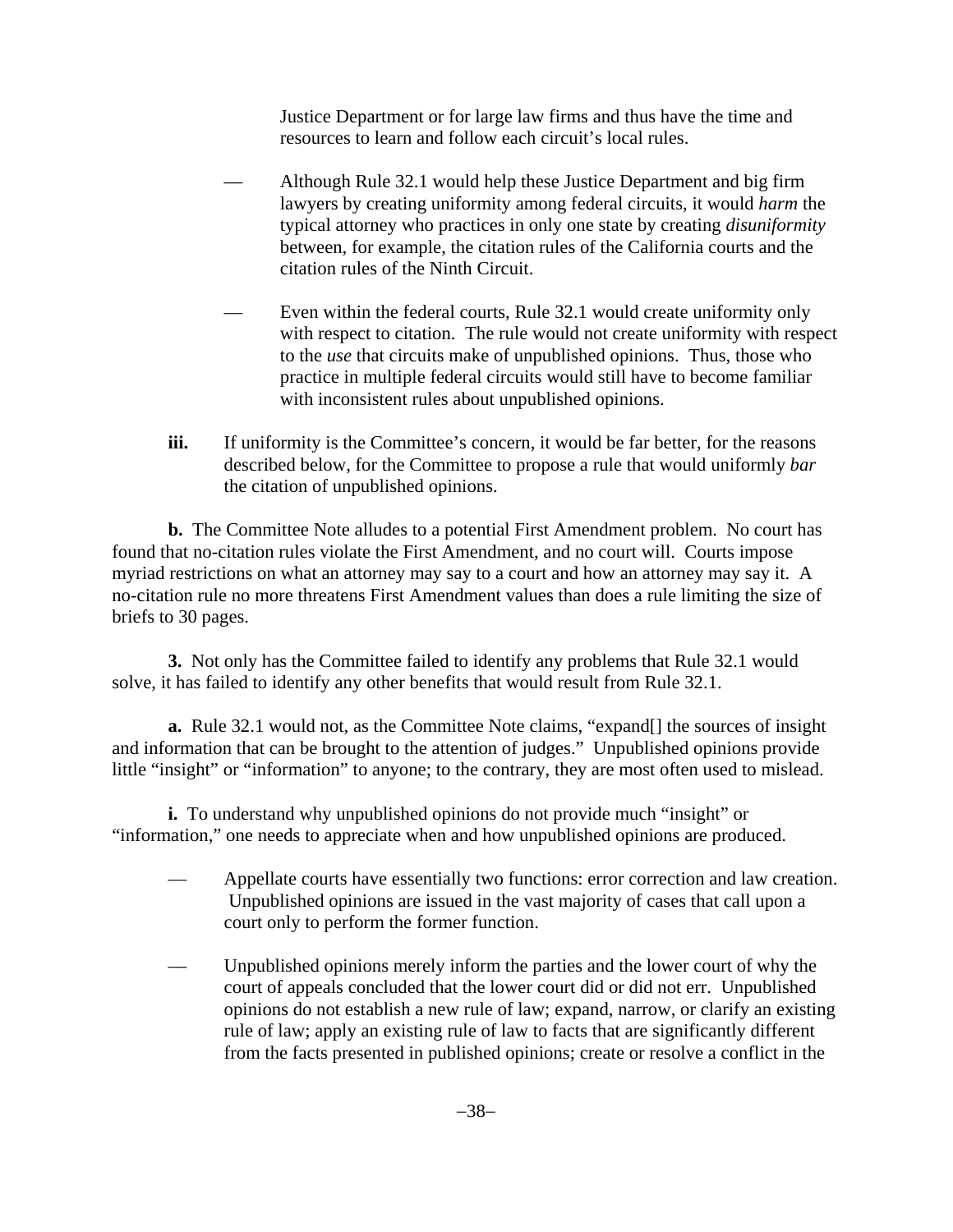law; or address a legal issue in which the public has a significant interest. As one judge wrote: "[O]ur uncitable memorandum dispositions do nothing more than apply settled circuit law to the facts and circumstances of an individual case. They do *not* make or alter or nuance the law. The principles we use to decide cases in memorandum dispositions are already on the books and fully citable." [03-AP-129]

- Unpublished opinions are also issued in cases that *do* present important legal questions, but in which the court is not confident that it answered those questions correctly — most often because the facts were unusual or because the advocacy was poor or lopsided. In such circumstances, a court may not want to speak authoritatively or comprehensively about an issue — or foreclose a particular line of argument — when a future case may present more representative facts or more skilled advocacy.
- Because an unpublished opinion functions solely as a one-time explanation to the parties and the lower court, judges are careful to make sure that the result is correct, but they spend very little time reviewing the opinion itself. Usually the opinion is drafted by a member of the circuit's staff or by a law clerk; often, the staff member or law clerk simply converts a bench memo into an opinion. The opinion will generally say almost nothing about the facts, because its intended audience — the parties and the lower court — are already familiar with the facts. It is common for a panel to spend as little as five or ten minutes on an unpublished opinion. The opinions usually do not go through multiple drafts, members of the panel usually do not request modifications, and the opinions are not usually circulated to the entire circuit before they are released.
- An unpublished opinion may accurately express the views of *none* of the members of the panel. As long as the result is correct, judges do not care much about the language. As one judge explained: "What matters is the result, not the precise language of the disposition or even its reasoning. Mem dispos reflect the panel's agreement on the outcome of the case, nothing more." [03-AP-075]

**ii.** Because of these features, citing unpublished opinions will not only provide little "insight" or "information," but will actually result in judges being *misled*.

- Unpublished opinions are poor sources of law. A court's holding in any case cannot be understood outside of the factual context, but unpublished opinions say little or nothing about the facts (because they are written for those already familiar with the case). Thus, it is difficult to discern what an unpublished opinion held.
- Because unpublished opinions are hurriedly drafted by staff and clerks, and because they receive little attention from judges, they often contain statements of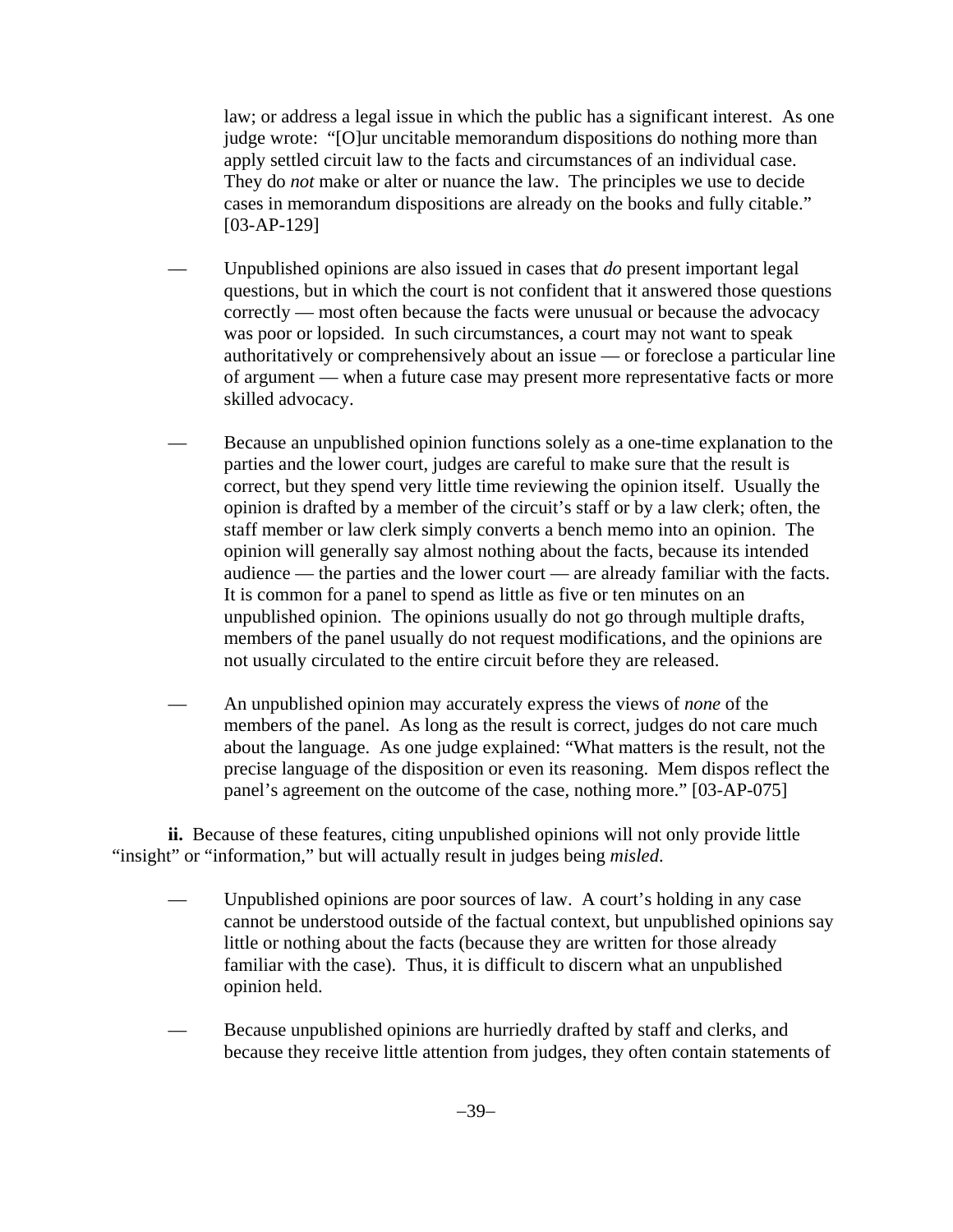law that are imprecise or inaccurate. Even slight variations in the way that a legal principle is stated can have significant consequences. If unpublished opinions could be cited, courts would often be led to believe that the law had been changed in some way by an unpublished opinion, when no such change was intended.

— Unpublished opinions are also a poor source of information about a judge's views on a legal issue. As noted, it is possible that an unpublished opinion does not accurately express the views of *any* judge. Citing unpublished opinions might mislead lower courts and others about the views of a circuit's judges.

**iii.** Even in the rare case in which an unpublished opinion might be persuasive "by virtue" of the thoroughness of its research or the persuasiveness of its reasoning," Rule 32.1 is not needed.

- First, any party can petition a court of appeals to publish an opinion that has been designated as unpublished. Courts recognize that they sometimes err in designating opinions as unpublished and are quite willing to correct those mistakes when those mistakes are brought to their attention.
- Second, and more importantly, nothing prevents any party in any case from borrowing — word-for-word, if the party wishes — the "research" and "reasoning" of an unpublished opinion. Parties want to cite unpublished opinions not because they are inherently persuasive, but because parties want to argue (explicitly or implicitly) that a panel of the circuit *agreed* with a particular argument — and for *that* reason, and not because of the opinion's "research" or "reasoning," the circuit should agree with the argument again. As one judge commented: "[N]othing prevents a party from copying wholesale the thorough research or persuasive reasoning of an unpublished disposition — without citation. But that's not what the party seeking to actually cite the disposition wants to do at all; rather, it wants the added boost of claiming that *three court of appeals judges endorse that reasoning*." [03-AP-169]

This, however, is a dishonest and misleading use of unpublished opinions. As described, judges often sign off on unpublished opinions that do *not* accurately express their views; indeed, it will be the rare unpublished opinion that will precisely and comprehensively describe the views of *any* of the panel's judges.

**iv.** In short, no-citation rules merely prevent parties from using unpublished opinions *illegitimately* — to *mislead* a court. All *legitimate* uses of unpublished opinions — such as mining them for nuggets of research or reasoning — are already available to parties.

**b.** Rule 32.1 would not, as the Committee Note claims, "mak[e] the entire process more transparent to attorneys, parties, and the general public."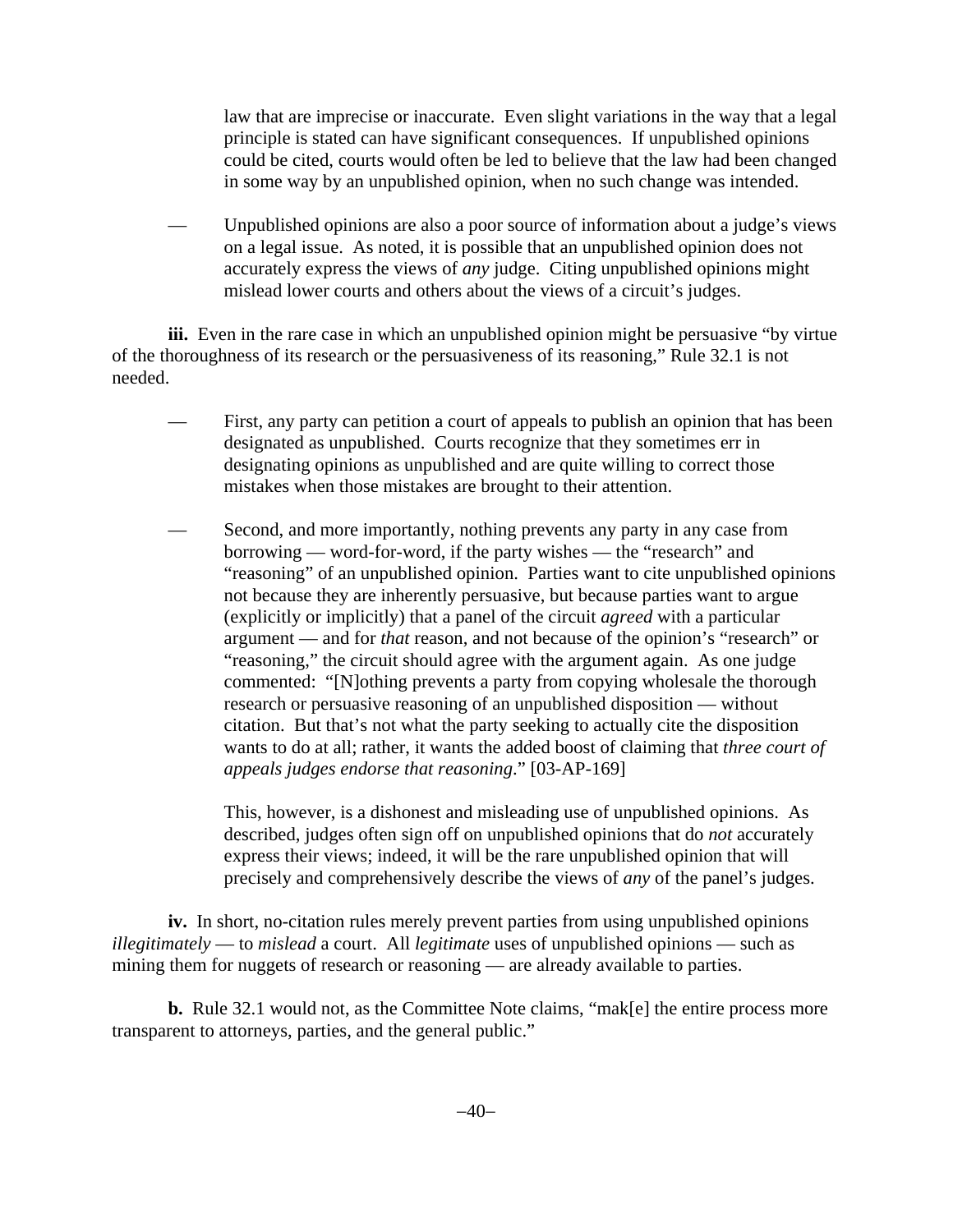**i.** As the Committee Note itself describes, unpublished opinions are already widely available and widely read by judges, attorneys, parties, and the general public — and sometimes reviewed by the Supreme Court. Those opinions can be requested from the clerk, reviewed on the websites of the circuits and other free Internet sites, and researched with Westlaw and Lexis. Unpublished opinions are no less "transparent" than published opinions. They are not hidden from anyone.

**ii.** Although proponents of Rule 32.1 often cite suspicions that courts use unpublished opinions to duck difficult issues or to hide decisions that are contrary to law, there is no evidence whatsoever that these suspicions are valid. Even those (very few) judges who have expressed support for Rule 32.1 have cited only the *perception* that unpublished opinions are used improperly; they agree that the perception is not accurate. Since the Ninth Circuit changed its no-citation rule to allow parties to bring to the court's attention in a rehearing petition any unpublished opinions that were in conflict with the decision of the panel, almost no parties have been able to do so. Every judge makes mistakes, but there is no evidence that judges are intentionally and systematically using unpublished opinions for improper purposes.

**4.** Although Rule 32.1 would not address any real problem with the status quo — and although Rule 32.1 would not result in any real benefit — Rule 32.1 would inflict enormous costs on judges, attorneys, and parties.

### **a.** Judges

**i.** The judges of many circuits are now overwhelmed. The number of appeals filed has increased dramatically faster than the number of authorized judgeships, and Congress has been slow to fill judicial vacancies. Judges and their staffs are already stretched to the limit; there is no "margin for error" when it comes to imposing new responsibilities on them.

**ii.** Drafting published opinions takes a lot of time. Because judges know that such opinions will bind future panels and lower courts — and because judges know that those opinions will be widely cited as reflecting the views of the judges who write or join them published opinions are drafted with painstaking care. A published opinion provides extensive information about the facts and the procedural background, because it is written for strangers to the case, and because those strangers will not be able to identify its precise holding without such information. The author of a published opinion will devote dozens (sometimes hundreds) of hours to writing, editing, and polishing multiple drafts. Although law clerks may help with the research or produce a first draft, the authoring judge will invest a great deal of his or her own time into drafting the opinion. The final draft will be reviewed carefully by the other members of the panel, who will often request revisions. Before the opinion is released, it will be circulated to all of the members of the court, and other judges will sometimes request changes.

**iii.** By contrast, as described above, unpublished opinions generally take very little time. They are written quickly by court staff or law clerks, and judges give them only cursory attention — precisely because judges know that the opinions need to function only as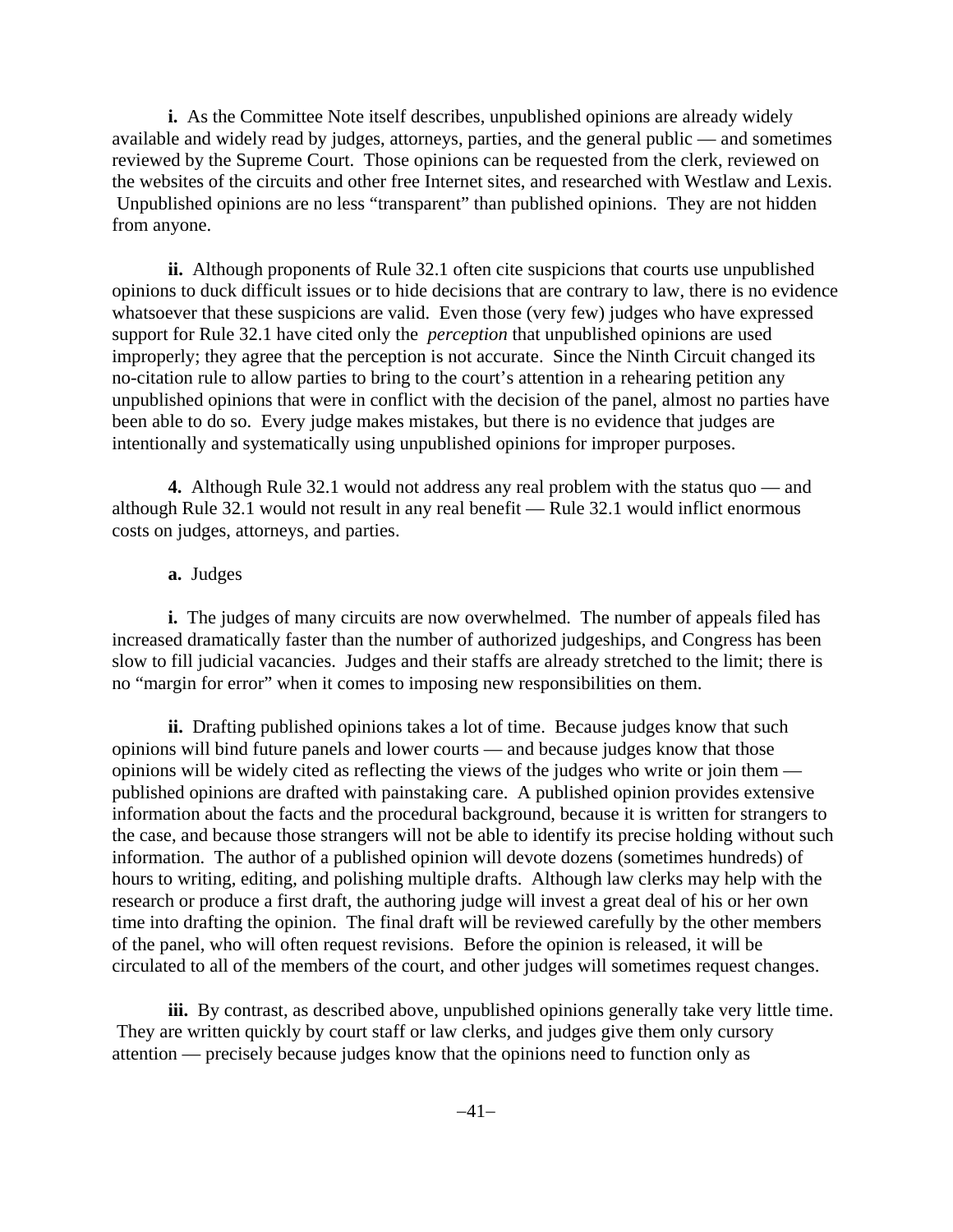explanations to those involved in the cases and will not be cited to future panels or to lower courts within the circuit.

**iv.** Rule 32.1 would force judges to spend much more time writing unpublished opinions just to make them suitable to be cited as persuasive authority. Judges will also take the time to write concurring and dissenting opinions, to prevent courts from misunderstanding their views. The Committee cannot:

- change the *audience* for unpublished opinions (from the parties, their attorneys, and the lower court under the current system to future panels, district courts within the circuit, and the rest of the world under Rule 32.1), and
- change the *purpose* of unpublished opinions (from giving a brief, one-time explanation to those already familiar with the case under the current system to being used forever to persuade courts to rule a particular way under Rule 32.1), and *not*
- not change the *nature* of unpublished opinions.

As one judge commented, "[the] efficiency [of unpublished opinions] is made possible only when the authoring judge has confidence that short-hand statements, clearly understood by the parties, will not later be scrutinized for their legal significance by a panel not privy to the specifics of the case at hand." [03-AP-329]

**v.** Because judges will spend much more time writing unpublished opinions, at least two consequences will follow:

- Judges will have less time available to devote to published decisions the decisions that really matter. The quality of published opinions will suffer. The law will be less clear. Apparent inconsistencies will abound. Inadvertent intraand inter-circuit conflicts will arise more frequently. All of this will result in more litigation, more appeals, and more en banc proceedings, which will result in even more demands on judges, which will give them even less time to devote to writing published opinions.
- Parties will have to wait much longer to get unpublished decisions. Parties now often get an unpublished decision in a few days; under Rule 32.1, they may have to wait for a year or more.

**vi.** Although Rule 32.1 will reduce the time that judges have available to spend on opinions, it will *increase* the amount of attention that drafting opinions will require.

Parties will cite more cases to the courts, meaning that conscientious judges and their law clerks will have more opinions to read, explain, and distinguish in the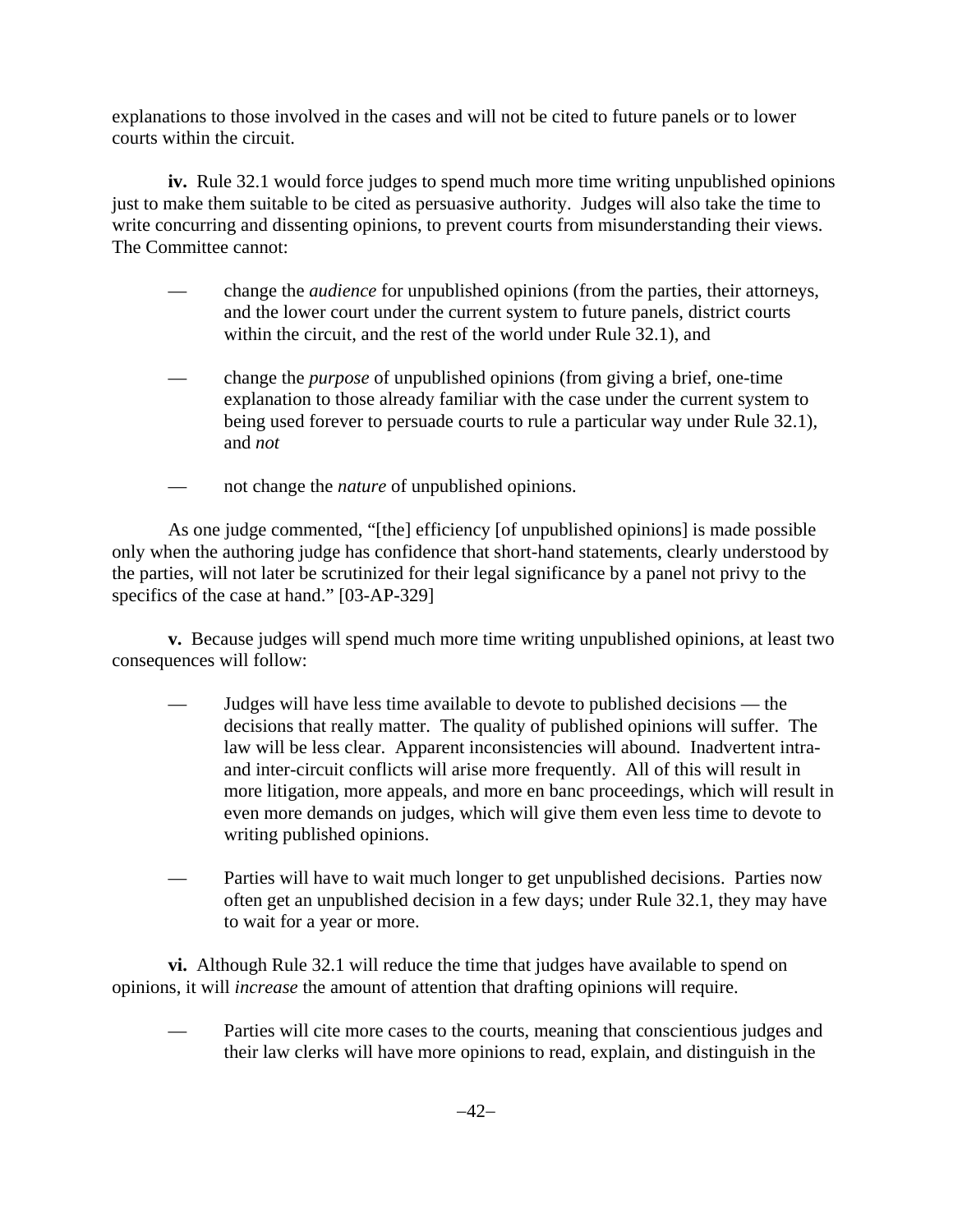course of writing opinions. As one judge wrote: "Once brought to the court's attention, . . . there is no way simply to ignore our memorandum dispositions." [03-AP-285]

- This will be a time-consuming process, because to fully understand an unpublished opinion — which, as described above, will usually say little about the facts — the judge or the law clerk will have to go back and read the briefs and record in the case.
- The result will be that parties who now often wait a year or more to get a published decision — will have to wait even longer.

**vii.** Of course, Rule 32.1 can't change the fact that there are only 24 hours in a day. Judges are already stretched to the limit. If they have to spend more time on both published and unpublished opinions, they will have to compensate in some way. One way that judges will compensate is by issuing *no* opinion in an increasing number of cases — i.e., by disposing of an increasing number of cases with one-line orders.

- One-line dispositions are unfair to the parties, who are entitled to some explanation of why they won or lost an appeal, as well as to some assurance that their arguments were read, understood, and taken seriously. Parties who are not told *why* they won or lost an appeal — and who are not provided with any evidence that their arguments were even read — will lose confidence in the judicial system.
- One-line dispositions are unfair to lower court judges, who are entitled to know why they have been affirmed or reversed. Lower court judges cannot correct their mistakes unless those mistakes are made known to them.
- One-line dispositions deprive parties of a meaningful chance to petition for en banc reconsideration by the circuit or certiorari from the Supreme Court. Without *any* explanation of the panel's decision, it is almost impossible for the en banc court or the Supreme Court to know if a case is worth further review.
- When judges issue an unpublished opinion, they have to discuss the basic rationale for the disposition. That provides at least some discipline. That discipline is completely lacking when a panel issues a one-line disposition.

# **b.** Attorneys

**i.** Critics of no-citation rules represent only a small fraction of the bar — although, because they are very vocal, they have created the illusion that there is widespread dissatisfaction with such rules. In fact, most lawyers support no-citation rules, and for good reason.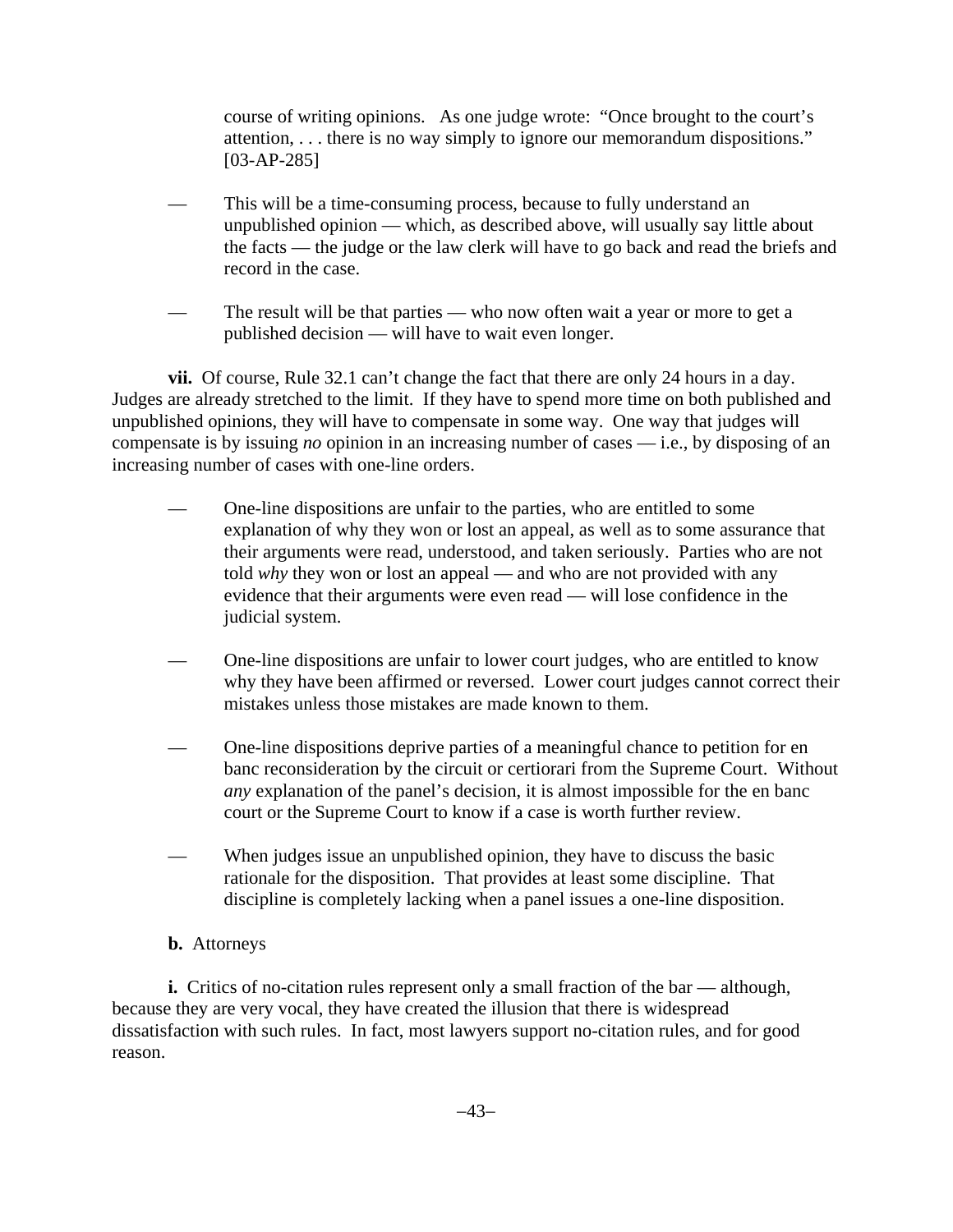**ii.** Abolishing no-citation rules would vastly increase the body of case law that would have to be researched. If unpublished opinions can be cited, then they might influence the court; and if unpublished opinions might influence the court, then an attorney must research them. As one oft-repeated "talking point" put it: "As a matter of prudence, and probably professional ethics, practitioners could not ignore relevant opinions decided by the very circuit court before which they are now litigating." [03-AP-025]

**iii.** Even an attorney who understands that unpublished opinions are largely useless and who does not want to waste time researching them will have to prepare for the possibility that his or her opponent will use them. One way or another, attorneys will have to read unpublished opinions.

**iv.** An attorney will be faced with a difficult dilemma when he or she runs across an unpublished opinion that is contrary to his or her position. Even if unpublished opinions are formally treated as non-binding, "the advocate is faced with the Hobson's choice of either using up precious pages in her brief distinguishing the unpublished decisions, or running the uncertain risk of condemnation from her opponent (or worse, the court) for ignoring those decisions. In other words, even if it were possible to maintain some sort of *formal* distinction between permissively citable unpublished decisions and mandatory, precedential published opinions, the *substance* of the distinction would quickly erode." [03-AP-462]

**v.** The hardship imposed on attorneys is not just a function of the dramatic increase in the *number* of opinions that they will have to read; it is also a function of the *nature* of those opinions. Because unpublished opinions say so little about the facts, attorneys will struggle to understand them. Attorneys will often have to retrieve the briefs or records of old cases to be certain that they understand what unpublished opinions held.

**vi.** Attorneys already find it almost impossible to keep current on the law — even the law in one or two specialities. So many courts are publishing so many opinions — and there are so many ambiguities and inconsistencies in those opinions — that it is often very difficult for a conscientious attorney to know what the law "is" on a particular question. Rule 32.1 will compound this problem many times over, not only because the number of opinions that will "matter" will multiply, but because the unpublished opinions that will have to be consulted are "a particularly watery form of precedent." [03-AP-169] Because so little time goes into writing them, unpublished opinions will introduce into the corpus of the law thousands of ambiguous, imprecise, and misleading statements that will be represented as the "holdings" of circuits.

**vii.** Litigators are not the only attorneys who will be burdened by Rule 32.1. Transactional attorneys and others who counsel clients about how to structure their affairs will have more opinions to read and, because more law means more uncertainty, will have difficulty advising their clients about the legal implications of their conduct. This problem will be particularly acute for attorneys who must advise large corporations and other organizations that operate in multiple jurisdictions.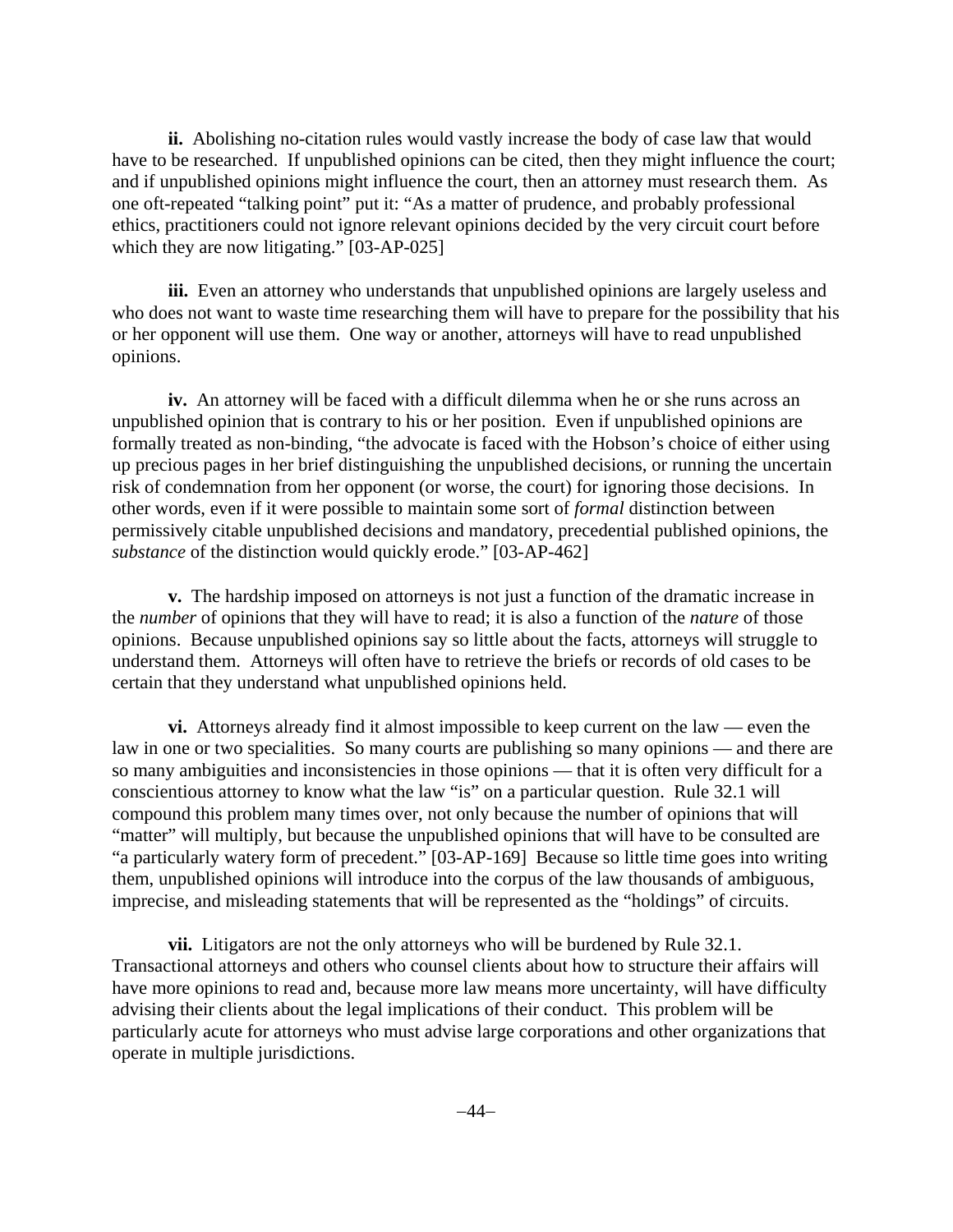**viii.** While all attorneys — litigators and non-litigators — will be harmed by Rule 32.1, some will be harmed more than others.

- Unpublished opinions are not as readily available as published opinions. Not all libraries and legal offices can afford to purchase the Federal Appendix and rent space to store it. And not all lawyers can afford to use Westlaw or Lexis. (Indeed, not all attorneys have access to computers.) The E-Government Act will help, but it will not level the playing field entirely. For example, the Act will not require circuits to provide electronic access to their *old* unpublished decisions, and it is unlikely that researching unpublished opinions on circuit websites will be as easy as researching those opinions on Westlaw or Lexis.
- Even if the day arrives when unpublished opinions become equally available to all, attorneys will still have to *read* them. Some attorneys are already overwhelmed with work or have clients who cannot pay for more of their time. These attorneys — including solo practitioners, small firm lawyers, public defenders, and CJA-appointed counsel — will bear the brunt of Rule 32.1. Rule 32.1 will thus increase the already substantial advantage enjoyed by large firms, government attorneys, and in-house counsel at large corporations.

# **c.** Parties

**i.** As described above, all parties in all cases — both those that terminate in published opinions and those that terminate in unpublished opinions — will have to wait longer for their cases to be resolved. Delays are bad for everyone, but they are particularly harmful for the most vulnerable litigants — such as plaintiffs in personal injury cases who can no longer pay their medical bills or habeas petitioners who are unlawfully incarcerated.

**ii.** As described above, Rule 32.1 will result in more one-line dispositions. More parties will never be given an explanation for why they lost their appeal or even assurance that their arguments were taken seriously. This will result in *less* transparency and *less* confidence in the judicial system.

**iii.** As described above, Rule 32.1 will increase the already high cost of litigation. Clients will have to pay more attorneys to read more cases.

**iv.** Increasing the cost of litigation will, of course, harm the poor and middle class the most, adding to the already considerable advantages enjoyed by the powerful and the wealthy.

**v.** Rule 32.1 will particularly disadvantage pro se litigants and prisoners, who often do not have access to the Internet or to the Federal Appendix.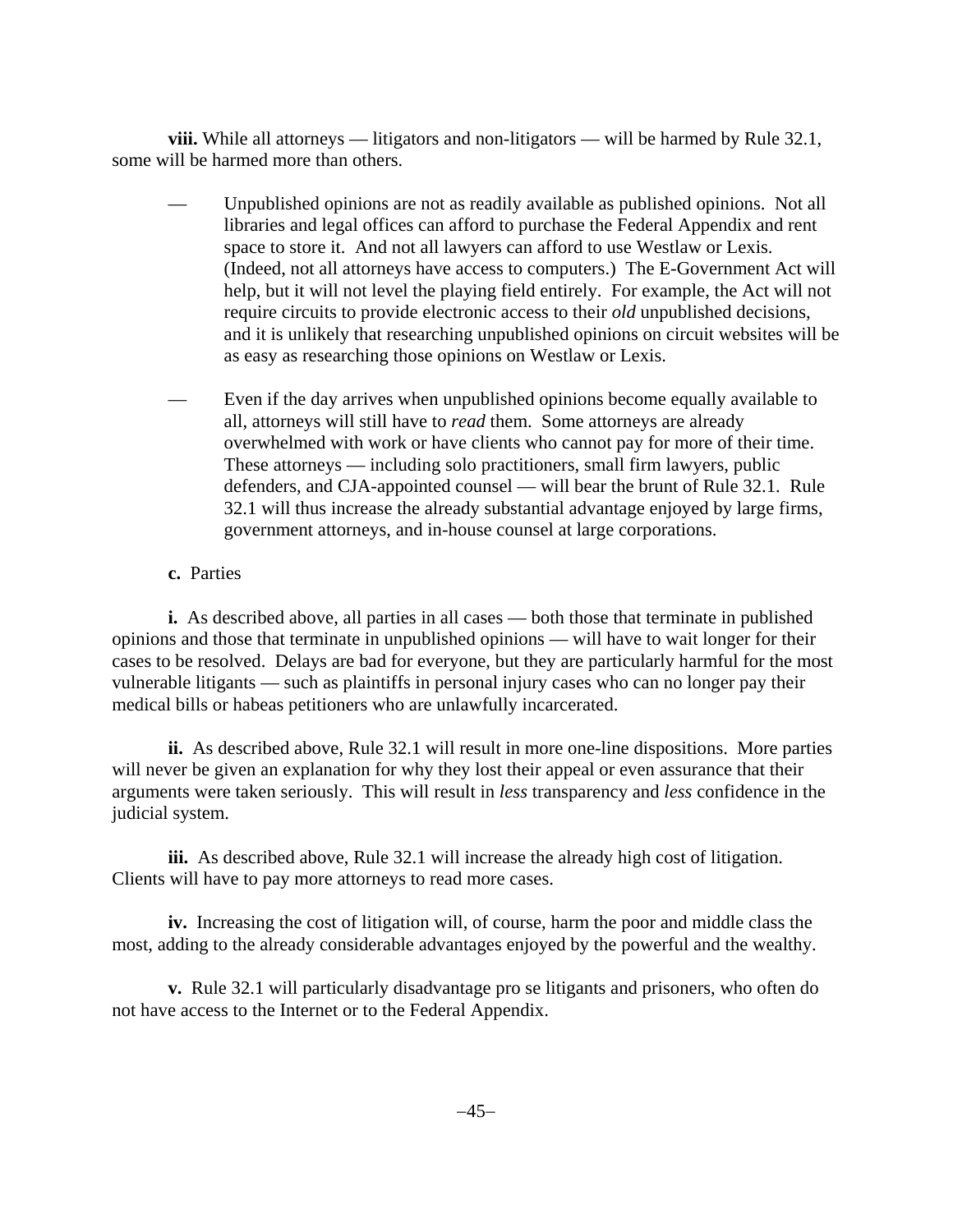**5.** Rule 32.1 could harm state courts. For example, the rule would permit litigants to cite and federal courts to rely upon the unpublished opinions of the California *state* courts in diversity and other actions, even though the California courts themselves have determined that these cases should not be looked to for expositions of state law. This, in turn, will enable litigants to use the unpublished decisions of the California state courts to influence the development of California law, through the "back door" of the federal courts. Thus, many of the costs imposed by Rule 32.1 on federal courts — such as the need for judges to spend more time writing unpublished opinions — will also be imposed on state courts.

**6.** The assurances provided in the Committee Note that Rule 32.1 will not inflict the costs described above are unpersuasive.

**a.** The Committee Note admits that Rule 32.1 would inflict substantial costs of the type described above if it required courts to treat their unpublished opinions as binding precedent, but then gives assurance that Rule 32.1 does not do so. The Committee is naive in believe that a clear distinction between "precedential" and "non-precedential" will be maintained.

**i.** As noted, parties will be citing unpublished opinions precisely for their precedential value — that is, as part of an argument (implicit or explicit) that because a panel of a circuit decided an issue one way in the past, the circuit should decide the issue the same way now. The only real interest that proponents of Rule 32.1 have in citing unpublished opinions *is* as precedent.

**ii.** When circuits are confronted with this argument, they will not be able to say simply that the prior unpublished opinion is not binding precedent and therefore can be ignored. Rather, the court will have to distinguish it or explain why it will not be followed. As one group of judges commented: "As a practical matter, we expect that [unpublished opinions] will be accorded significant precedential effect, simply because the judges of a court will be naturally reluctant to repudiate or ignore previous decisions." [03-AP-396] From the point of view of the court's workload, then, the Committee Note's assurance that courts will not have to treat their unpublished opinions as binding precedent will make little difference.

**iii.** This phenomenon will be even more apparent in the lower courts. It will be a rare district court judge who will ignore an unpublished opinion of the circuit that will review his or her decision. If unpublished opinions are cited to lower courts, lower courts will have to treat them as though they were binding, even if that is not technically true.

**iv.** In sum, all of the consequences described above — such as courts having to spend more time writing unpublished opinions and attorneys having to spend more time researching them — will occur, whether or not the unpublished opinions are labeled "non-binding."

**b.** The Committee Note's argument that there is no compelling reason to treat unpublished opinions different than such sources as district court opinions, law review articles, newspaper columns, or Shakespearian sonnets misses a few important distinctions: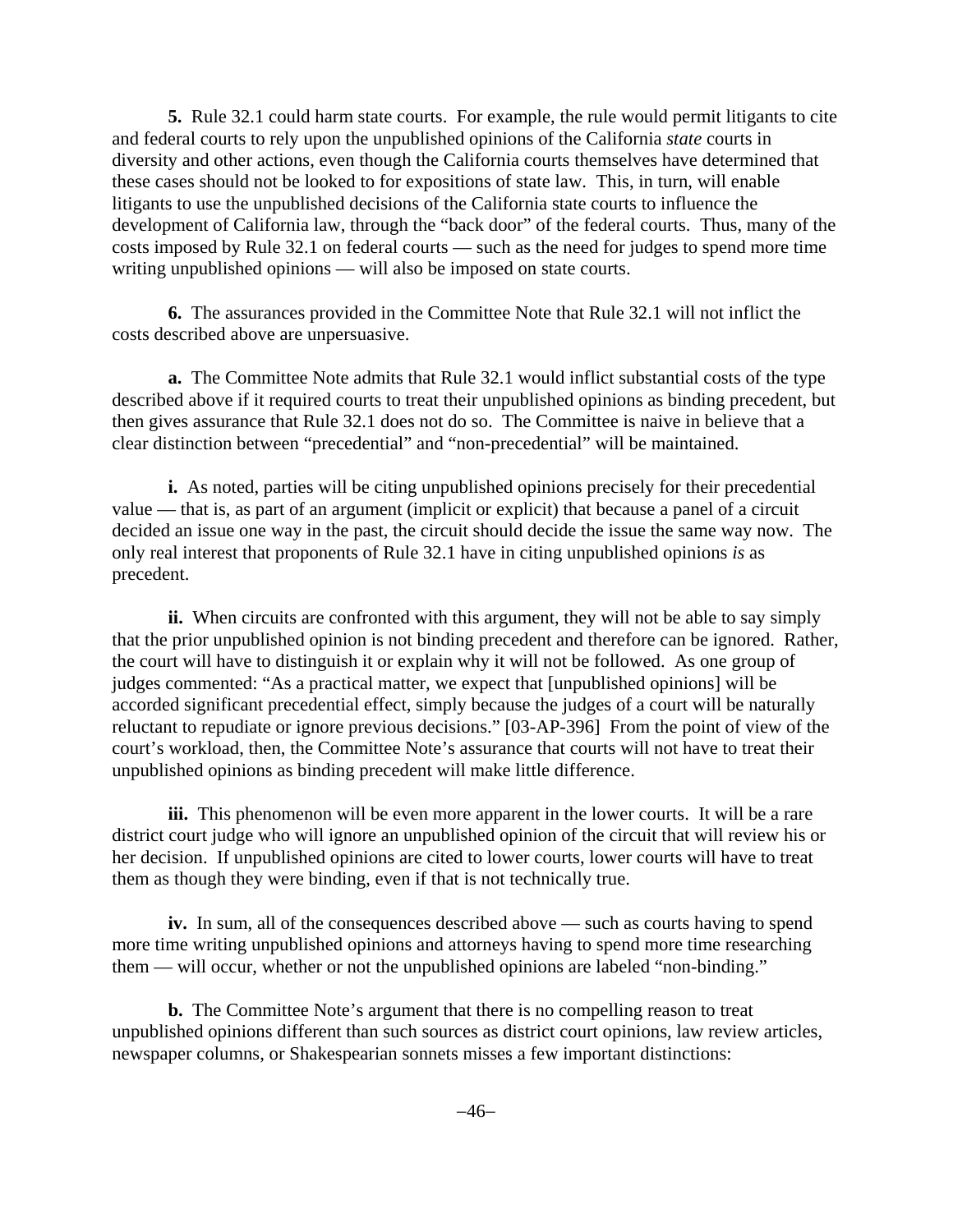**i.** The fact that law review articles or newspaper columns can be cited in a brief will not have any effect on the *author* of such materials. The author of a law review article or a newspaper column is going to do precisely the same amount of work — and write precisely the same words — whether or not his or her work can later be cited to a court. By contrast, making the unpublished opinions of a court of appeals citable *will* affect their authors, as described above.

**ii.** There is no chance that law review articles or newspaper columns will be cited by parties for their precedential value — that is, as part of an argument that, because a circuit did *x* once, it should do *x* again. Law review articles, newspaper columns, and the like are cited *only* for their persuasive value because that is the only value they have. An unpublished opinion, by contrast, is cited by a party who wants a future panel of the circuit or a lower court within the circuit to decide an issue a particular way — not because the unpublished opinion, like a law review article, is powerfully persuasive, but because the unpublished opinion, unlike the law review article, was at least nominally issued in the name of the circuit.

**iii.** The same point can be made about the opinions of other circuits, lower federal courts, state courts, or foreign jurisdictions. As one commentator wrote:

 "When the opinions, even the unpublished ones, of another court are cited, the underlying argument is as follows: the other court accepted or advanced a particular reasoning and, therefore, this court should too — it can, and should, trust the other court's judgment. When an unpublished opinion of the same court is cited, however, the underlying argument is invariably a precedential one, in the most basic sense: this court accepted or advanced a particular reasoning in another case and, therefore, it would be fundamentally unfair not to apply that same rationale in the instant case. Such opinions *are* cited for their precedential value." [03-AP-478]

**iv.** There is also no chance that a lower court will feel bound to adhere to the views of the author of a law review article or newspaper column. As one judge wrote, "Shakespearian sonnets, advertising jingles and newspaper columns are not, and cannot be mistaken for, expressions of the law of the circuit. Thus, there is no risk that they will be given weight far disproportionate to their intrinsic value." [03-AP-169] Or, as one bar committee wrote, "unlike unpublished decisions, there is no risk these other materials will be mistaken for the law of the circuit or given undue weight by the lower courts or litigants." [03-AP-319]

**v.** According to commentators, this risk is particularly acute in the lower courts, which is why some no-citation rules apply to those courts, as well as to parties. "The word of a federal Court of Appeals will not be treated as a law review article or newspaper column, no matter how many admonitions from the appellate court that its unpublished opinions have no precedential authority. Every judge and lawyer in America has internalized the hierarchical nature of our justice system; the word of a federal Court of Appeals, even unpublished, will not be treated the same as the word of a legal scholar or newspaper columnist." [03-AP-322]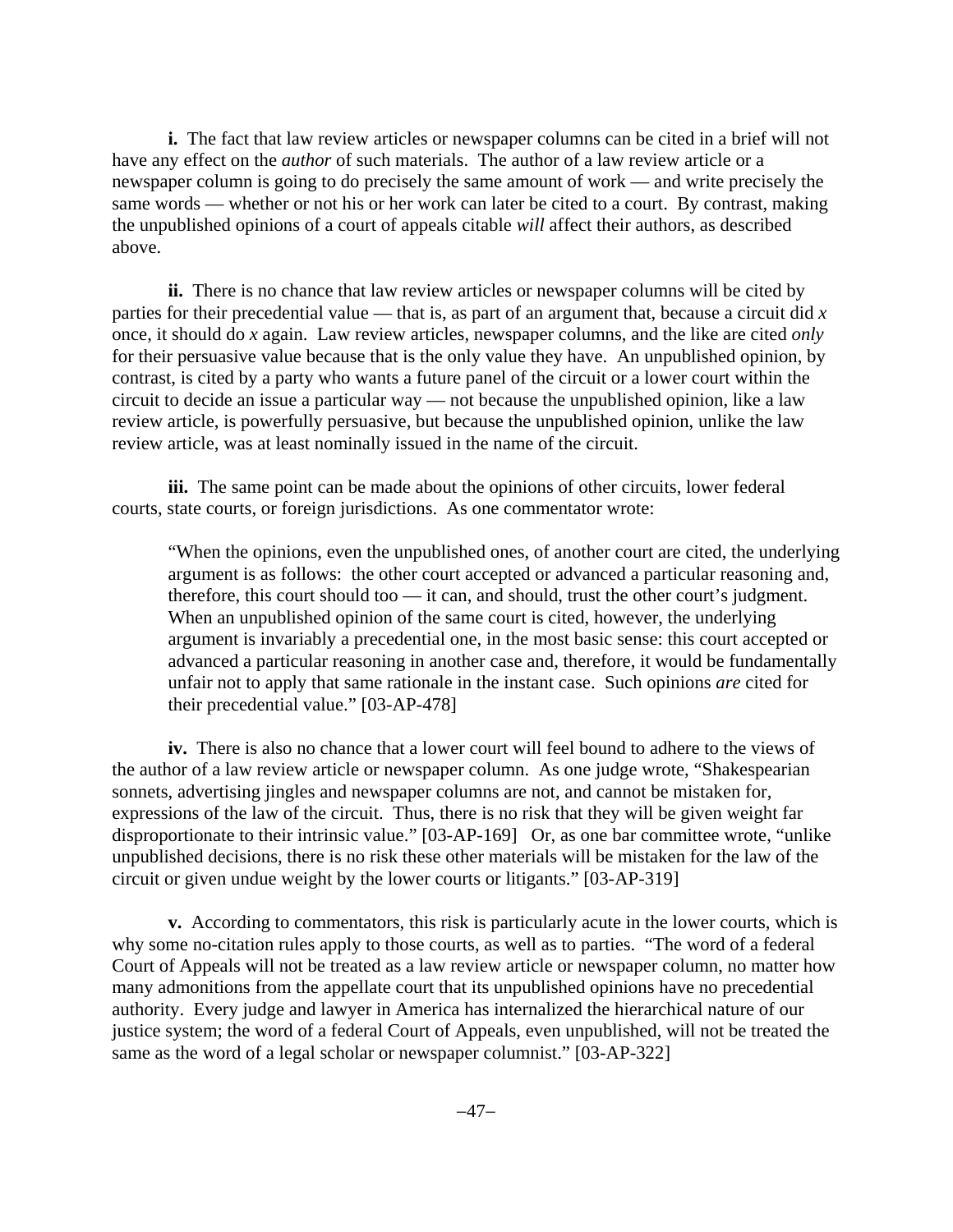**c.** The Committee Note is wrong in suggesting that, because some circuits have liberalized no-citation rules without experiencing problems, the concerns about Rule 32.1 are overblown.

**i.** The conditions of each circuit vary significantly, making it hazardous to assume that the experience of one circuit will be duplicated in another. As noted above, circuits vary with respect to such things as the size, subject matter, and complexity of the caseload; the number of judges; and the local legal culture. Just because the Fifth Circuit is able to permit the citation of unpublished opinions does not mean that the Ninth Circuit can do so.

**ii.** No circuit has gone as far as Rule 32.1 would in permitting the citation of unpublished opinions. All circuits discourage such citation, forbid it in some circumstances, or both. And three circuits with relatively liberal citation rules — the Third, Fifth, and Eleventh — either do not make or have only recently made their unpublished opinions widely available. It is virtually costless for a circuit whose unpublished opinions do not appear in the Federal Appendix or in the Westlaw and Lexis databases to allow those opinions to be cited.

**iii.** Some circuits that have liberalized no-citation rules have done so only recently, so it is too early to know whether they will experience difficulties.

**iv.** Some of the circuits that permit liberal citation of unpublished opinions also make frequent use of one-line dispositions. This supports — rather than refutes — the arguments of those who oppose Rule 32.1.

**7.** Rule 32.1 is not a "general rule[] of practice and procedure" because, if Rule 32.1 is adopted, "some judges will make the opinion more elaborate in order to make clear the context of the ruling, while other judges will shorten the opinion in order to provide less citable material." Because Rule 32.1 would "affect the construction and import of opinions," the rule is "beyond the scope of the rulemaking authority of 28 U.S.C. § 2072." [03-AP-329]

**8.** If, despite all of these arguments, the Committee decides to forge ahead with Rule 32.1, it should at least amend the rule so that it applies only prospectively — that is, so that it applies only to unpublished decisions issued after the rule's effective date. It is unfair to allow citation of opinions that judges wrote under the assumption that they would never be cited. The D.C. Circuit's decision to abolish its no-citation rule was applied prospectively only; the Committee should follow the D.C. Circuit's lead.

### **b. Arguments For Adopting Proposed Rule**

**1.** It is not Rule 32.1, but no-citation rules, that require a compelling justification. In a democracy, the presumption is that citizens may discuss with the government the actions that the government has taken. Under the First Amendment, the presumption is that prior restraints of speech — especially speech *about* the government made *to* the government — are invalid. In a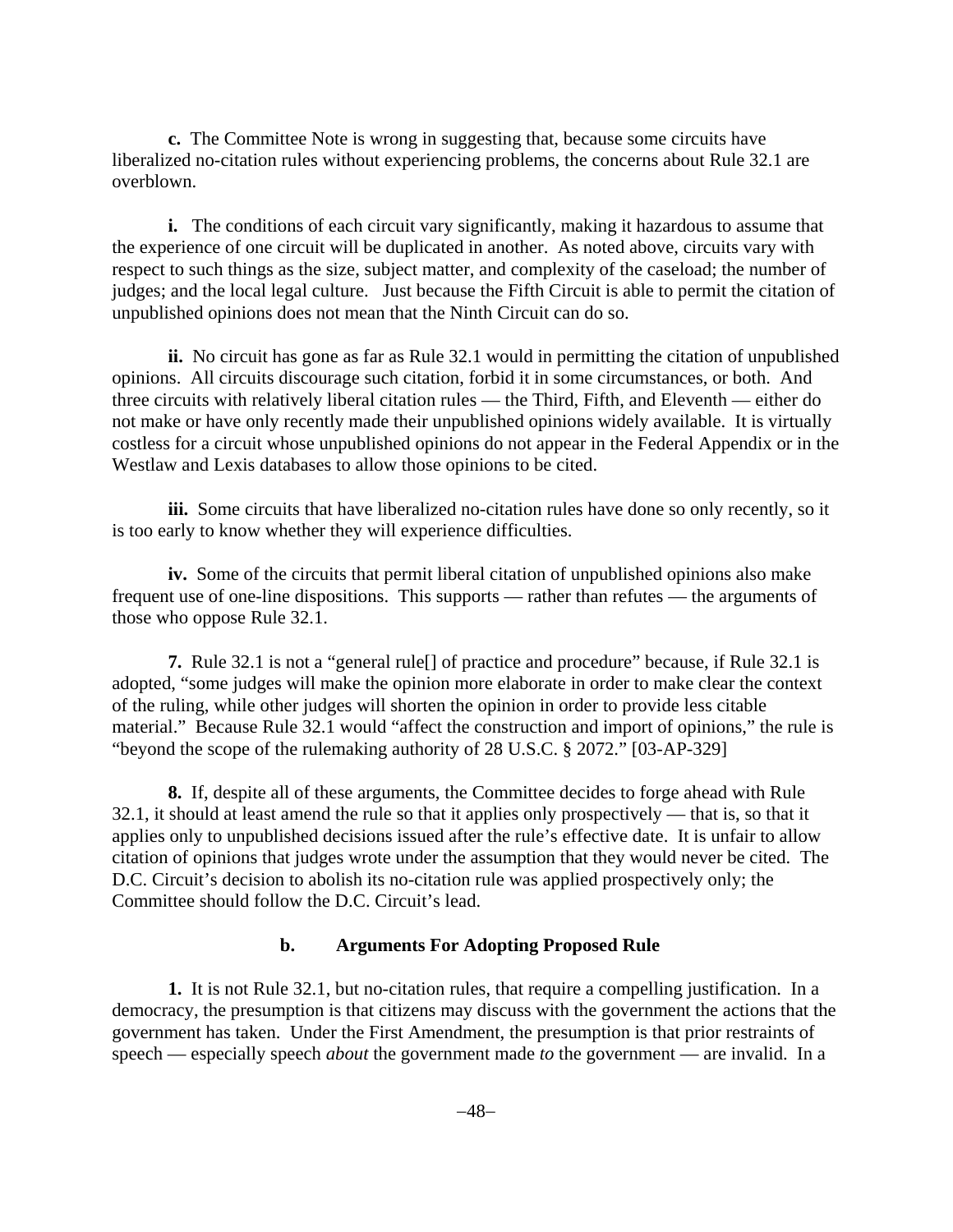common law system, the presumption is that judicial decisions are citable. In an adversary system, the presumption is that lawyers are free to make the best arguments available. Nocitation rules — through which judges instruct litigants, "You may not even *mention* what we've done in the past, much less engage us in a discussion about whether what we've done in the past should influence what we do in this case" — are profoundly antithetical to American values. The burden should not be on the Committee to defend Rule 32.1 but on opponents of Rule 32.1 to defend no-citation rules.

**2.** The main problem created by no-citation rules — a problem that Rule 32.1 would eliminate — is that no-citation rules deprive the courts, attorneys, and parties of the use of unpublished opinions. The evidence is overwhelming that unpublished opinions are indeed a valuable source of "insight" and "information."

**a.** First, unpublished opinions are often read. "[L]awyers, district court judges, and appellate judges regularly read and rely on unpublished decisions despite prohibitions on doing so." [03-AP-406] Numerous commentators — supporters and opponents of Rule 32.1 alike said that they regularly read unpublished opinions.

**b.** Second, unpublished opinions are often cited by attorneys. One commentator wrote: "My own experience has been that the prohibition on [citation] currently in effect in the lower courts of the Ninth Circuit is utterly disregarded, not just by bad lawyers but also by good ones — even by leading lawyers, not always, to be sure, but in many cases when there is no binding, published authority available." [03-AP-473]

**c.** Third, unpublished decisions are often cited by judges. Researchers have identified hundreds of citations to unpublished opinions by appellate courts and district courts — including appellate courts and district courts in jurisdictions that have adopted no-citation rules. One of the most pointed of those citations appears in *Harris v. United Federation of Teachers*, No. 02-Civ. 3257 (GEL), 2002 WL 1880391, at \*1 n.2 (S.D.N.Y. Aug. 14, 2002):

"There is apparently no published Second Circuit authority directly on point for the proposition that § 301 does not confer jurisdiction over fair representation suits against public employee unions. In the 'unpublished' opinion in *Corredor*, which of course is published to the world on both the Lexis and Westlaw services, the Court expressly decides the point . . . . Yet the Second Circuit continues to adhere to its technological-outdated rule prohibiting parties from citing such decisions . . . thus pretending that this decision never happened and that it remains free to decide an identical case in the opposite manner because it remains unbound by this precedent. This Court nevertheless finds the opinion of a distinguished Second Circuit panel highly persuasive, at least as worthy of citation as law review student notes, and eminently predictive of how the Court would in fact decide a future case such as this one."

**d.** Fourth, there are some areas of the law in which unpublished opinions are particularly valuable. One appellate judge, after describing a recent occasion on which a staff attorney had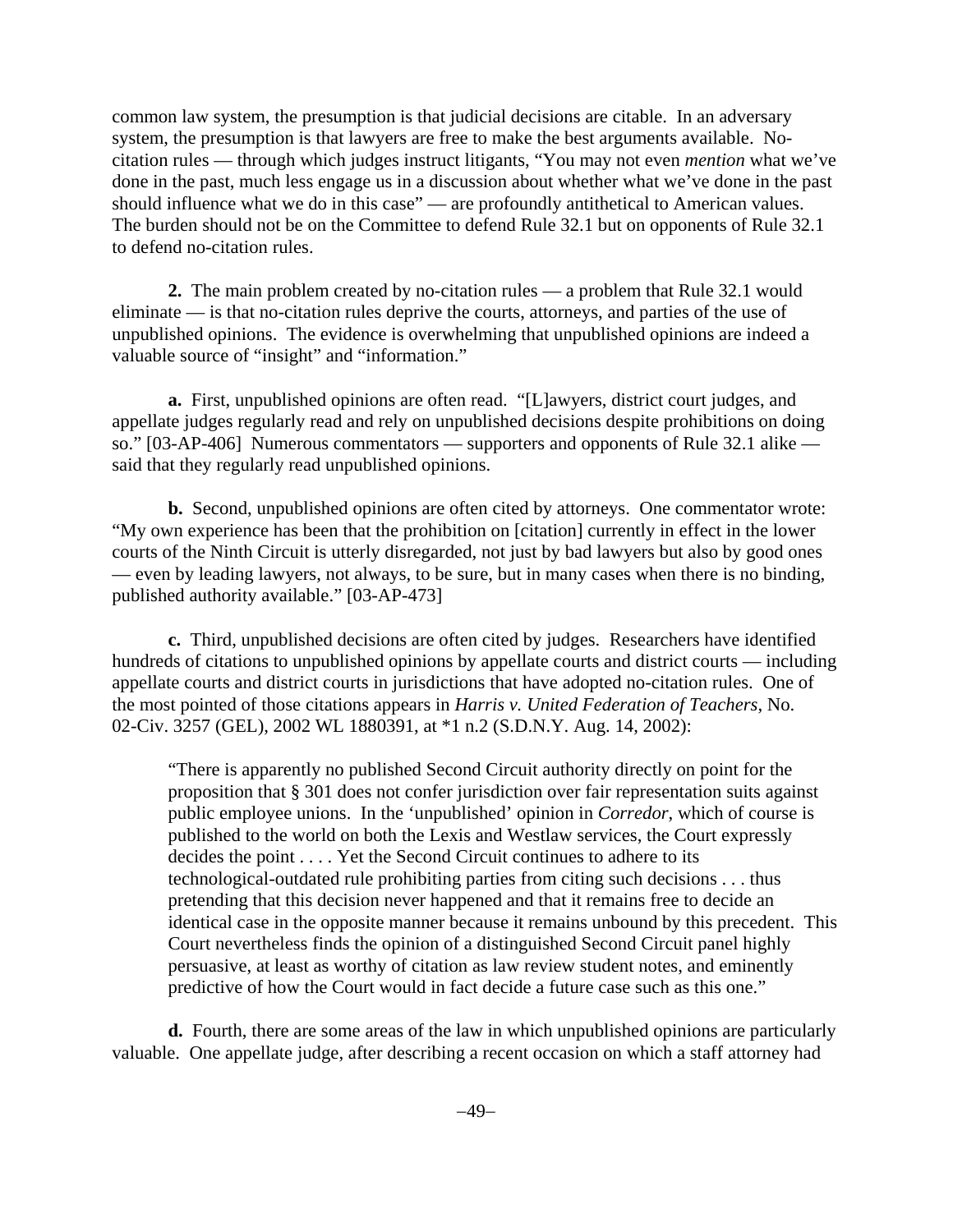cited many unpublished decisions in advising a panel of judges about how to dispose of a case, commented as follows:

"Judges rely on this material for one reason; it is helpful. For instance, unpublished orders often address recurring issues of adjective law rarely covered in published opinions. . . . We have all encountered the situation in which there is no precedent in our own circuit, but research reveals that colleagues in other circuits have written on the issue, albeit in an unpublished order. I see no reason why we ought not be allowed to consider such material, and I certainly do not understand why counsel, obligated to present the best possible case for his client, should be denied the right to comment on legal material in the public domain." [03-AP-335]

**e.** Fifth, unpublished opinions can be particularly helpful to district court judges, who so often must exercise discretion in applying relatively settled law to an infinite variety of facts. For example, district courts are instructed to strive for uniformity in sentencing, and thus they are often anxious for *any* evidence about how similarly situated defendants are being treated by other judges. Many unpublished opinions provide this information. The value of unpublished opinions to district court judges may explain why only 4 of the 1000-plus active and senior district judges in the United States — including only 2 of the 150-plus district judges in the Ninth Circuit — submitted comments opposing Rule 32.1.

**f.** Sixth, there is not already "too much law," as some opponents of Rule 32.1 claim. As one distinguished federal appellate judge wrote in one of his books: "Despite the vast number of published opinions, most federal circuit judges will confess that a surprising fraction of federal appeals, at least in civil cases, are difficult to decide not because there are too many precedents but because there are too few on point."<sup>4</sup> Attorneys are most likely to cite — and judges are most likely to consult — an unpublished opinion not because it contains a sweeping statement of law (a statement that can be found in countless published opinions), but because the facts of the case are very similar to the facts of the case before the court. Parties should be able to bring such factually-similar cases to a court's attention, and courts should be able to consult them for what they are worth.

**g.** For all of these reasons, no-citation rules should be abolished. When attorneys can and do read unpublished opinions — and when judges can and do get influenced by unpublished opinions — it makes no sense to prohibit attorneys and judges from talking about the opinions that both are reading.

 $\overline{4}$ <sup>4</sup>Richard A. Posner, The Federal Courts: Challenge and Reform 166 (1996). I should note that Judge Posner opposes Rule 32.1.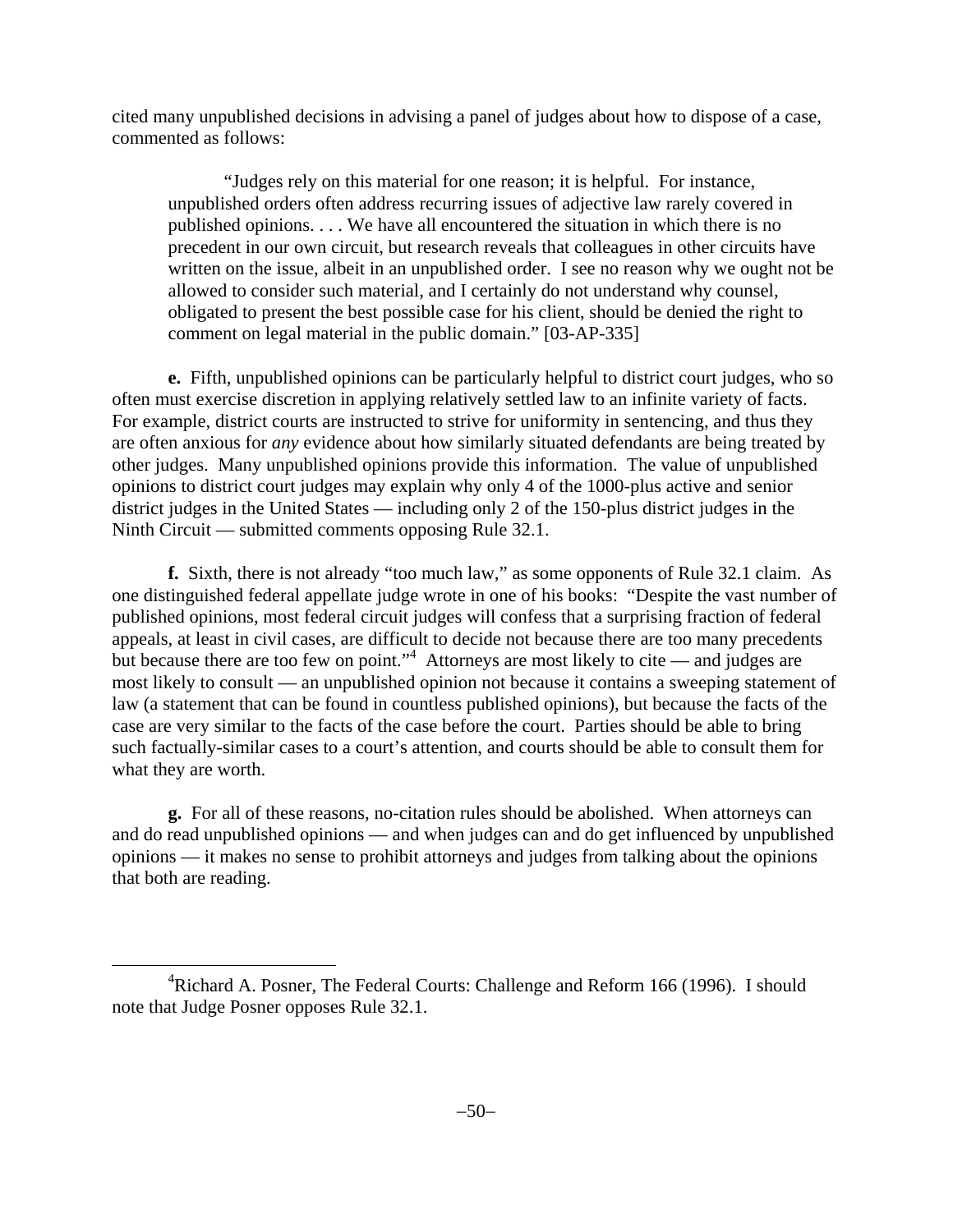**3.** In addition to the evidence that unpublished opinions do indeed often serve as sources of "insight" and "information" for both attorneys and judges, there are other reasons to doubt the oft-repeated claim that unpublished opinions merely apply settled law to routine facts and therefore have no precedential value:

**a.** It is difficult for a court to predict whether a case will have precedential value. "Only when a case comes along with arguably comparable facts does the precedential relevance of an earlier decision-with-opinion arise. This point naturally leads one to question how an appellate panel can, ex ante, determine the precedential significance of its ruling. Lacking omniscience, an appellate panel cannot predict what may come before its court in future days." [03-AP-435] As one attorney commented: "[W]e can and do expect a lot from our judges, but the assumption that *any court* can know, at the time of issuing a decision, that the decision neither adds (whatsoever) to already existing case law and that it could *never* contribute (in any way) to future development of the law, strikes me as hero-worship taken beyond the cusp of reality." [03- AP-454]

**b.** Even if a court could reliably predict whether an opinion establishes a precedent worth being cited, making that decision would *itself* take a lot of time. "The very choice of treating an appealed case as non-precedential, if done conscientiously, has to be preceded by thoughtful analysis of the relevant precedents." [03-AP-435] Time, of course, is precisely what courts who issue unpublished opinions say they do not have.

**c.** Given these limitations, it is not surprising that courts often designate as "unpublished" decisions that should be citable. The most famous example involves the Fourth Circuit's declaring an Act of Congress unconstitutional in an unpublished opinion — something that the Supreme Court labeled "remarkable and unusual." *United States v. Edge Broadcasting Co.*, 509 U.S. 418, 425 n.3 (1993). Other examples abound. For example, in *United States v. Rivera-Sanchez*, 222 F.3d 1057, 1062-63 (9th Cir. 2000), the court described how 20 inconsistent unpublished opinions on the same unresolved and difficult question of law had been issued by Ninth Circuit panels before a citable decision settled the issue.

**d.** More evidence of the unreliability of these designations can be found in the many unpublished decisions that have been reviewed by the Supreme Court. (The most recent example is *Muhammad v. Close*, 124 S. Ct. 1303, 1306 (2004), in which the Supreme Court reversed an unpublished decision that "was flawed as a matter of fact" — suggesting that the facts were neither clear nor straightforward — "and as a matter of law" — because the opinion took what the Supreme Court regarded as the wrong side of a circuit split.) The fact that the Supreme Court decides to review a case does not necessarily mean that the circuit made a mistake in designating the opinion as unpublished, but the fact that an opinion was deemed "certworthy" by the Supreme Court does suggest that *something* worthy of being cited may have occurred in that opinion.

**e.** Many unpublished opinions reverse the decisions of district courts or are accompanied by concurrences or dissents — implying that their results may not be clear or uncontroversial.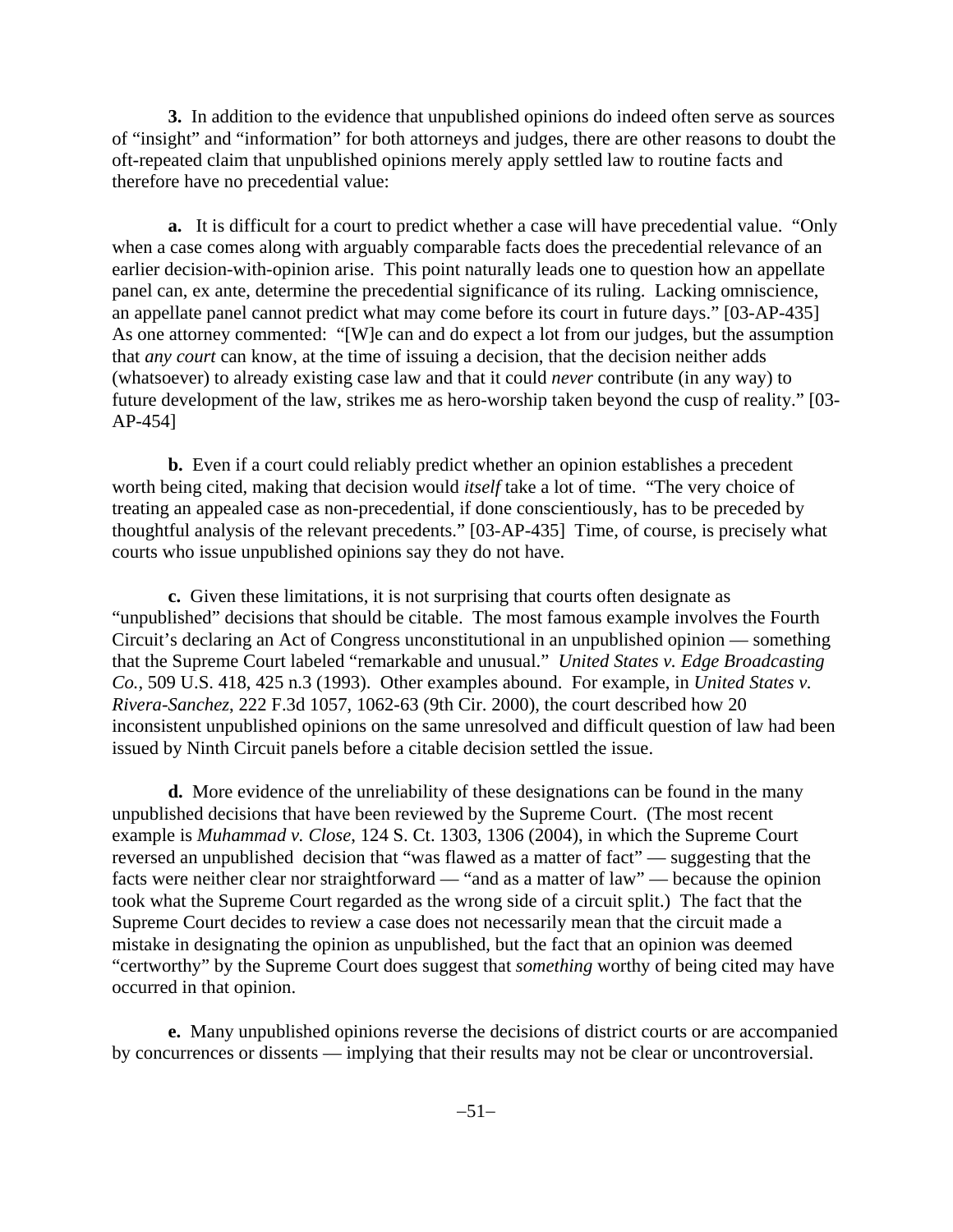**f.** Researchers who have studied unpublished opinions have found that the decision to designate an opinion as unpublished is influenced by factors other than the novelty or complexity of the issues. For example, the background of judges plays a role. The more experience that a judge had with an area of law in practice, the less likely the judge is to publish opinions in that area (which, ironically, means that citable opinions in that area will disproportionately be published by the judges who know the least about it).

**4.** Even if, despite all of this evidence, it remains unclear whether unpublished opinions offer much "insight" or "information," Rule 32.1 has a major advantage over no-citation rules: It lets the "market" function and determine the value of unpublished opinions.

**a.** A glaring inconsistency runs through the arguments of the opponents of Rule 32.1. On the one hand, they argue that unpublished opinions contain nothing of value — that such opinions are useless, fact-free, poorly-worded, hastily-converted bench memos written by 26 year-old law clerks. On the other hand, they argue that, if Rule 32.1 is approved, attorneys will be devoting thousands of hours to researching these worthless opinions, briefs will be crammed with citations to these worthless opinions, district courts will feel compelled to follow these worthless opinions, and circuit judges will have no alternative but to carefully analyze and distinguish these worthless opinions.

**b.** Opponents of Rule 32.1 can't have it both ways. Either (i) unpublished opinions contain something of value, in which case parties *should* be able to cite them, or (ii) unpublished opinions contain nothing of value, in which case parties *won't* cite them.

**c.** Under no-citation rules, judges make this decision; they bar the citation of unpublished decisions. If they're wrong in their assessment, the "market" cannot correct them because there is no "market." Under Rule 32.1, the "market" makes this decision. Unpublished opinions will be cited if they are valuable, and they will not be cited if they are not valuable.

**5.** No-citation rules create several other problems — problems that Rule 32.1 would eliminate:

**a.** No-citation rules lead to arbitrariness and injustice. Our common law system is founded on the notion that like cases should be decided in a like manner. It helps no one — not judges, not attorneys, not parties — when attorneys are forbidden even to *tell* a court how it decided a similar case in the past. Such a practice can only increase the chances that like cases will not be treated alike.

**b.** No-citation rules undermine accountability. It is striking that judges opposing Rule 32.1 have argued, in essence: "If parties could tell us what we've done, we'd feel morally obliged to justify ourselves. Therefore, we are going to forbid parties from telling us what we've done." Put differently, judges opposing Rule 32.1 have insisted on the right to decide *x* in one case and "not *x*" in another case and not even be asked to reconcile the seemingly inconsistent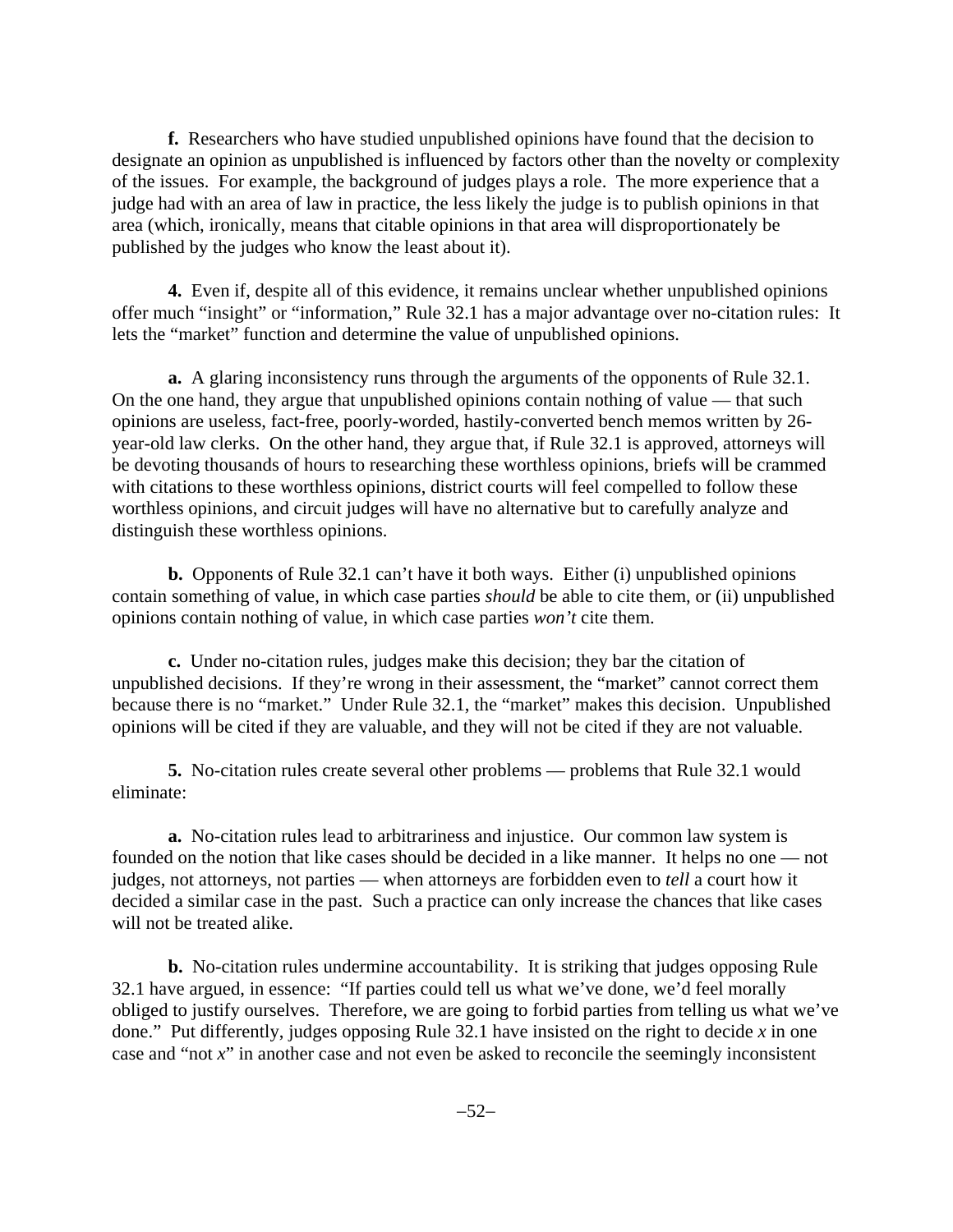decisions. Judges always have the right to explain or distinguish their past decisions or to honestly and openly change their minds. But judges should not have the right to forbid parties from mentioning their past decisions. As one judge wrote: "Public accountability requires that we not be immune from criticism; allowing the bar to render that criticism in their submissions to us is one of the most effective ways to ensure that we give each case the attention that it deserves." [03-AP-335]

**c.** No-citation rules undermine confidence in the judicial system.

**i.** No-citation rules make absolutely no sense to non-lawyers. It is almost impossible to explain to a client why a court will not allow his or her lawyer to mention that the court has addressed the same issue in the past — or applied the same law to a similar set of facts. Clients just don't get it.

**ii.** Because no-citation rules are so difficult for the average citizen to understand, they create the appearance that courts have something to hide — that unpublished opinions are being used for improper purposes. As one judge wrote:

"It is hard for courts to insist that lawyers pretend that a large body of decisions, readily indexed and searched, does not exist. Lawyers can cite everything from decisions of the Supreme Court to 'revised and extended remarks' inserted into the Congressional Record to op-ed pieces in local newspapers; why should the 'unpublished' judicial orders be the only matter off limits to citation and argument? It implies judges have something to hide.

"In some corners, there is a perception that they do — that unpublished orders are used to sweep under the rug departures from precedent. [This judge is confident that, at least in his circuit, unpublished opinions are not used improperly.] Still, to the extent that . . . the bar *believes* that this occurs, whether it does or not . . . allowing citation serves a salutary purpose and reinforces public confidence in the administration of justice." [03- AP-367]

**iii.** No-citation rules also give rise to the appearance — if not the reality — of two classes of justice: high-quality justice for wealthy parties represented by big law firms, and lowquality justice for "no-name appellants represented by no-name attorneys." [03-AP-408]

- Large institutional litigants and the big firms that represent them disproportionately receive careful attention to their briefs, oral argument, and a published decision written by a judge. Others — including the poor and the middle class, prisoners, and pro se litigants — disproportionately receive a quick skim of their briefs, no oral argument, and an unpublished decision copied out of a bench memo by a clerk.
- Defenders of no-citation rules insist that, although judges pay little attention to the language of unpublished opinions, they are careful to ensure that the results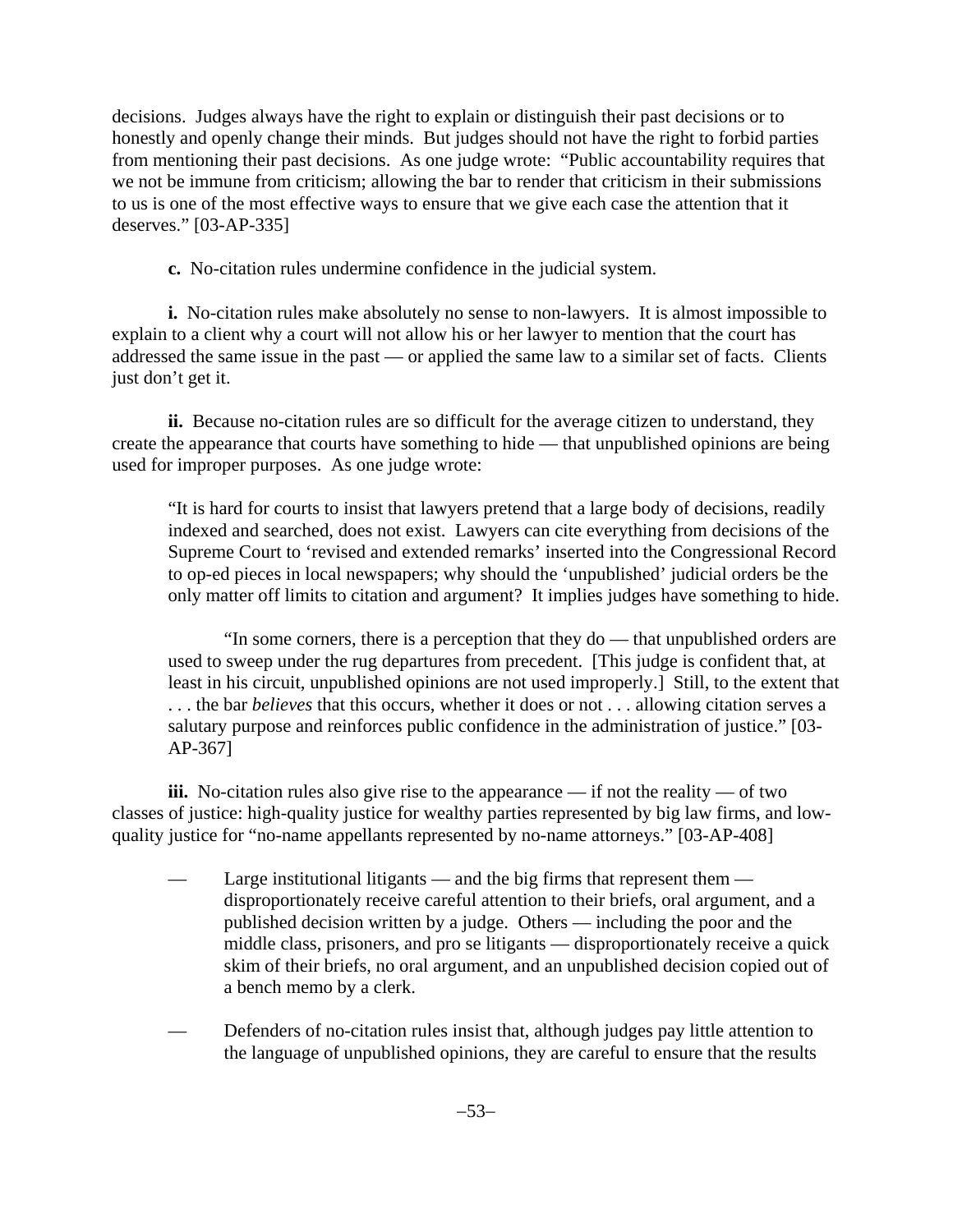are correct. The problem with this argument is that it "assumes that reasoning and writing are not linked, that is, that clarity characterizes the panel's thinking about the proper decisional rule, but writing out that clear thinking is too burdensome." [03-AP-435] As every judge who has had the experience of finding that an initial decision just "won't write" — and that is every judge — it is manifestly untrue that reasoning and writing can be separated. One judge put it this way: "There is . . . a wholesome, and perhaps necessary, discipline in our ensuring that unpublished orders can be cited to the courts. . . . [R]elegating this material to non-citable status is an invitation toward mediocrity in decisionmaking and the maintenance of a subclass of cases that often do not get equal treatment with the cases in which a published decision is rendered." [03- AP-335]

**d.** The inconsistent local rules among circuits do indeed create a hardship for attorneys who practice in more than one circuit — a hardship that opponents of Rule 32.1 too quickly dismiss.

**i.** The suggestion of some opponents of Rule 32.1 that the Committee is insincere in its concern for the impact of inconsistent local rules on those who practice in more than one circuit is belied by the fact that perhaps no problem has been the focus of more of the Advisory Committee's and Standing Committee's attention over the past few years. The Appellate Rules have been amended several times — most recently in  $2002$  — to eliminate variations in local rules. Rule 32.1 and other of the rules published in August 2003 would do the same. The Advisory Committee and the Standing Committee believe strongly that an attorney should be able to file an appeal in a circuit without having to read and follow dozens of pages of local rules.

**ii.** Inconsistent local rules can only be eliminated one at a time. Any rule that makes federal appellate practice more uniform by eliminating one set of inconsistent local rules is obviously going to leave other inconsistent local rules untouched. That is not an excuse for opposing the rule.

**e.** Opponents of Rule 32.1 have also been too quick to dismiss the First Amendment problems posed by no-citation rules.

**i.** No-citation rules offend First Amendment values — if not the First Amendment itself — in banning truthful speech about a matter of public concern — indeed, about a governmental action that is in the public domain. They also offend First Amendment values in forbidding an attorney from making a particular type of argument in support of his or her client — a type of argument that is forbidden, at least in part, because it would put the court to the inconvenience of having to defend, explain, or distinguish one of its own prior actions. What the Supreme Court said in *Legal Services Corp. v. Velazquez*, 531 U.S. 533, 544-45 (2001), about restrictions that Congress had placed on legal services attorneys could be said about the restrictions that nocitation rules place on all attorneys: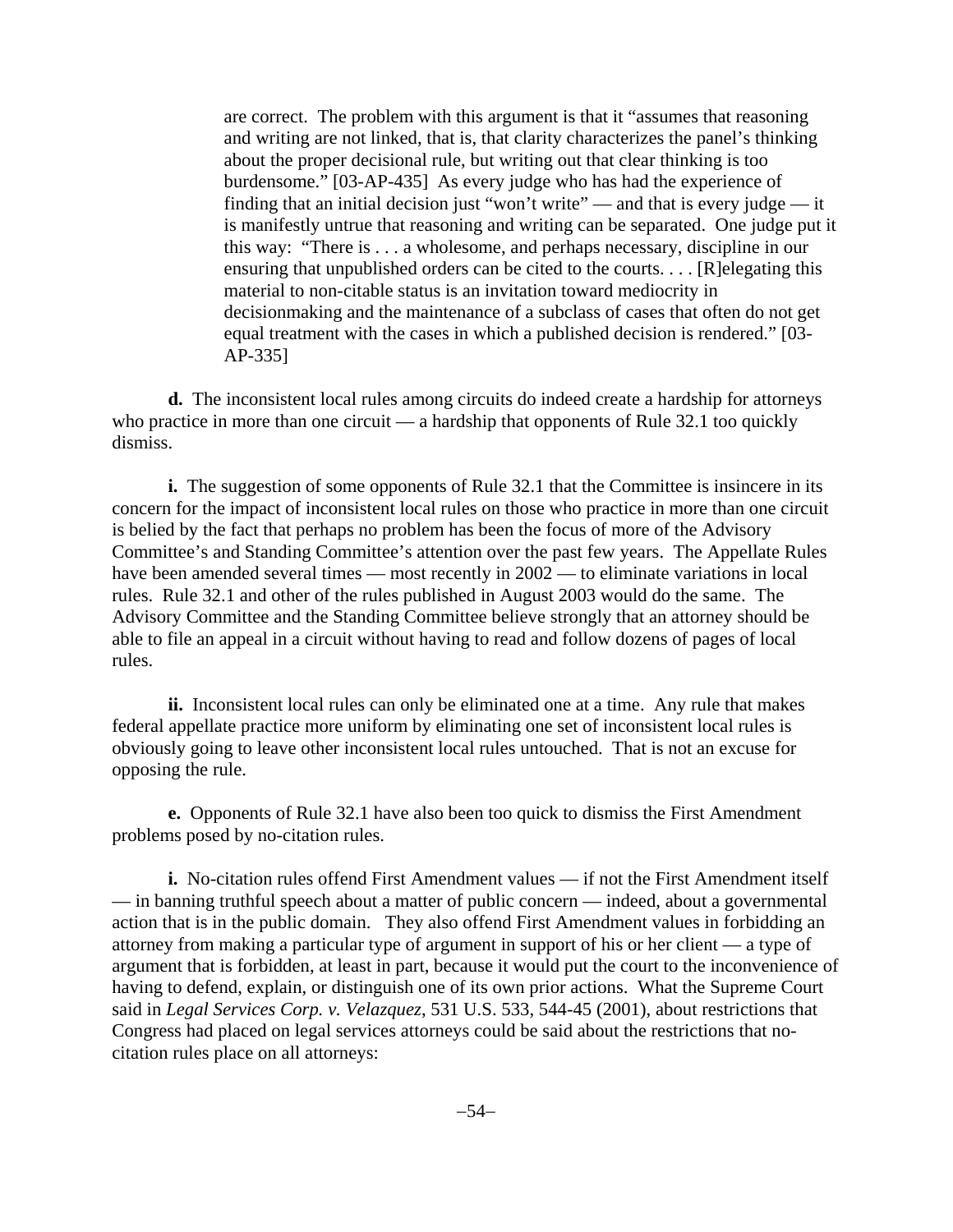"Restricting LSC attorneys in . . . presenting arguments and analyses to the courts distorts the legal system by altering the traditional role of the attorneys. . . . An informed, independent judiciary presumes an informed, independent bar. . . . By seeking to prohibit the analysis of certain legal issues and to truncate presentation to the courts, the enactment under review prohibits speech and expression upon which courts must depend for the proper exercise of the judicial power."

**ii.** No-citation rules are not like limits on the size of briefs. They differ in the character of the restriction and in the interest purportedly being served by the restriction. A 30-page limit on briefs does not forbid an attorney from making a particular argument or citing a particular action of the court, and page limits — which every court in America imposes — are necessary if courts are to function. No-citation rules, by contrast, forbid particular arguments (arguments that ask a court to follow one of its prior unpublished decisions), are imposed by only some courts, and are imposed by courts in order to protect themselves from having to take responsibility for their prior actions.

**6.** In opposing Rule 32.1, commentators offer a "parade of horribles" that they claim will be suffered by judges, attorneys, and parties if no-citation rules are abolished.

**a.** Many of the "horribles" in this parade are the same "horribles" that were paraded out when unpublished opinions became available on Westlaw and Lexis — and then again when unpublished opinions started being published in the Federal Appendix. None of the predictions was accurate.

**b.** The predictions regarding Rule 32.1 are no more reliable. Dozens of state and federal courts have already liberalized or abolished no-citation rules, and there is absolutely no evidence that the dire predictions of Rule 32.1's opponents have been realized in those jurisdictions. There is no evidence, for example, that judges are spending more time writing unpublished opinions or that attorneys are bombarding courts with citations to unpublished opinions or that legal bills have skyrocketed for clients. While it is true that there are differences among circuits, the circuits that permit citation are similar enough to the circuits that forbid citation that there should be *some* evidence that liberal citation rules cause harm, and yet no such evidence exists.

**c.** It is no accident that most of the opposition to permitting citation to unpublished opinions comes from judges and attorneys who have no experience permitting citation to unpublished opinions. It is likewise no accident that little opposition to Rule 32.1 was heard from the judges and attorneys who have such experience. As one judge commented: "What *would* matter are adverse effects and adverse reactions from the bar or judges of the 9 circuits (and 21 states) that now allow citation to unpublished opinions. And from that quarter no protest has been heard. This implies to me that the benefits of accountability and uniform national practice carry the day." [03-AP-367]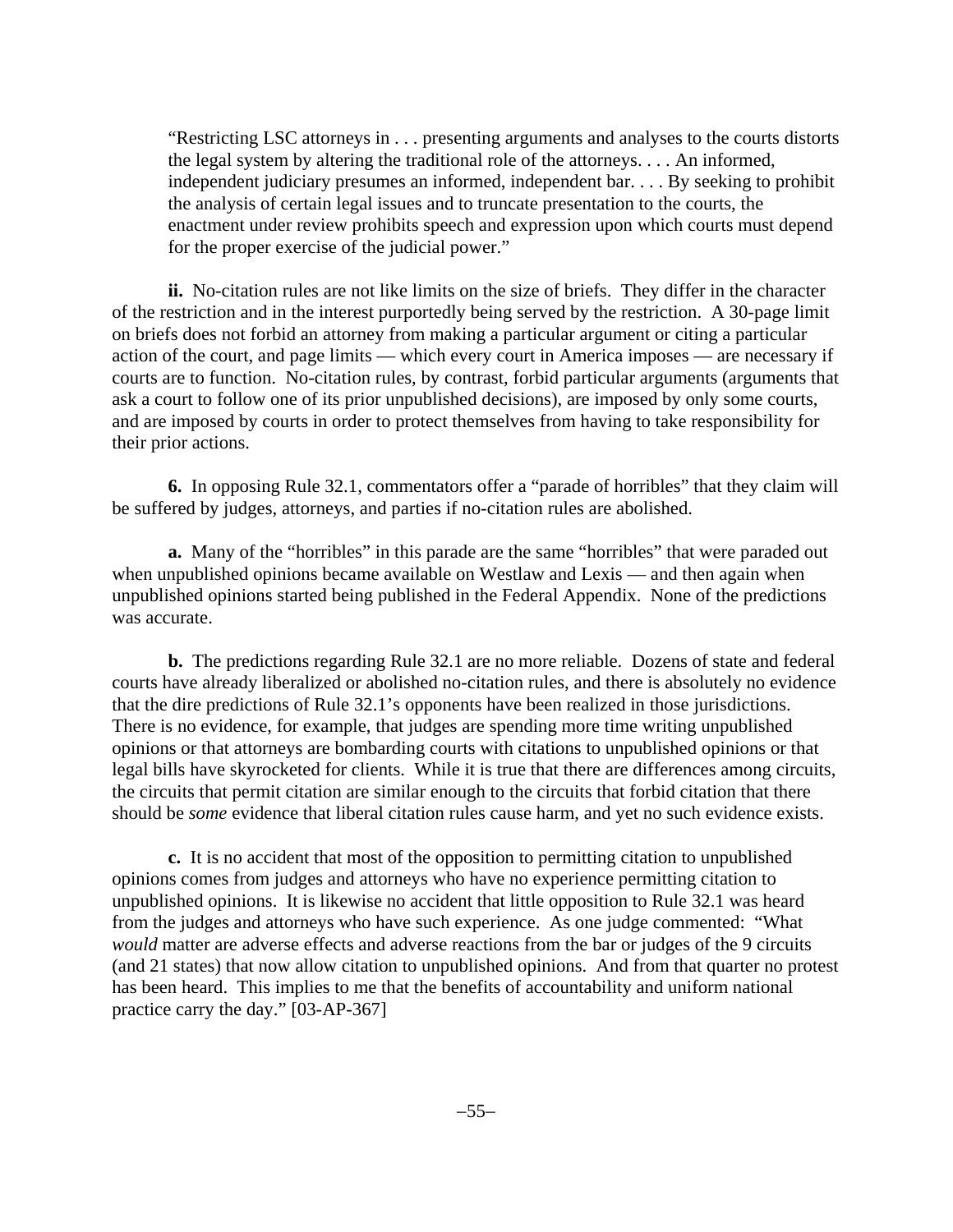**7.** Regarding the argument that Rule 32.1 would dramatically increase the workload of judges:

**a.** First, there is no evidence that this has occurred in jurisdictions that have abandoned or liberalized citation rules. One reason why liberalizing citation rules does not seem to result in more work for judges is that unpublished opinions have never been written just for parties and counsel, as proponents of no-citation rules insist. Those decisions have also been written for the en banc court and the Supreme Court. "This may be why the nine circuits that allow citation to these documents have not experienced difficulty: the prospect of citation to a different panel requires no more of the order's author than does the prospect of criticism in a petition for a writ of certiorari." [03-AP-367]

**b.** Second, judges already have available to them options that would reduce their workloads far more than no-citation rules.

- **i.** Judges now spend too much time on drafting published opinions.
- The overwork that judges cite in arguing against Rule 32.1 is in part a function of increasing caseloads — which are largely outside of judges' control — but also a function of a particular style of judging. Some of the arguments against Rule 32.1 reflect an attitude toward judging that has become too common in the federal appellate courts and that should be changed.
- A judge who claims that he or she sometimes needs to go through 70 or 80 drafts of an opinion before getting every word exactly right has confused the function of a judge with the function of a legislator. Judges are appointed not to draft statutes, but to resolve concrete disputes. What they hold is law; everything else is dicta. Lower court judges understand this; they know how to read a decision and extract its holding.
- Judges could save a lot of time if they would abandon "the discursive, endless federal appellate opinion." [03-AP-435] Judges should write short, direct opinions that address only the one or two issues that most need substantial discussion. Instead, judges too often trudge through every issue mentioned anywhere in a brief. Judges should also spend less time obsessing over every footnote and comma.
- **ii.** Judges also now spend too much time on drafting unpublished opinions.
- If unpublished opinions were written as judges claim  $-$  if they were two- or three-paragraph opinions that started with "the parties are familiar with the facts" and then very briefly described why the court agreed or disagreed with the major contentions — then parties would not *want* to cite them. But many unpublished decisions go far beyond this. They are 10 or 12 pages long, they contain a great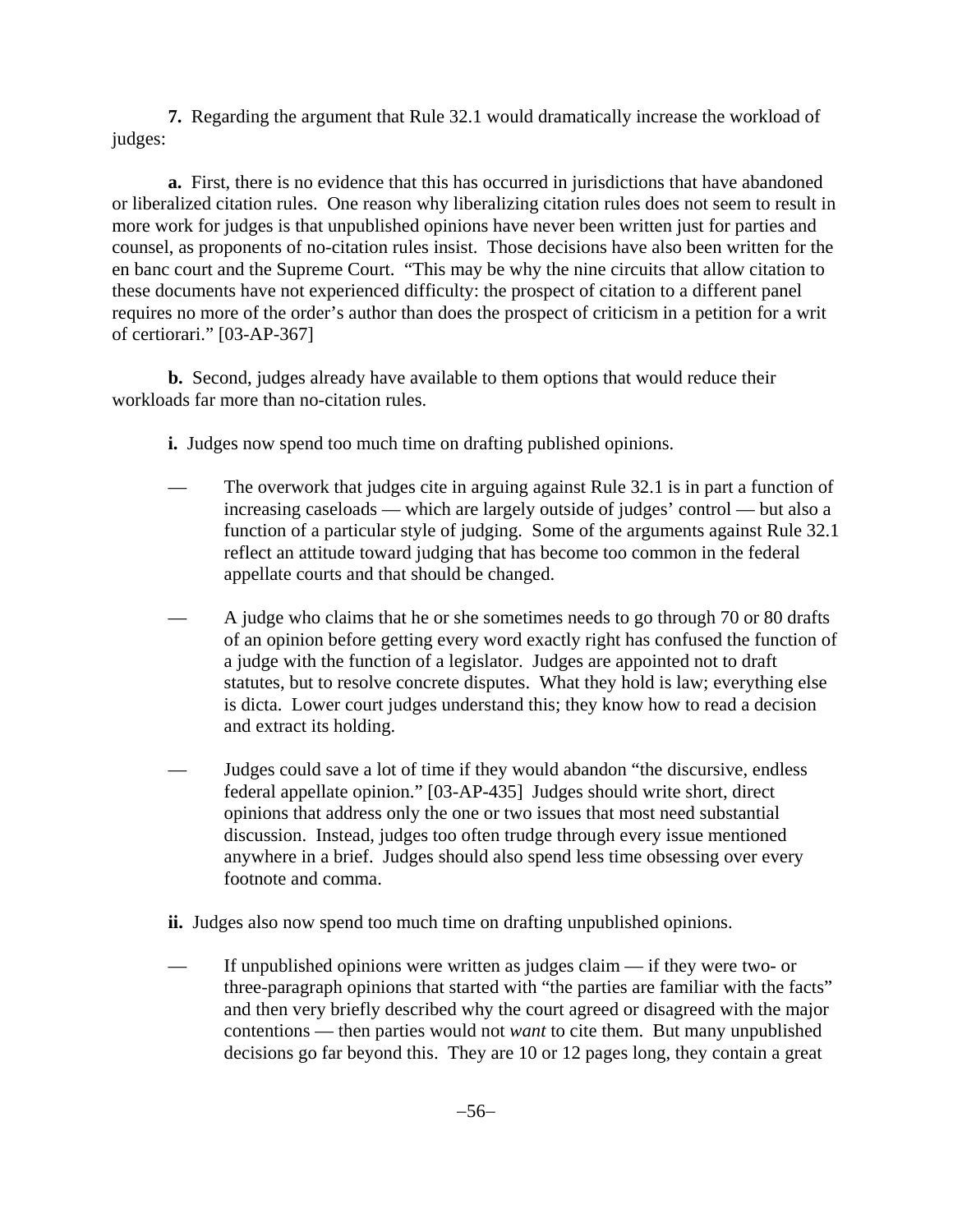deal of discussion of the facts, and they go on and on about the law. If an opinion looks like a duck and quacks like a duck, parties are going to want to cite it like a duck.

It is odd to fix the problems with unpublished opinions not by fixing the problems with unpublished opinions but by barring people from talking about unpublished opinions. Judges would not need no-citation rules if they would confine themselves to issuing (1) full precedential opinions in cases that warrant such treatment or (2) two- or three-paragraph explanations in cases that do not. The problem is that judges insist on "a third, intermediate option: a full and reasoned but unprecedent[ial] appellate opinion." [03-AP-219] Judges have only themselves to blame.

**c.** Third, if abolishing no-citation rules had the impact on judges' workload that Rule 32.1's opponents fear, then no-citation rules would not be on the wrong side of history. But they are. "The citadel of no-citation rules is falling. There is a clear trend, both in the individual federal circuits and in the states, toward abandoning those rules. Nine of the thirteen circuits now allow citation of unpublished opinions. And while a majority of the states still prohibit such citation, the margin is slim and dwindling." [03-AP-032] As courts have uniformly gotten *more* busy, the trend has uniformly been toward *liberalizing* rules regarding the citation of unpublished opinions. Obviously even busy courts have been able to handle their caseloads despite abolishing no-citation rules.

**d.** Rule 32.1 would, in some respects, *reduce* the workload of judges, because no-citation rules require judges and litigants to treat as issues of first impression questions that have already been addressed many times by the circuit.

**i.** Take, for example, *United States v. Rivera-Sanchez*, 222 F.3d 1057, 1062-63 (9th Cir. 2000), in which the Ninth Circuit admitted that various panels had issued at least 20 unpublished opinions resolving the same unsettled issue of law at least three different ways — all before any published opinion addressed the issue. To quote *Rivera-Sanchez*,

"Our conclusion that this decision meets the criteria for publication was prompted by the fact that it establishes a rule of law that we had not previously announced in a published opinion. Various three-judge panels of our court, however, have issued a number of unpublished memorandum decisions taking different approaches to resolving the question whether the Supreme Court's opinion in *Almendarez-Torres v. United States*, 523 U.S. 224 (1998), requires a district court faced with a defendant convicted of illegal re-entry after deportation whose indictment refers to both 8 U.S.C. § 1326(a) and 8 U.S.C. § 1326(b)(2) to resentence or merely correct the judgment of conviction. These conflicting mandates undoubtedly have created no small amount of confusion for district judges who serve in border districts. While our present circuit rules prohibit the citation of unpublished memorandum dispositions, see 9th Cir. R. 36-3, we are mindful of the fact that they are readily available in on line legal databases such as Westlaw and Lexis.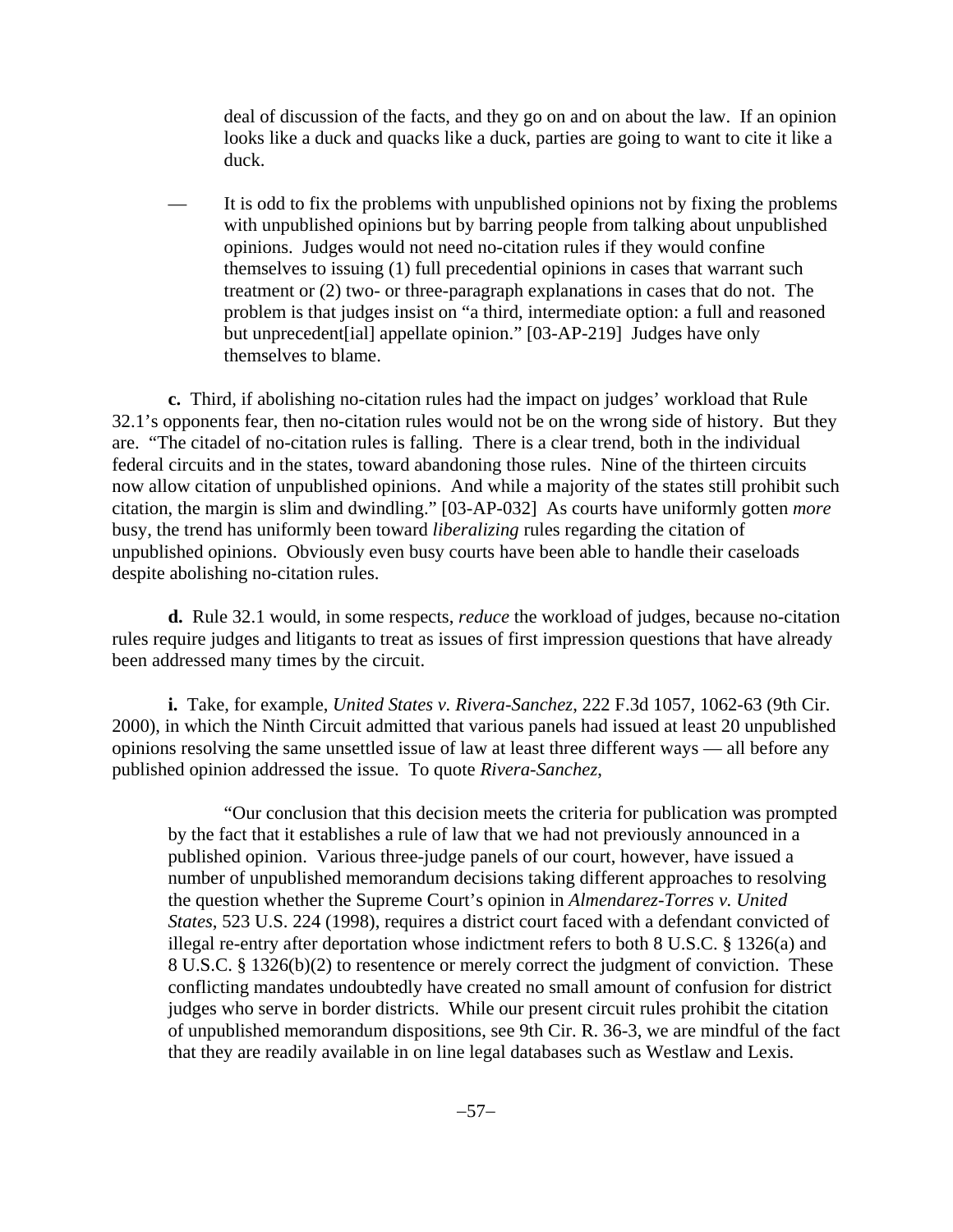"During oral argument, we asked counsel to submit a list of the unpublished dispositions of this court that have confronted this issue. The parties produced a list of twenty separate unpublished dispositions instructing district courts to take a total of three different approaches to correct the problem. Under our rules, these unpublished memorandum dispositions have no precedential value, see 9th Cir. R. 36-3, and this opinion now reflects the law of the circuit. To avoid even the possibility that someone might rely upon them, however, we list these unpublished memorandum decisions below so that counsel and the district courts will know that each of them has been superseded today."

**ii.** It is hard to know how the Ninth Circuit's no-citation rule saved the court any time in this instance. An issue that could have been settled authoritatively on the first or second occasion instead was litigated at least 21 times. Had an attorney representing a party in, say, the sixth case been able to draw the court's attention to its five prior decisions, it seems likely that the court would have issued a published opinion settling the issue. And attorneys likely would not have litigated the issue over and over again if the court's rules had not required them to treat an issue that had already been addressed 20 times as an issue of first impression. No-citation rules keep issues "in play" — and thus encourage litigation — much longer than necessary.

**8.** Regarding the argument that Rule 32.1 would result in more one-line dispositions:

**a.** Opponents of Rule 32.1 have argued both (i) that one-line dispositions would be harmful because parties would not get an explanation of why they won or lost *and* (ii) that the explanation that many unpublished opinions give parties about why they won or lost is not accurate. What judges are arguing is that they need to be able to keep up the *illusion* of giving parties adequate explanations for the results of cases. This is not a compelling reason to maintain no-citation rules.

**b.** It would be better for courts to issue no opinion at all than an opinion that so poorly reflects the views of the judges that those judges are unwilling to have it cited back to them. If, as many judges claim, unpublished opinions accurately report only a result — and not necessarily the reason for the result — then the court should just issue a *result*. As one commentator wrote: "If the result of adopting the proposed rule is to force judicial *staff* to write less in unpublished orders, then so be it. It is better to have a one-sentence disposition written by an actual judge th[a]n three pages written by a recent law school graduate masquerading as a judge. There is no point . . . for offering an explanation of the court's reasoning to litigants when the court itself is unwilling to be bound by that reasoning." [03-AP-414]

**9.** Regarding the argument that Rule 32.1 would result in unpublished opinions being used to mislead courts — or that courts would misuse or misunderstand unpublished opinions:

**a.** The circuit judges who write unpublished opinions do not need this protection. Whatever the flaws of unpublished opinions, those flaws are best known to the judges who write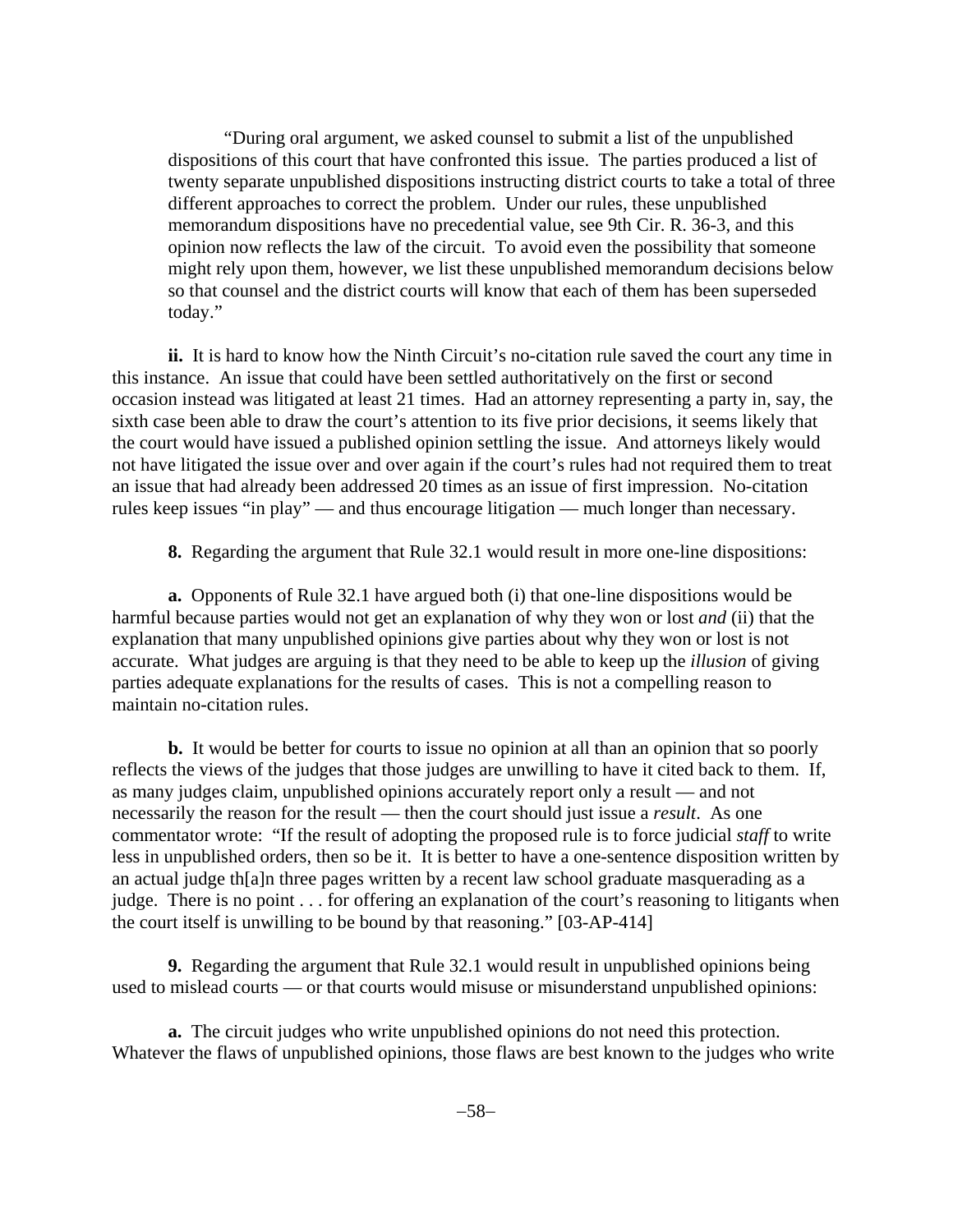them. It is unlikely that a court will give its own opinion "too much" weight or not understand the limitations of an opinion that it wrote.

**b.** Lower court judges also do not need this protection.

**i.** Some of the comments against Rule 32.1 take a dim view of the abilities of district court judges. Commentators suggest, for example, that no-citation rules are needed to keep district court judges from being "distracted" by citations to unpublished opinions and to prevent judges from giving those opinions too much weight.

**ii.** This concern is misplaced. District court judges are entrusted on a daily basis with the lives and fortunes of those who appear before them. They regularly grapple with the most complicated legal and factual issues imaginable. They are quite capable of understanding and respecting the limitations of unpublished opinions.

iii. District courts have nonbinding authorities cited to them every day. For example, a district court in Oregon may have a decision of the Ninth Circuit, a decision of the Second Circuit, a decision of the Illinois Supreme Court, and a law review article cited to it in the course of one brief. It is not terribly difficult for the district court to understand the difference between the Ninth Circuit cite and the other cites. Likewise, it will not be terribly difficult for the district court to understand the difference between a published opinion of the Ninth Circuit that it is obligated to follow and an unpublished decision that it is not.

**iv.** District judges have the courage to disagree with unpublished decisions that they believe are wrong. Moreover, given that numerous circuit judges have commented publicly about the poor quality of unpublished decisions, it may not even take much courage to disagree with those decisions. In several circuits, unpublished decisions can be cited to district courts, and there is no evidence that district courts have felt compelled to treat those decisions as binding for fear of provoking the appellate courts.

**10.** Regarding the argument that Rule 32.1 would result in attorneys having to do much more legal research and clients having to pay much higher legal bills:

**a.** To begin with, if no-citation rules really spared attorneys and their clients from the fate predicted by opponents of Rule 32.1, then those rules would be widely supported by the bar. They are not, at least outside of the Ninth Circuit:

**i.** The ABA House of Delegates declared in 2001 that no-citation rules are "contrary to the best interests of the public and the legal profession" and called upon the federal appellate courts to "permit citation to relevant unpublished opinions."

**ii.** The former chair of the D.C. Circuit's Advisory Committee on Procedures wrote: "Probably more than any other facet of appellate practice, these [no-citation] policies have drawn well-deserved criticism from the bar and from scholars. When I chaired the D.C. Circuit's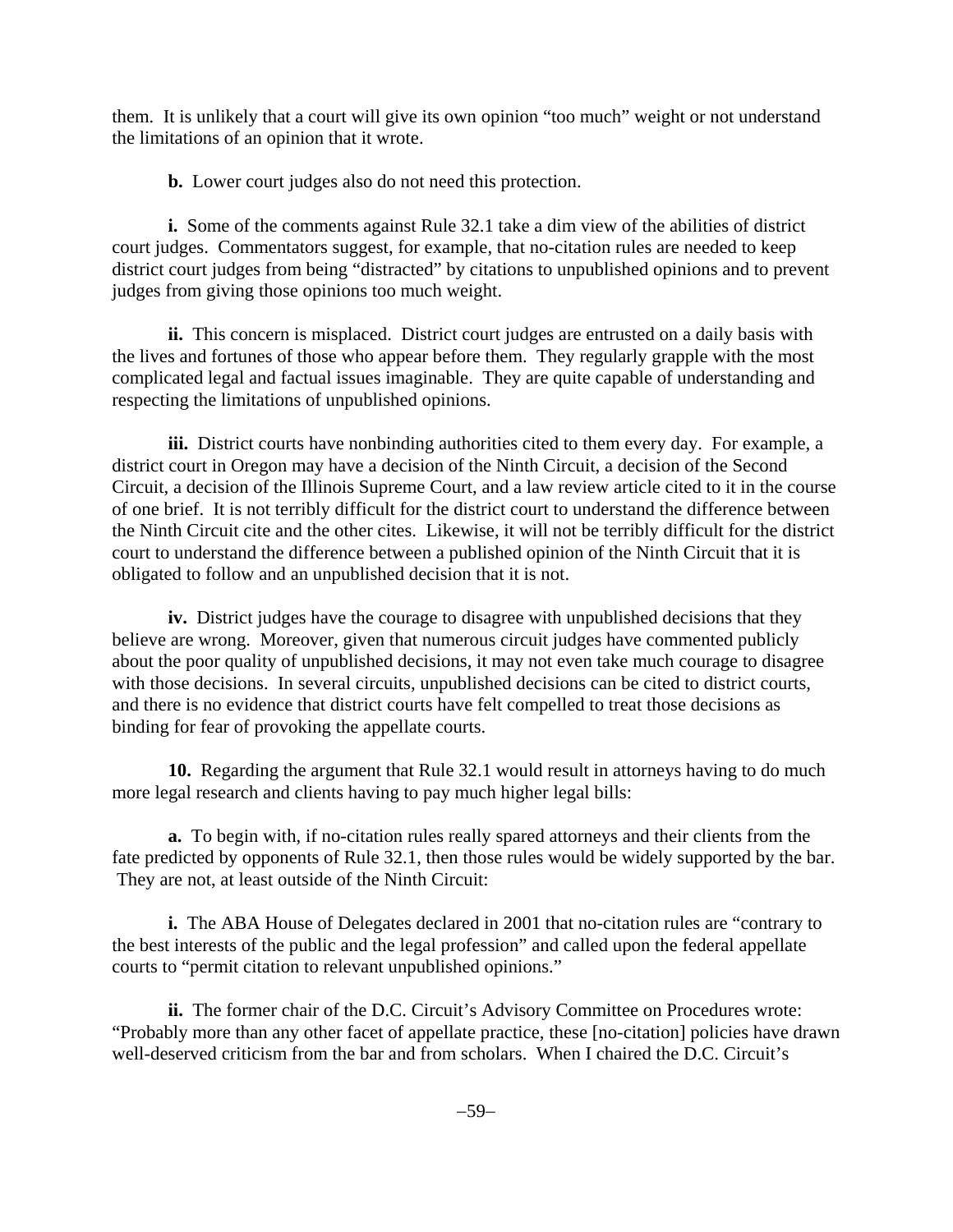Advisory Committee on Procedures, this kind of practice was perennially and uniformly condemned — all to no avail." [03-AP-016]

**iii.** Rule 32.1 is supported by such national organizations as the ABA and the American College of Trial Lawyers, by bar organizations in New York and Michigan, and by such public interest organizations as Public Citizen Litigation Group and Trial Lawyers for Public Justice.

**iv.** By contrast, only lawyers who clerked for or who appear before Ninth Circuit judges have complained in great number about Rule 32.1. If Rule 32.1 were likely to create the predicted problems, lawyers from throughout the United States should be rising up against it, led by such organizations as the ABA.

**b.** In any event, Rule 32.1 would not create serious problems for attorneys and their clients:

**i.** Opponents of Rule 32.1 are simply wrong in arguing that they now have *no* duty to research unpublished opinions, but, if those opinions could be cited, they would then have a duty to research *all* unpublished opinions.

**ii.** It is not the ability to *cite* unpublished opinions that triggers a duty to research them.

- If unpublished opinions contain something of value, then attorneys *already* have an obligation to research them — so as to be able to advise clients about the legality of their conduct, predict the outcome of litigation, and get ideas about how to frame and argue issues before the court.
- If unpublished opinions do not contain something of value, then attorneys will not have an obligation to research them even if they can be cited. No rule of professional responsibility requires attorneys to research useless materials.

**iii.** In researching unpublished opinions, attorneys already apply the same common sense that they apply in researching everything else. No attorney conducts research by reading every case, treatise, law review article, and other writing in existence on a particular point — and no attorney will conduct research that way if unpublished opinions can be cited. If a point is wellcovered by published opinions, an attorney will not read unpublished opinions at all. But if a point is not addressed in any published opinion, an attorney will look at unpublished opinions, as he or she should.

**11.** Several of those who commented in favor of Rule 32.1 made clear that they were doing so only because they view it as a valuable "first step." These commentators argued that the practice of issuing unpublished decisions should be abolished and criticized the Committee for "legitimizing" or "tacitly endorsing" the practice in Rule 32.1. At the same time, at least one judge said that he did not object to Rule 32.1, but that he wanted to put the Committee on notice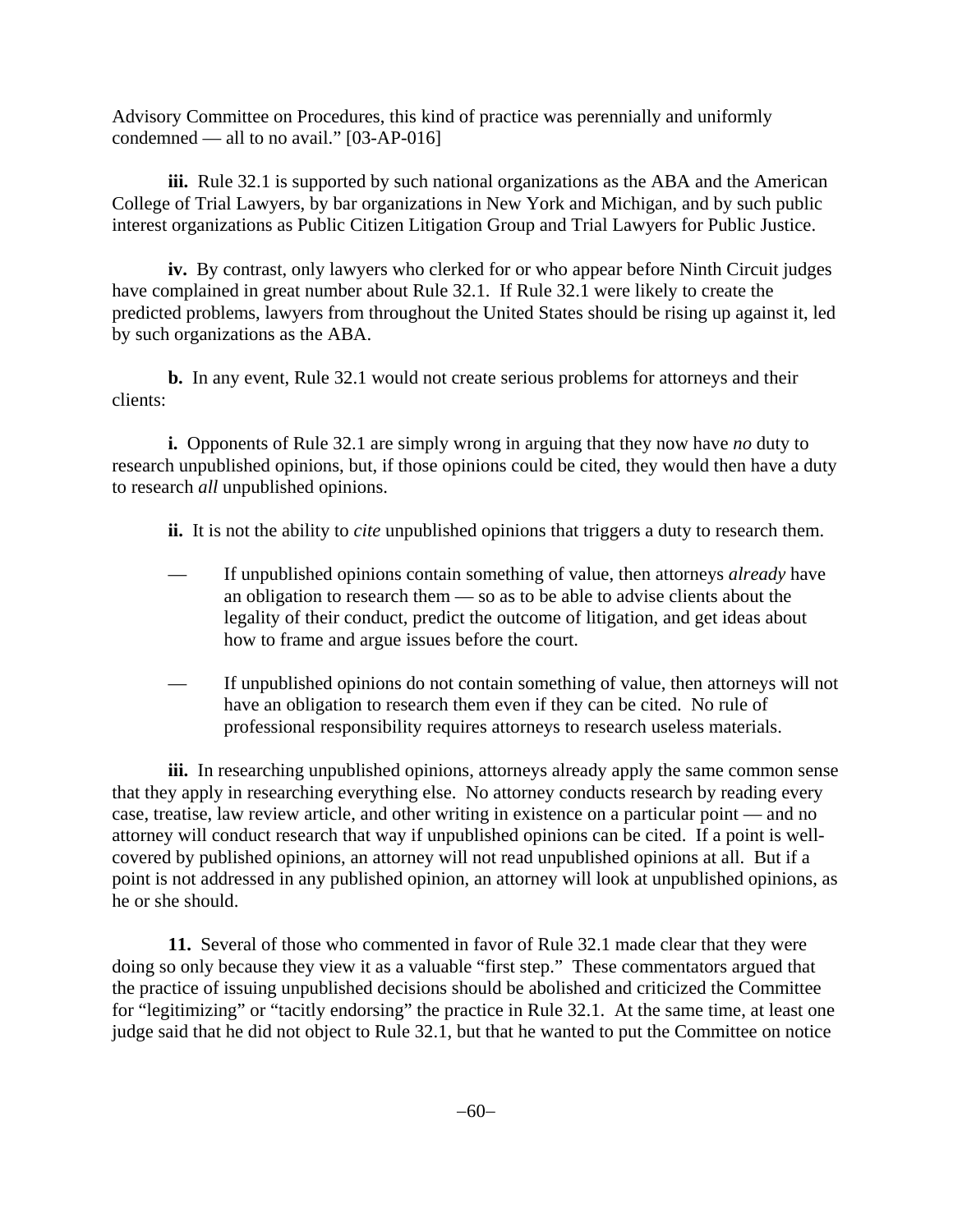that he would strongly oppose any future rule requiring that unpublished opinions be treated as precedential.

# **2. Summary of Arguments Regarding Form**

Not surprisingly, the comments that we received about Rule 32.1 focused on the substance, not on the drafting. Most of the remarks about the drafting were off-hand, such as the occasional comment that Rule 32.1 was "clear" or "well drafted." The commentators did not seem to have any trouble understanding the rule.

The only confusion about the meaning of the rule that appeared with any frequency in the comments was the assumption that the rule would require courts to treat unpublished opinions as binding precedent. (I am not referring to the commentators who explained why they thought Rule 32.1 would do so *de facto*; I am referring only to those who seemed to assume that it would do so *de jure*.) It is difficult to know how much confusion exists on this point, as the commentators used the word "precedent" loosely. Some used it to mean binding precedent; others used it to mean merely non-binding guidance; and still others were not clear about how they were using it. In any event, I do not believe that this confusion can be traced to the drafting of either the rule or the Committee Note. Rather, I suspect that, to the extent that there was confusion on the point, it was confined to commentators who had heard about the rule but had not read it themselves.

**Several commentators** — in reference to the sentence in the Committee Note about the "conflicting" local rules of the courts of appeals — pointed out that the rules do not "conflict," in the sense of demanding inconsistent conduct from any person, because each circuit's rule applies only to that circuit's unpublished opinions.

Only **three commentators** — all supporters of Rule 32.1 — suggested that it be rewritten in some respect:

**Philip Allen Lacovara, Esq.** (03-AP-016) supports Rule 32.1, but recommends a couple of changes:

1. Mr. Lacovara objects that, by referring to dispositions that have been "designated as . . . 'non-precedential," Rule 32.1(a) "necessarily implies that such designations have legal force and effect" — something Mr. Lacovara disputes. So as to avoid "legitimizing" the attempts by judges to label some of their opinions "non-precedential," Rule 32.1(a) should end with the word "dispositions": "No prohibition or restriction may be imposed upon the citation of judicial opinions, orders, judgments, or other written dispositions."

2. Mr. Lacovara argues that, even if that suggestion is rejected, the Committee should eliminate the "generally imposed" clause in Rule 32.1(a). He thinks it is "ludicrous" for the Committee to approve a proposed rule "that appears to license the circuits by local rule to ban *all* citations to all prior decisions." He also dismisses the concern, mentioned in the Committee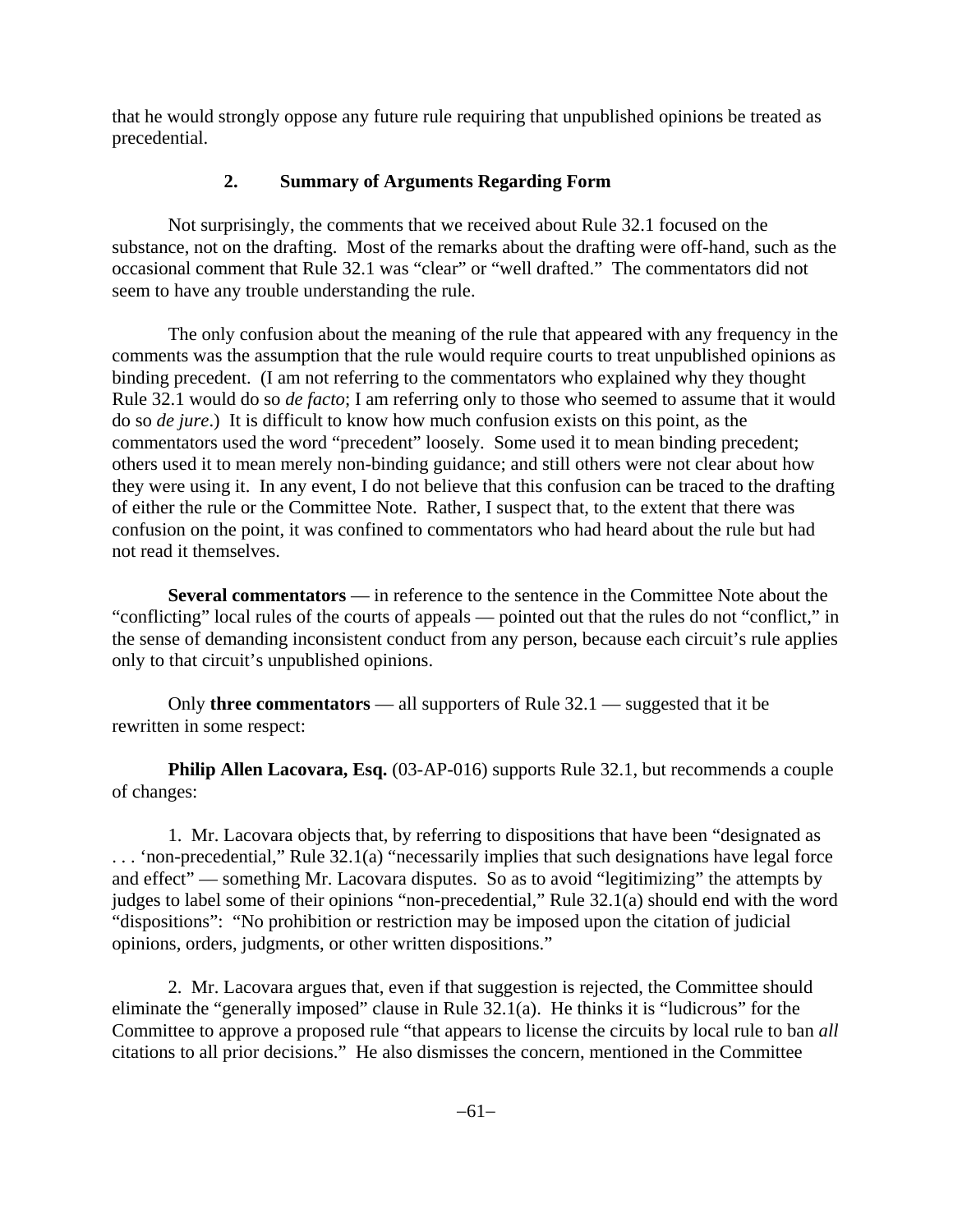Note, that a circuit might promulgate a local rule requiring that copies of all unpublished opinions cited in a brief be served and filed. He believes that such a local rule is already foreclosed by Rule 32.1(b).

**Prof. Stephen R. Barnett** of the University of California at Berkeley School of Law (Boalt Hall) (03-AP-032) strongly supports the substance of Rule 32.1(a), but, in a recent law review article, was very critical of its drafting — and, in particular, of the decision to forego what he calls a "permissive" approach (that is, to state affirmatively that unpublished opinions may be cited) in favor of a "prohibitory" approach (that is, to bar restrictions on the citation of unpublished opinions):

1. Despite acknowledging that the text of the rule addresses only the "citation" of unpublished opinions, and despite acknowledging that the Committee Note "is at pains to make clear that [the] proposed Rule 'says nothing whatsoever about the effect that a court must give' to an unpublished opinion," Prof. Barnett still believes that it is "not clear" whether Rule 32.1(a) would force courts to treat unpublished opinions as binding precedent. He argues that a local rule deeming unpublished opinions to be "non-precedential" could be seen as a "restriction" placed upon the "citation" of those opinions — and, because this "restriction" would be placed only upon unpublished opinions, it would be barred by Rule 32.1(a) as drafted. Prof. Barnett argues this problem — and others — could be avoided if Rule 32.1(a) would simply state affirmatively: "Any opinion, order, judgment, or other disposition by a federal court may be cited to or by any court."

2. Prof. Barnett acknowledges that his alternative would not prevent courts from placing restrictions upon the citation of unpublished opinions, such as branding them as "disfavored" or providing that they can be cited only when no published opinion will serve as well. But Prof. Barnett makes three points about these restrictions (which he refers to as "discouraging words"):

- a. First, Prof. Barnett argues that it is not clear whether a local rule that disfavors the citation of unpublished opinions or that restricts the citation of unpublished opinions to situations in which adequate published opinions are lacking imposes a "restriction" upon the citation of unpublished opinions — and thus it is unclear whether Rule 32.1(a) as drafted is effective in barring such local rules. He argues that to instruct counsel that citation of unpublished opinions is "disfavored" is not necessarily to "restrict" their citation. He also points out that some restrictions on citation are worded in terms of counsel's "belief" about the adequacy of published opinions on an issue — and that such rules are more "admonitory" than "enforceable." He concedes, though, that some local rules do appear to impose a "restriction" on citation, and thus would be barred by Rule  $32.1(a)$  as drafted but not by his alternative.
- b. Second, Prof. Barnett downplays the possibility that a circuit dominated by "adamant anti-citationists . . . might impose some 'prohibition or restriction' that would make it difficult or impossible for attorneys to cite unpublished opinions."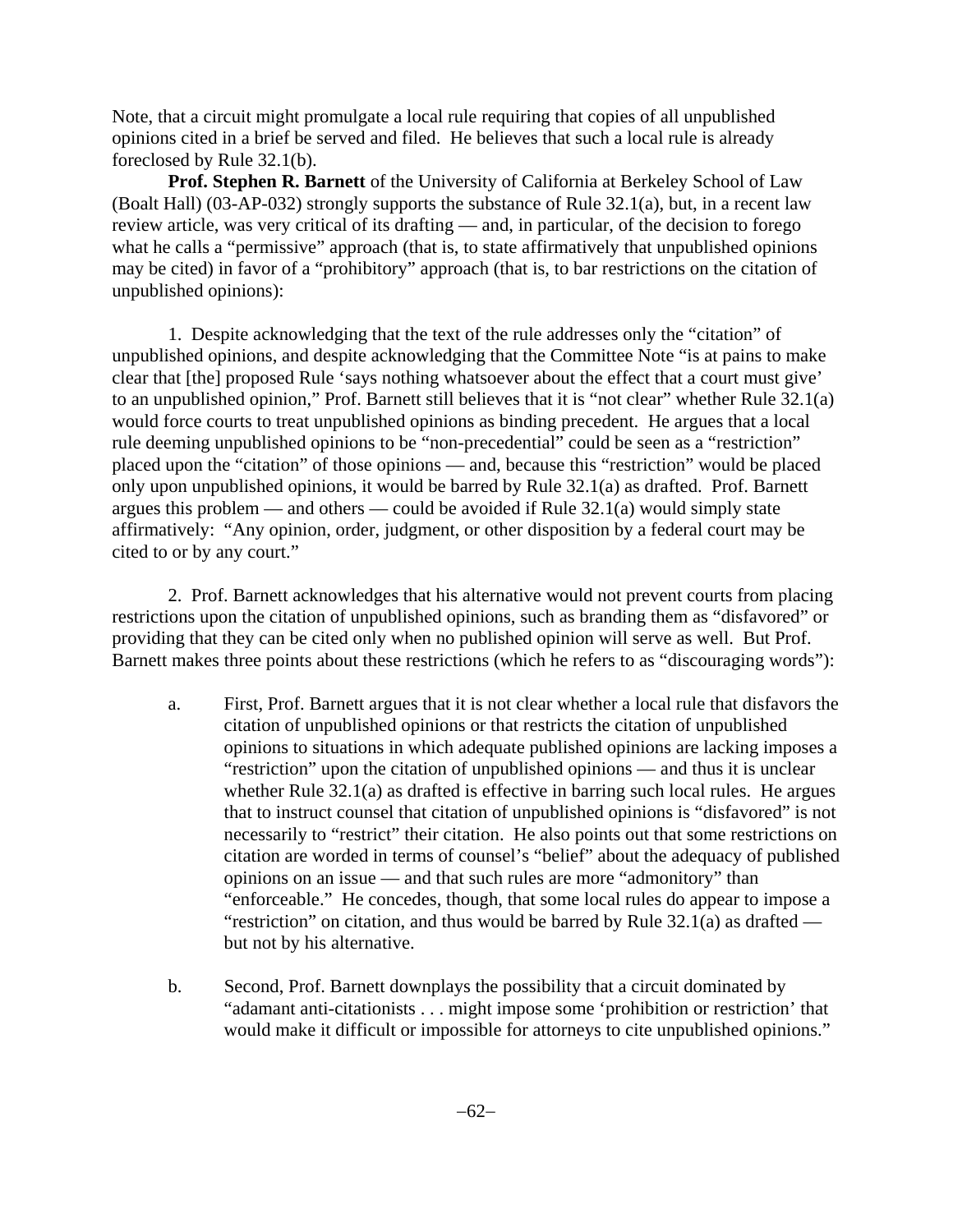In Prof. Barnett's view, "[f]ederal circuit judges can be expected to obey the Federal Rules of Appellate Procedure, and to do so in spirit as well as in letter."

c. Finally, Prof. Barnett argues that, in any event, circuits *should* be able to discourage the citation of unpublished opinions and *should* be able to impose restrictions upon them — such as the restriction that they can be cited only when adequate published opinions are absent. Prof. Barnett repeats the familiar arguments about the lesser quality of unpublished opinions and argues that there is nothing wrong with treating them as "second-class precedents" — "as long as the[ir] citation is *allowed*."

**Judge Frank H. Easterbrook** of the Seventh Circuit (03-AP-367) supports the rule, but generally agrees with Prof. Barnett's comments about drafting. He also singles out for criticism the following sentence in the Committee Note: "At the same time, Rule 32.1(a) does not prevent courts from imposing restrictions as to form upon the citation of all judicial opinions (such as a rule requiring that case names appear in italics or a rule requiring parties to follow The Bluebook in citing judicial opinions.") Judge Easterbrook points out that Rule 32(e) *does* bar circuits from imposing typeface or other requirements, and thus the Committee Note to Rule 32.1 should not imply that circuits retain this authority.

The **Style Subcommittee** (04-AP-A) makes the following suggestions:

1. Change the heading from "Citation of Judicial Dispositions" to "Citing Judicial Dispositions."

2. In subdivision (a), change "upon the citation of" to "on citing" both places where the phrase occurs.

3. In subdivision (b), change "A party who cites" to "If a party cites," insert a comma after "database," insert "the party" before "must file," and delete "other written."

# **3. List of Commentators**

# **a. Commentators Who Oppose Proposed Rule**

# **Federal Circuit Court Judges**

### First Circuit

Chief Judge Michael Boudin (03-AP-192) (did not expressly oppose Rule 32.1, but said that almost all of the First Circuit's judges believe that restricting citation to situations in which no published opinion adequately addresses the issue is "a reasonable local limitation")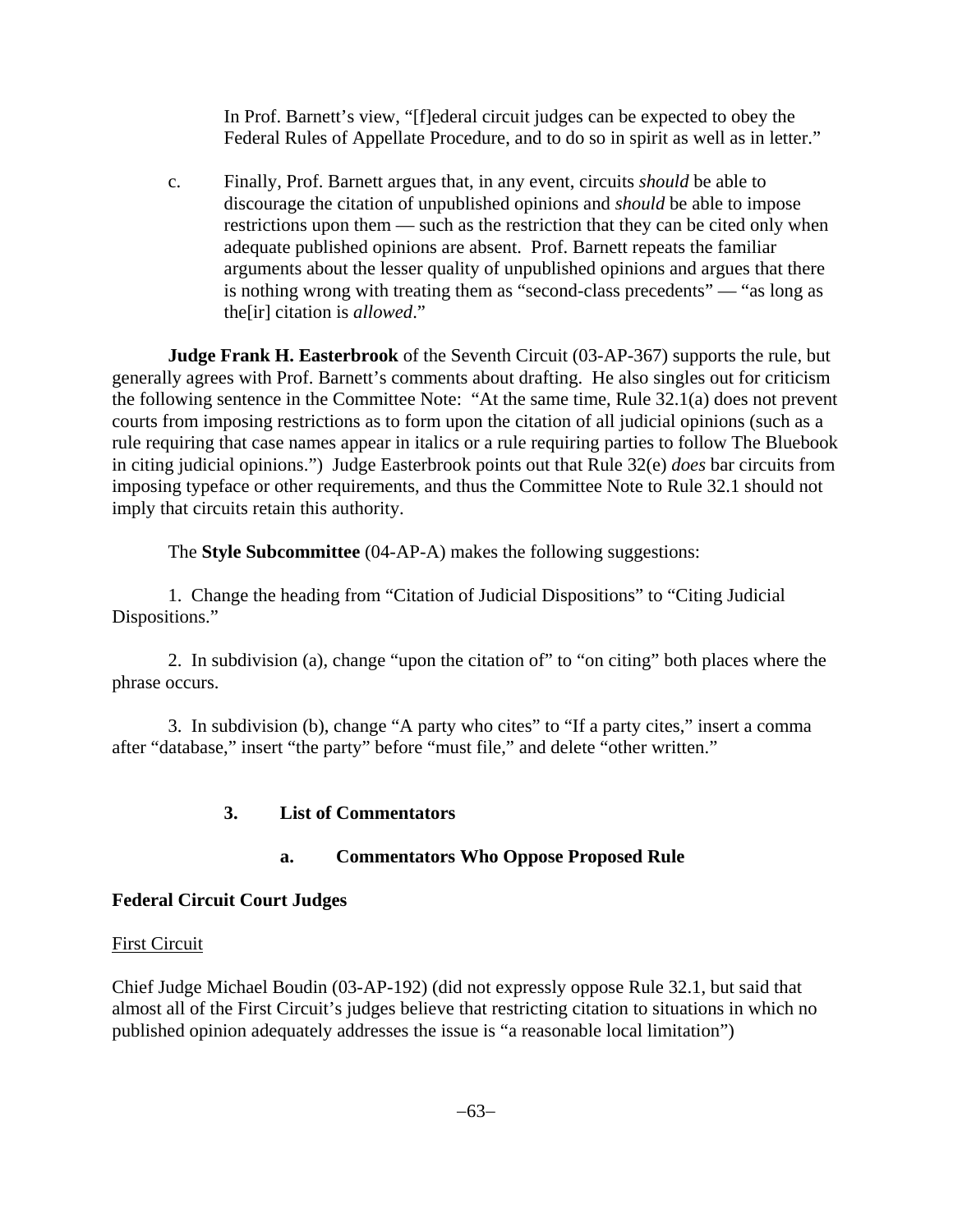## Second Circuit

Chief Judge John M. Walker, Jr. (03-AP-329) (on behalf of himself and 18 active and senior judges on the Second Circuit)

## Third Circuit

Senior Judge Ruggero J. Aldisert (03-AP-293)

Fourth Circuit

Judge M. Blane Michael (03-AP-401)

Fifth Circuit

Senior Judge Thomas M. Reavley (03-AP-170)

Sixth Circuit

Judge Boyce F. Martin, Jr. (03-AP-269)

### Seventh Circuit

Judges John L. Coffey, Richard D. Cudahy, Terence Evans, Michael S. Kanne, Daniel A. Manion, Richard A. Posner, Ilana Diamond Rovner, Diane P. Wood, and Ann Claire Williams (03-AP-396) (joint letter)

### Eighth Circuit

Senior Judge Myron H. Bright (03-AP-047)

Chief Judge James B. Loken (03-AP-499) (reporting that 7 of 9 active judges and 3 of 4 senior judges expressing a view on Rule 32.1 opposed it)

Ninth Circuit

Senior Judge Arthur L. Alarcón (03-AP-290)

Judge Carlos Tiburcio Bea (03-AP-130)

Senior Judge Robert R. Beezer (03-AP-292)

Judge Marsha S. Berzon (03-AP-134)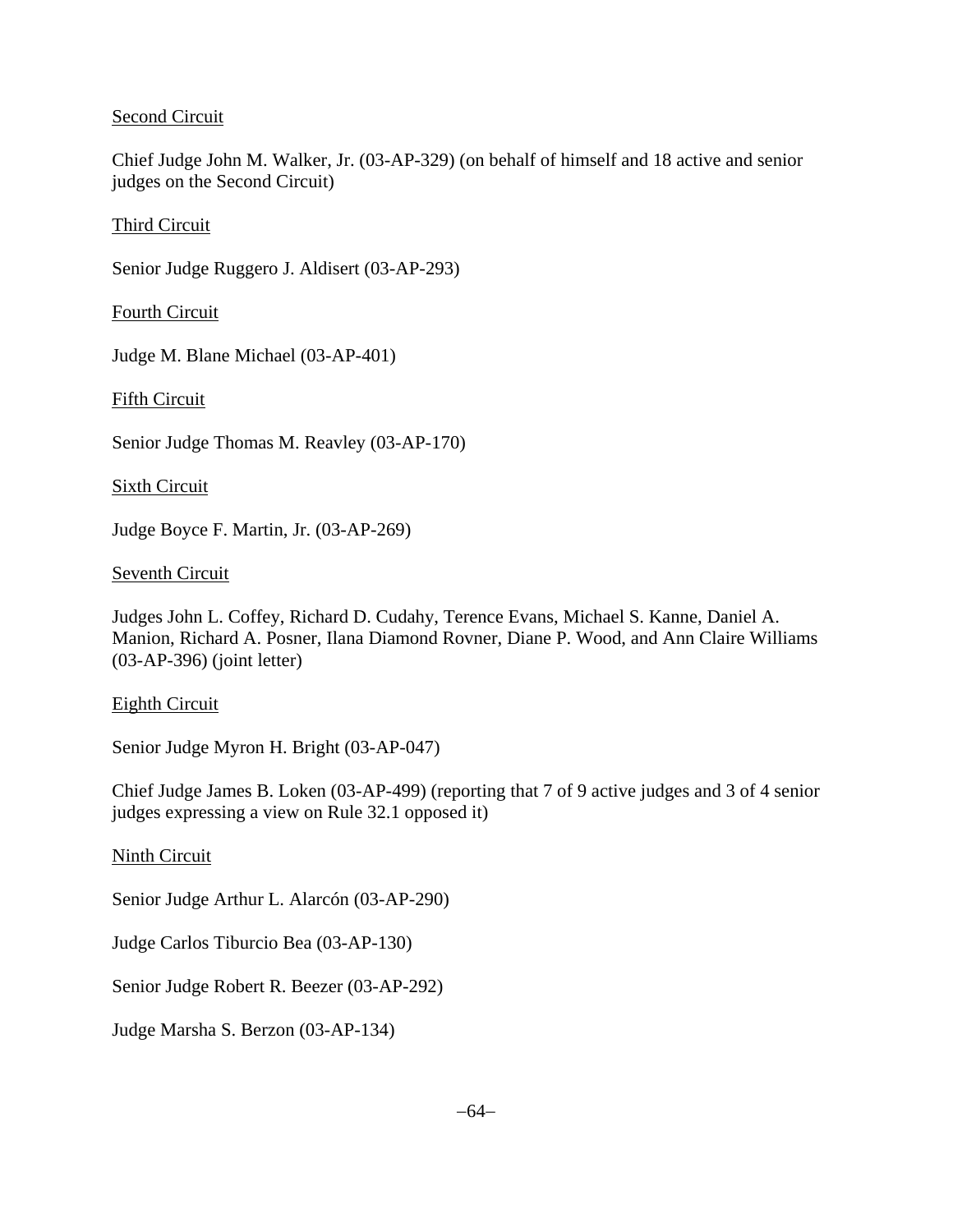- Senior Judge Robert Boochever (03-AP-046)
- Senior Judge James R. Browning (03-AP-076)
- Judge Jay S. Bybee (03-AP-327)
- Judge Consuelo M. Callahan (03-AP-318)
- Senior Judge William C. Canby, Jr. (03-AP-110)
- Senior Judge Jerome Farris (03-AP-156)
- Senior Judge Warren J. Ferguson (03-AP-167)
- Senior Judge Ferdinand F. Fernandez (03-AP-061)
- Judge Raymond C. Fisher (03-AP-366)
- Judge William A. Fletcher (03-AP-059)
- Senior Judge Alfred T. Goodwin (03-AP-026)
- Judge Susan P. Graber (03-AP-400)
- Senior Judge Cynthia Holcomb Hall (03-AP-133)
- Judge Michael Daly Hawkins (03-AP-291)
- Senior Judge Procter Hug, Jr. (03-AP-063)
- Judge Alex Kozinski (03-AP-169)
- Senior Judge Edward Leavy (03-AP-289)
- Judge M. Margaret McKeown (03-AP-350)
- Senior Judge Dorothy W. Nelson (03-AP-131)
- Senior Judge Thomas G. Nelson (03-AP-067)
- Senior Judge John T. Noonan, Jr. (03-AP-052)
- Judge Diarmuid F. O'Scannlain (03-AP-285)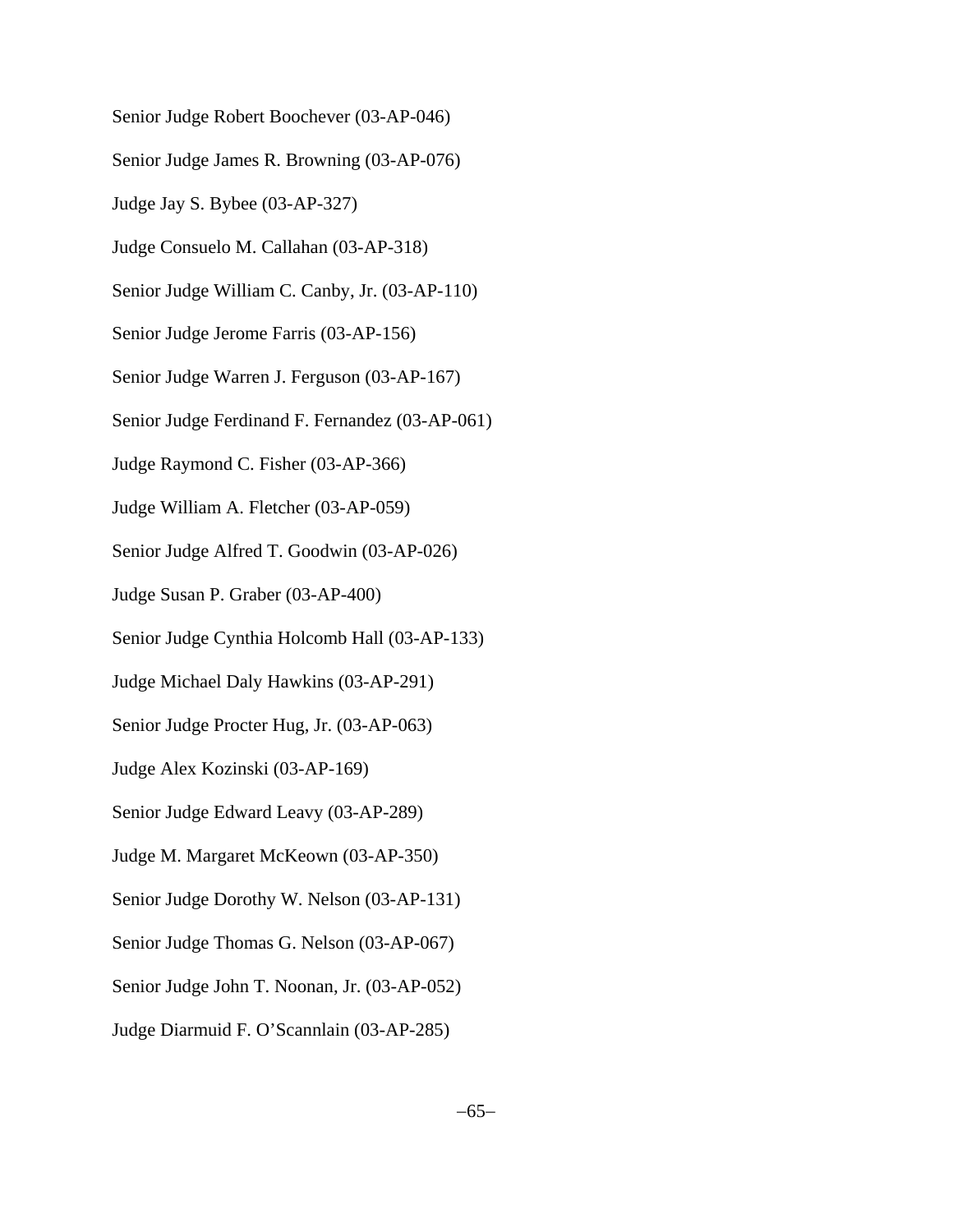Judge Richard A. Paez (03-AP-273)

Judge Stephen Reinhardt (03-AP-402)

Judge Pamela Ann Rymer (03-AP-233)

Judge Barry G. Silverman (03-AP-075)

Senior Judge Otto R. Skopil, Jr. (03-AP-135)

Senior Judge Joseph T. Sneed (03-AP-077)

Judge Richard C. Tallman (03-AP-081)

Judge Sidney R. Thomas (03-AP-398)

Senior Judge David R. Thompson (03-AP-403)

Judge Stephen S. Trott (03-AP-129)

Senior Judge J. Clifford Wallace (03-AP-082)

Judge Kim McLane Wardlaw (03-AP-132)

Tenth Circuit

None

Eleventh Circuit

None

Federal Circuit

Judge Timothy B. Dyk (03-AP-397)

Senior Judge Daniel M. Friedman (03-AP-506)

Chief Judge Haldane Robert Mayer (03-AP-086) (on behalf of all Federal Circuit judges)

Judge Paul R. Michel (03-AP-505)

Senior Judge S. Jay Plager (03-AP-297)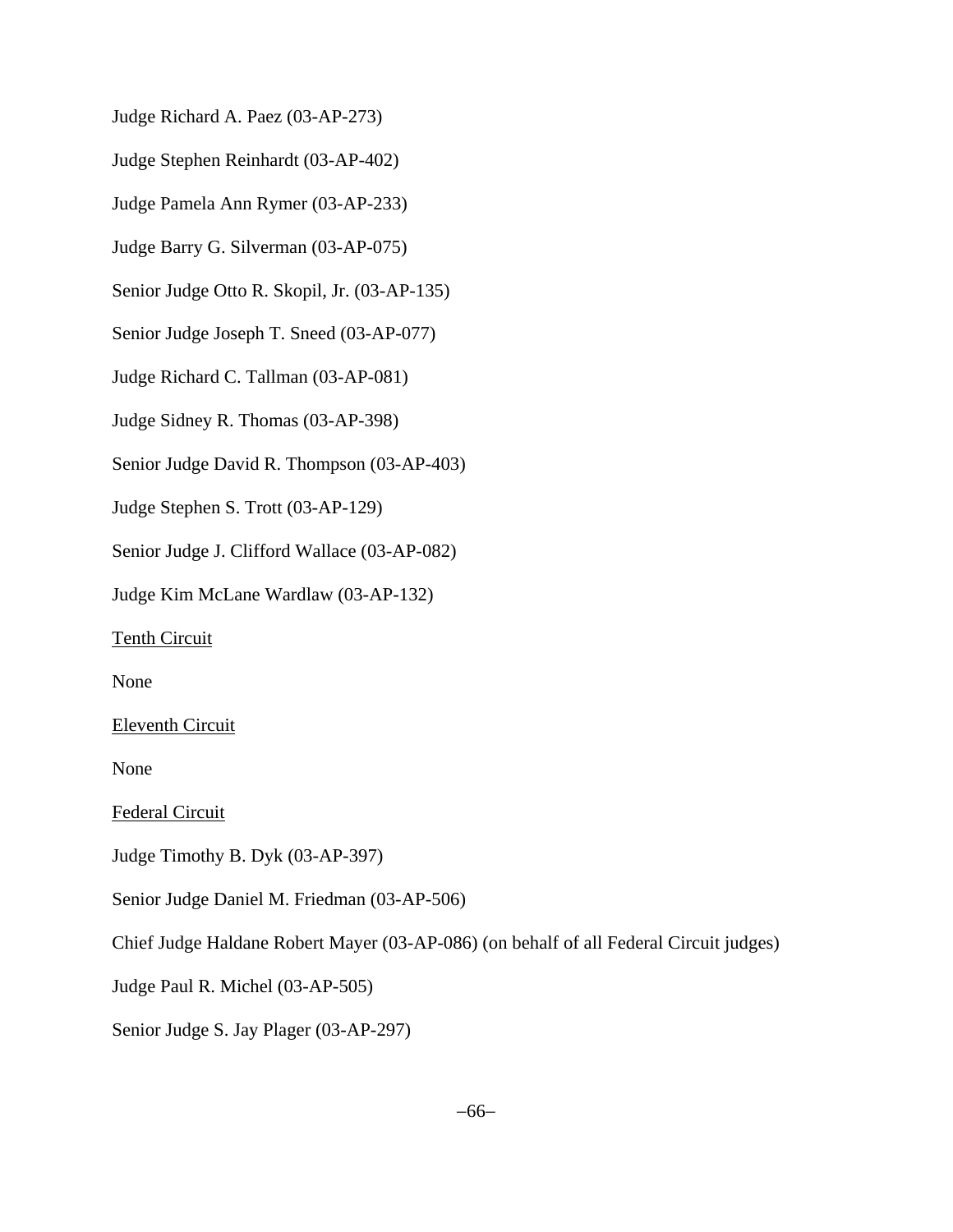# **Federal District Court Judges**

## Northern District of California

Senior Judge William W. Schwarzer (03-AP-065)

## District of Hawaii

Chief Judge David Alan Ezra (03-AP-250)

Northern District of Illinois

Judge Robert W. Gettleman (03-AP-054)

Senior Judge Milton I. Shadur (03-AP-066)

# **Federal Magistrate Judges**

District of Arizona

Magistrate Judge Virginia A. Mathis (03-AP-136)

Central District of California

Magistrate Judge Jeffrey W. Johnson (03-AP-399)

Magistrate Judge Joseph Reichmann (Retired) (03-AP-484)

# **Federal Bankruptcy Judges**

Central District of California

Judge Alan M. Ahart (03-AP-351)

Judge Ellen Carroll (03-AP-278)

Judge Geraldine Mund (03-AP-074)

Chief Judge Barry Russell (03-AP-405)

Judge John E. Ryan (03-AP-252)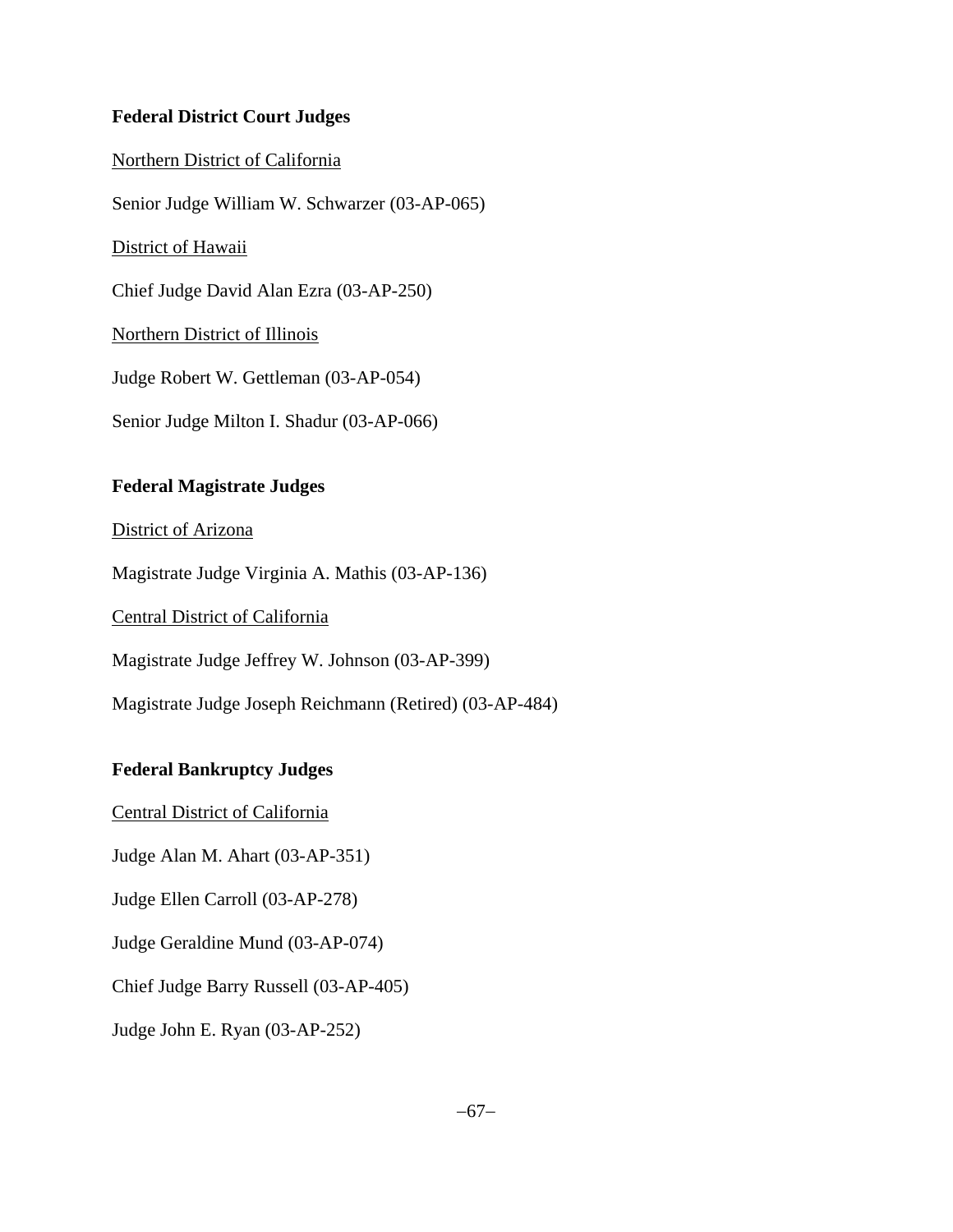Judge Maureen A. Tighe (03-AP-294)

Judge Vincent P. Zurzolo (03-AP-174)

Southern District of California

Chief Judge John J. Hargrove (03-AP-281) (on behalf of himself and 3 other judges on his court)

Eastern District of Washington

Judge Patricia C. Williams (03-AP-056)

# **Other Federal Judges**

U.S. Court of International Trade

Chief Judge Jane A. Restani (03-AP-137)

U.S. Tax Court

Judge Mark V. Holmes (03-AP-359)

# **State Appellate Judges**

# California

Justice William W. Bedsworth, California Court of Appeal, Fourth Appellate District (03-AP-280) (on behalf of himself and 5 colleagues)

Justice Paul Boland, California Court of Appeal, Second Appellate District (03-AP-295)

Chief Justice Ronald M. George, Supreme Court of California (03-AP-471)

Presiding Justice Laurence D. Kay, California Court of Appeal, First Appellate District (03-AP-404)

Justice Richard C. Neal (retired), California Court of Appeal, Second Appellate District (03-AP-126)

Presiding Justice Robert K. Puglia (retired), California Court of Appeal, Third Appellate District (03-AP-155)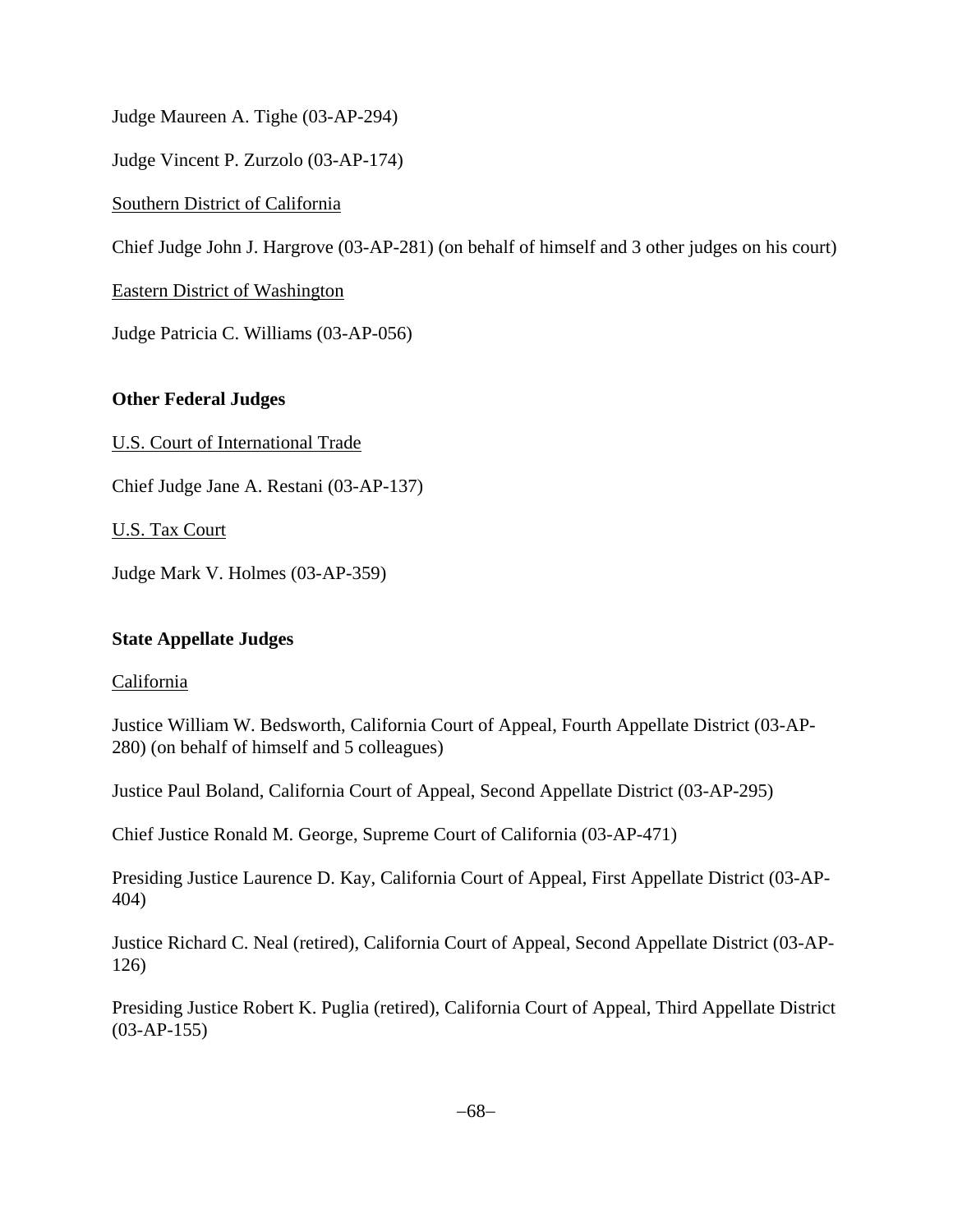Justice Maria P. Rivera, California Court of Appeal, First Appellate District (03-AP-048)

Justice W.F. Rylaarsdam, California Court of Appeal, Fourth Appellate District (03-AP-193)

Presiding Justice Arthur G. Scotland, California Court of Appeal, Third Appellate District (03- AP-372)

Justice Gary E. Strankman (retired), California Court of Appeal, First Appellate District (03-AP-296)

### Wisconsin

Judge Ralph Adam Fine, Wisconsin Court of Appeals (03-AP-068)

### **State Trial Judges**

### California

Judge N.A. "Tito" Gonzales, Superior Court, Santa Clara County (03-AP-038)

### **Law Professors**

Dean Scott A. Altman, University of Southern California Law School (03-AP-314)

Prof. Jerry L. Anderson, Drake University Law School (03-AP-078)

Prof. Stuart Banner, UCLA School of Law (03-AP-072)

Prof. Brian Bix, University of Minnesota Law School (03-AP-021)

Prof. Charles E. Cohen, Capital University Law School (03-AP-298)

Prof. Ross E. Davies, George Mason University School of Law (03-AP-392)

Prof. Michele Landis Dauber, Stanford Law School (03-AP-029)

Prof. Ward Farnsworth, Boston University School of Law (03-AP-221) (neither supports nor opposes rule, but raises concerns)

Prof. Victor Fleischer, UCLA School of Law (03-AP-062)

Prof. Thomas Healy, Seton Hall University Law School (03-AP-380)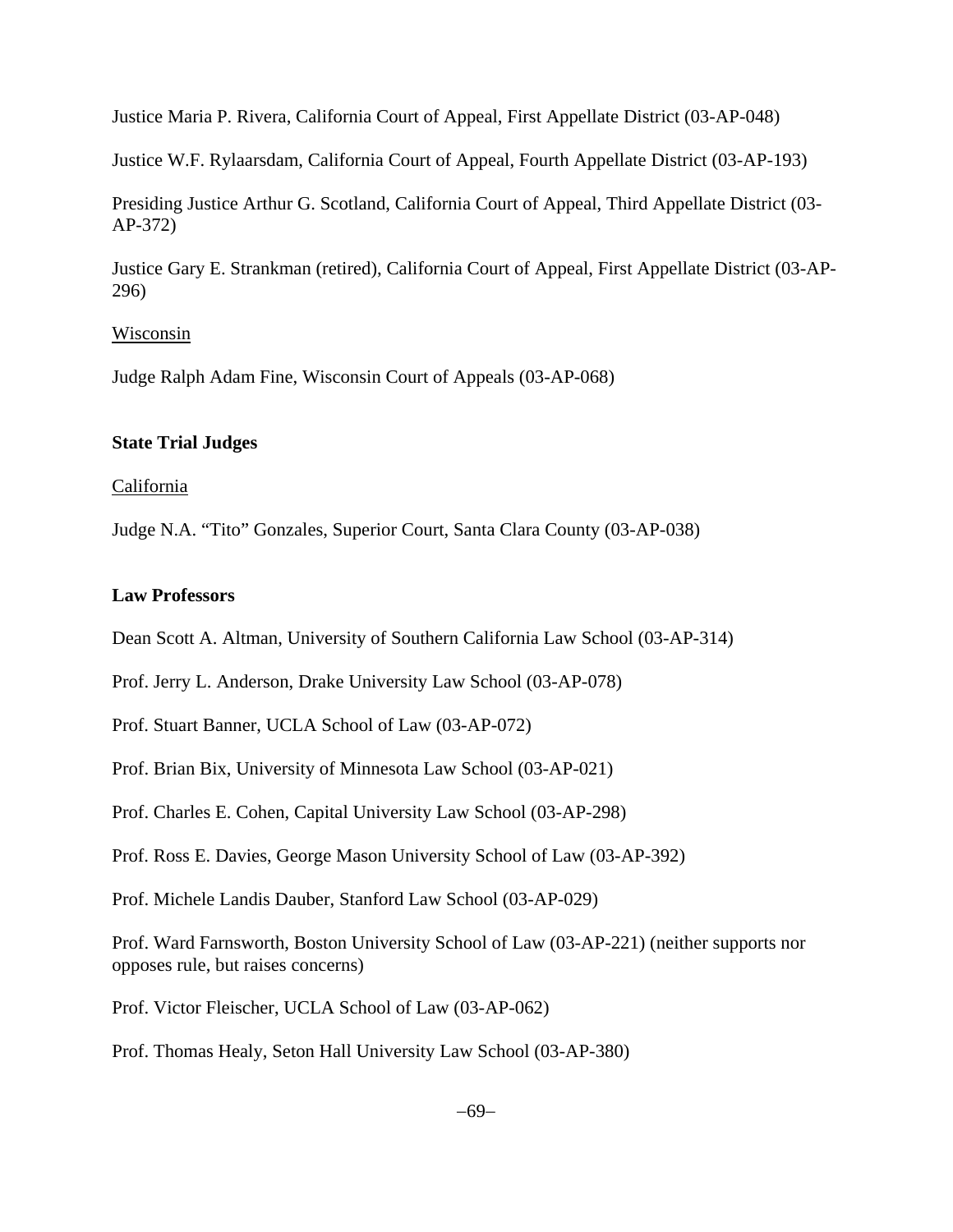Prof. Michael S. Knoll, University of Pennsylvania Law School (03-AP-093)

Prof. Mark Lemley, Boalt Hall School of Law (03-AP-153)

Prof. Rory K. Little, Hastings College of the Law (03-AP-334)

Prof. Gregory N. Mandel, Albany Law School (03-AP-274)

Prof. Brett H. McDonnell, University of Minnesota Law School (03-AP-467)

Prof. Richard W. Painter, University of Illinois College of Law (03-AP-091)

Prof. Ethan Stone, University of Iowa College of Law (03-AP-198)

Prof. George M. Strickler, Tulane Law School (03-AP-100)

Prof. Daniel P. Tokaji, Moritz College of Law, Ohio State University (03-AP-045)

Prof. Eugene Volokh, UCLA School of Law (03-AP-158)

Prof. Nhan Vu, Chapman University School of Law (03-AP-477)

**Department of Justice** (writing in personal capacities)

William A. Burck, Esq., U.S. Attorney's Office, New York, NY (03-AP-164)

E. Vaughn Dunnigan, Esq., U.S. Attorney's Office, Atlanta, GA (03-AP-322)

Robert K. Hur, Esq., Department of Justice, Washington, DC (03-AP-330)

### **Federal Defender's Offices**

Federal Public Defender for the District of Alaska

Rich Curtner, Esq. (03-AP-459)

Federal Public Defender for the Central District of California

Manuel U. Araujo, Esq. (03-AP-305)

Lara A. Bazelon, Esq. (03-AP-160)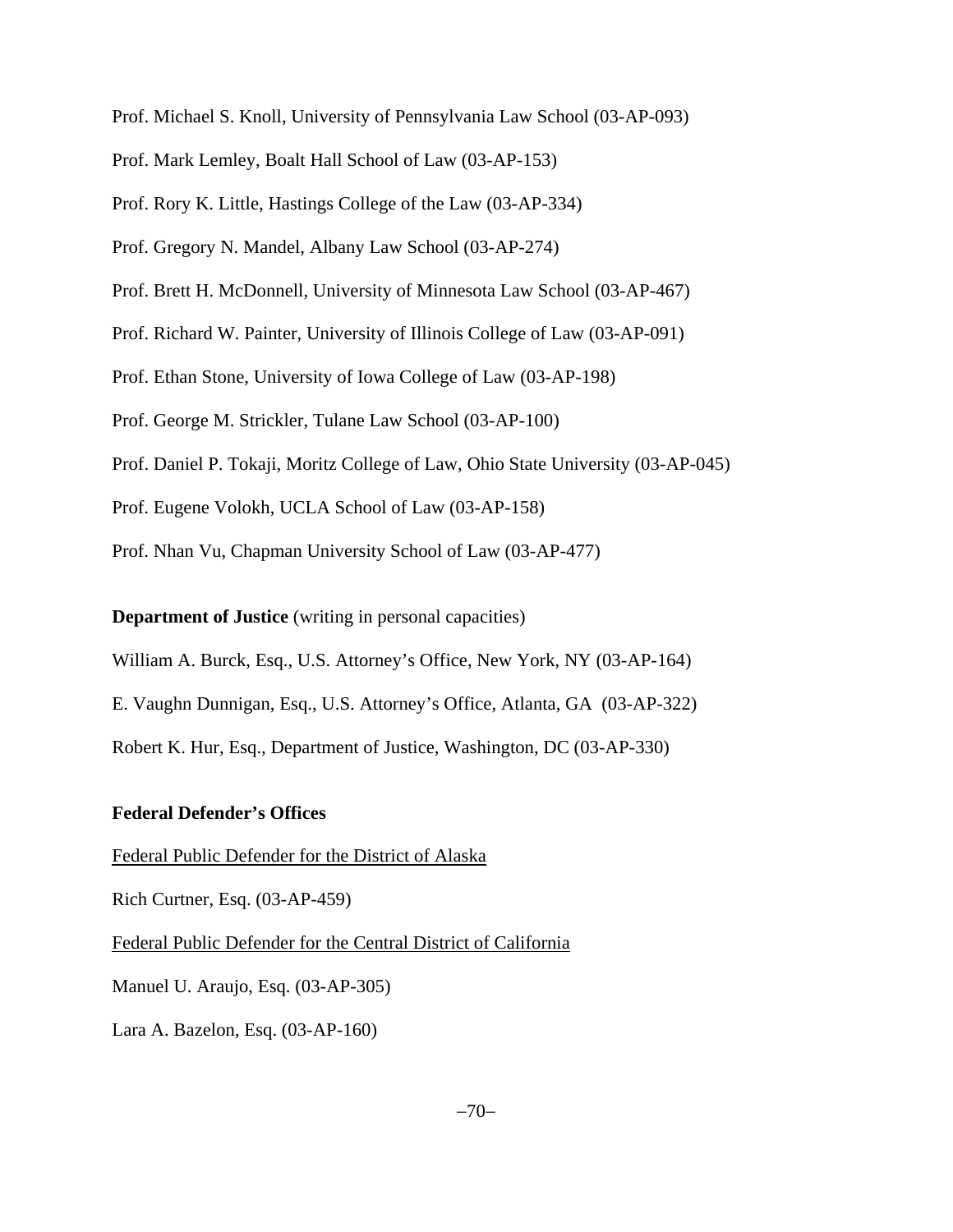- Davina T. Chen, Esq. (03-AP-162)
- Michael Garcia, Esq. (03-AP-256)
- Carlton F. Gunn, Esq. (03-AP-172)
- Evan A. Jenness, Esq. (03-AP-179)
- Mary E. Kelly, Esq. (03-AP-168)
- Monica Knox, Esq. (03-AP-165)
- James H. Locklin, Esq. (03-AP-139)
- Oswald Parada, Esq. (03-AP-248)
- Maria E. Stratton, Esq. (03-AP-413)
- Myra Sun, Esq. (03-AP-195)
- Hoyt Y. Sze, Esq. (03-AP-251)
- Michael Tanaka, Esq. (03-AP-199)
- Craig Wilke, Esq. (03-AP-194)
- Federal Public Defender for the Eastern District of California
- Rachelle D. Barbour, Esq. (03-AP-102)
- Allison Claire, Esq. (03-AP-159)
- Quin Denvir, Esq. (03-AP-312)
- Mary M. French, Esq. (03-AP-237)
- David M. Porter, Esq. (03-AP-355)
- Katina Whalen, Legal Secretary (03-AP-461)
- Federal Public Defender for the Northern District of California
- Barry J. Portman, Esq. (03-AP-436)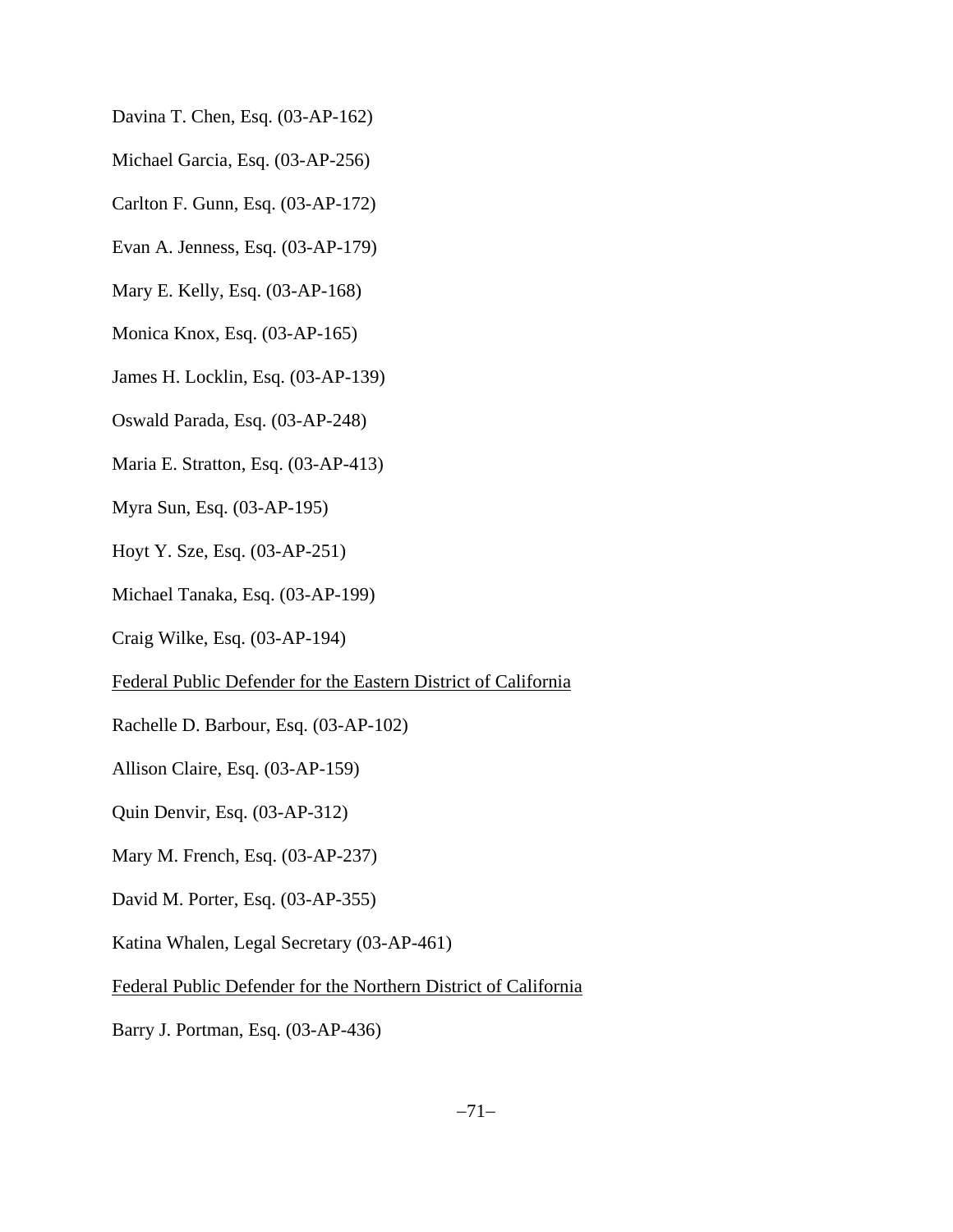### Federal Defenders of San Diego, Inc.

- Shereen J. Charlick, Esq. (03-AP-279)
- Judy Clarke, Esq. (03-AP-246)
- Mario G. Conte, Esq. (03-AP-287)
- Kurt D. Hermansen, Esq. (03-AP-173, 03-AP-182)
- Steven F. Hubachek, Esq. (03-AP-474)
- Andrew K. Nietor, Esq. (03-AP-138)
- Kara B. Persson, Esq. (03-AP-177)
- David M. Porter, Esq. (03-AP-355)
- Diane M. Regan, Esq. (03-AP-181)
- Chase A. Scolnick, Esq. (03-AP-184)
- Timothy A. Scott, Esq. (03-AP-190)
- Michelle Villasenor-Grant, Esq. (03-AP-115)
- Matthew C. Winter, Esq. (03-AP-114)
- Federal Public Defender for the District of Hawaii
- James S. Gifford, Esq. (03-AP-385)
- Alexander Silvert, Esq. (03-AP-378)
- Peter C. Wolff, Jr., Esq. (03-AP-377)
- Federal Public Defender for the Northern District of Illinois
- Carol A. Brook, Esq. (03-AP-438) (on behalf of all staff and panel attorneys)
- Federal Public Defender for the Northern and Southern Districts of Iowa
- Nicholas Drees, Esq. (03-AP-418)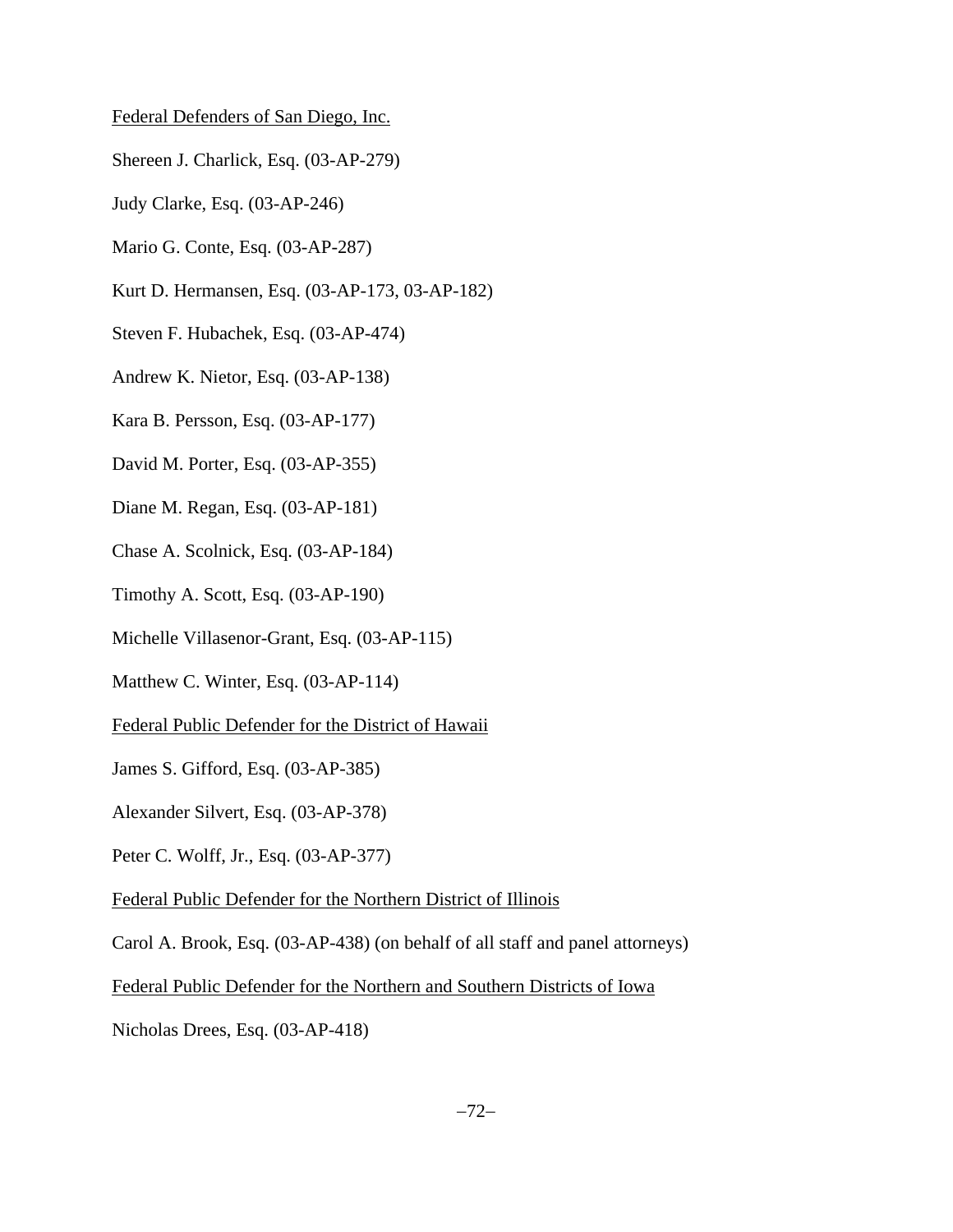### Federal Public Defender for the District of Nevada

- Ellen Callahan, Esq. (03-AP-383)
- Jason F. Carr, Esq. (03-AP-340)
- Franny A. Forsman, Esq. (03-AP-303)
- Cynthia S. Hahn, Esq. (03-AP-320)
- Michael J. Kennedy, Esq. (03-AP-357)
- Randall S. Lockhart, Esq. (03-AP-342)
- Michael Pescetta, Esq. (03-AP-390)
- Michael K. Powell, Esq. (03-AP-354)
- Jennifer Schlotterbeck, Esq. (03-AP-338)
- Anne R. Traum, Esq. (03-AP-453)
- Federal Defender Division, Legal Aid Society, Southern District of New York
- Leonard F. Joy, Esq., and Barry D. Leiwant, Esq. (03-AP-428)
- Federal Public Defender for the Districts of Northern New York & Vermont
- Alexander Bunin, Esq. (03-AP-333)
- Federal Public Defender for the Eastern District of North Carolina
- G. Alan DuBois, Esq. (03-AP-375) (on behalf of entire office)
- Federal Public Defender for the District of Oregon
- Lisa Hay, Esq. (03-AP-344)
- Steven T. Wax, Esq. (03-AP-371)
- Mark B. Weintraub, Esq. (03-AP-119)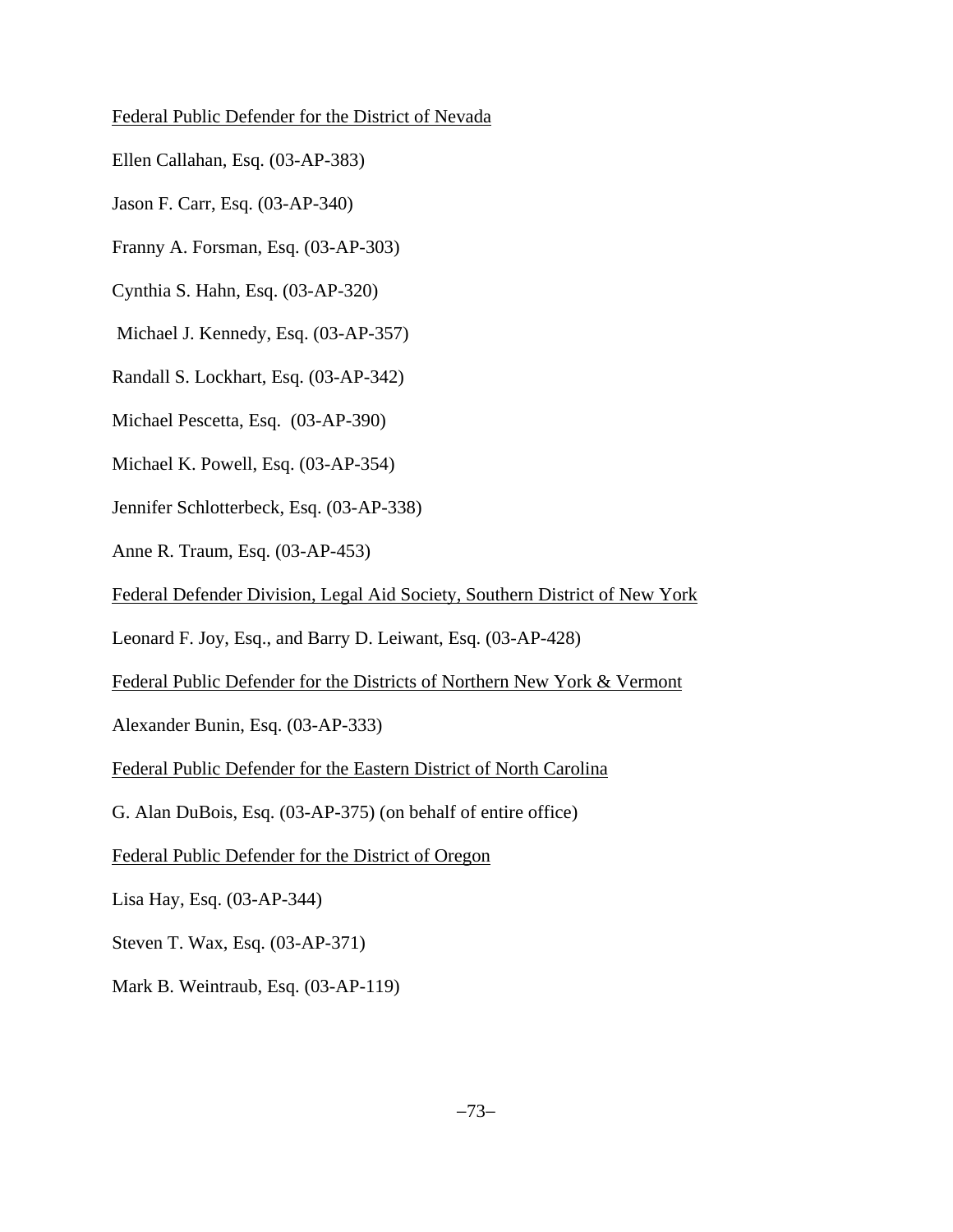### Federal Public Defender for the Eastern District of Virginia

Frank W. Dunham, Jr., Esq. (03-AP-439) (on behalf of entire office)

Federal Defenders of Eastern Washington and Idaho

Ben Hernandez, Esq. (03-AP-443)

Stephen R. Hormel, Esq. (03-AP-388)

Bruce Livingston, Esq. (03-AP-240)

Rebecca L. Pennell, Esq. (03-AP-446)

Roger James Peven, Esq. (03-AP-386)

Samuel Richard Rubin, Esq. (03-AP-124)

Nicolas V. Vieth, Esq. (03-AP-445)

Anne Walstrom, Esq. (03-AP-442)

Federal Public Defender for the Western District of Washington

Thomas W. Hillier II, Esq. (03-AP-384)

### **Attorneys in Private or Government Practice**

D.C. Circuit

Stewart A. Baker, Esq., Steptoe & Johnson LLP, Washington, DC (03-AP-111)

Thomas M. Barba, Esq., Steptoe & Johnson LLP, Washington, DC (03-AP-370)

Lee A. Casey, Esq., Baker & Hostetler LLP, Washington, DC (03-AP-478)

Lauren A. Degnan, Esq., Howard G. Pollack, Esq., and Frank E. Scherkenbach, Esq., Fish & Richardson P.C., Washington, DC (03-AP-339)

Steven A. Engel, Esq., Kirkland & Ellis LLP, Washington, DC (03-AP-458)

Brian T. Fitzpatrick, Esq., Sidley Austin Brown & Wood LLP, Washington, DC (03-AP-104)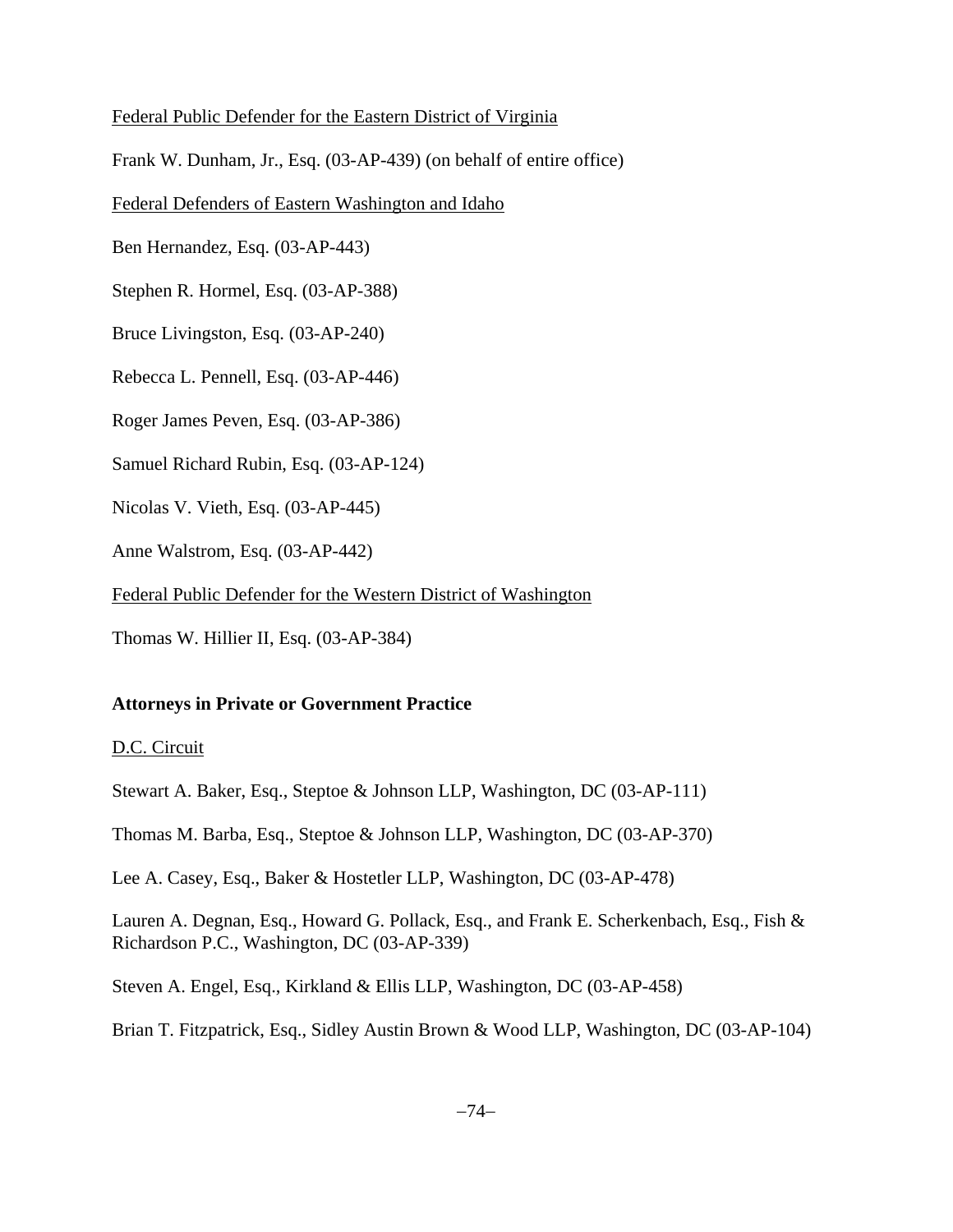Kathryn R. Haun, Esq., Sidley Austin Brown & Wood LLP, Washington, DC (03-AP-422)

Susan E. Kearns, Esq., Kirkland & Ellis LLP, Washington, DC (03-AP-460)

Jennifer M. Mason, Esq., Holland & Knight LLP, Washington, DC (03-AP-361)

Marc S. Mayerson, Esq., Spriggs & Hollingsworth, Washington, DC (03-AP-028)

Brian J. Murray, Esq., Jones Day, Washington, DC (03-AP-096)

Daniel M. Nelson, Esq., Kirkland & Ellis, Washington, DC (03-AP-307)

Eugene M. Paige, Esq., Washington, DC (03-AP-301)

David B. Rivkin, Jr., Esq., Baker & Hostetler LLP, Washington, DC (03-AP-479)

Sylvia Royce, Esq., Washington, DC (03-AP-116)

Derek L. Shaffer, Esq., Cooper & Kirk, Washington, DC (03-AP-080)

Kenneth W. Starr, Esq., Kirkland & Ellis LLP, Washington, DC (03-AP-469)

Arlus J. Stephens, Esq., Washington, DC (03-AP-229)

Robert E. Toone, Esq., Washington, DC (03-AP-092)

David B. Walker, Esq., Washington, DC (03-AP-441) (on behalf of himself and 21 other former Federal Circuit law clerks)

Christian A. Weideman, Esq., Williams & Connolly LLP, Washington, DC (03-AP-302)

#### First Circuit

Damon A. Katz, Esq., Boston, MA (03-AP-231)

Anthony J. Vlatas, Esq., York, ME (03-AP-310)

Second Circuit

Brian J. Alexander, Esq., Kreindler & Kreindler LLP, New York, NY (03-AP-379) (on behalf of entire firm)

Ramsey Clark, Esq., New York, NY (03-AP-431)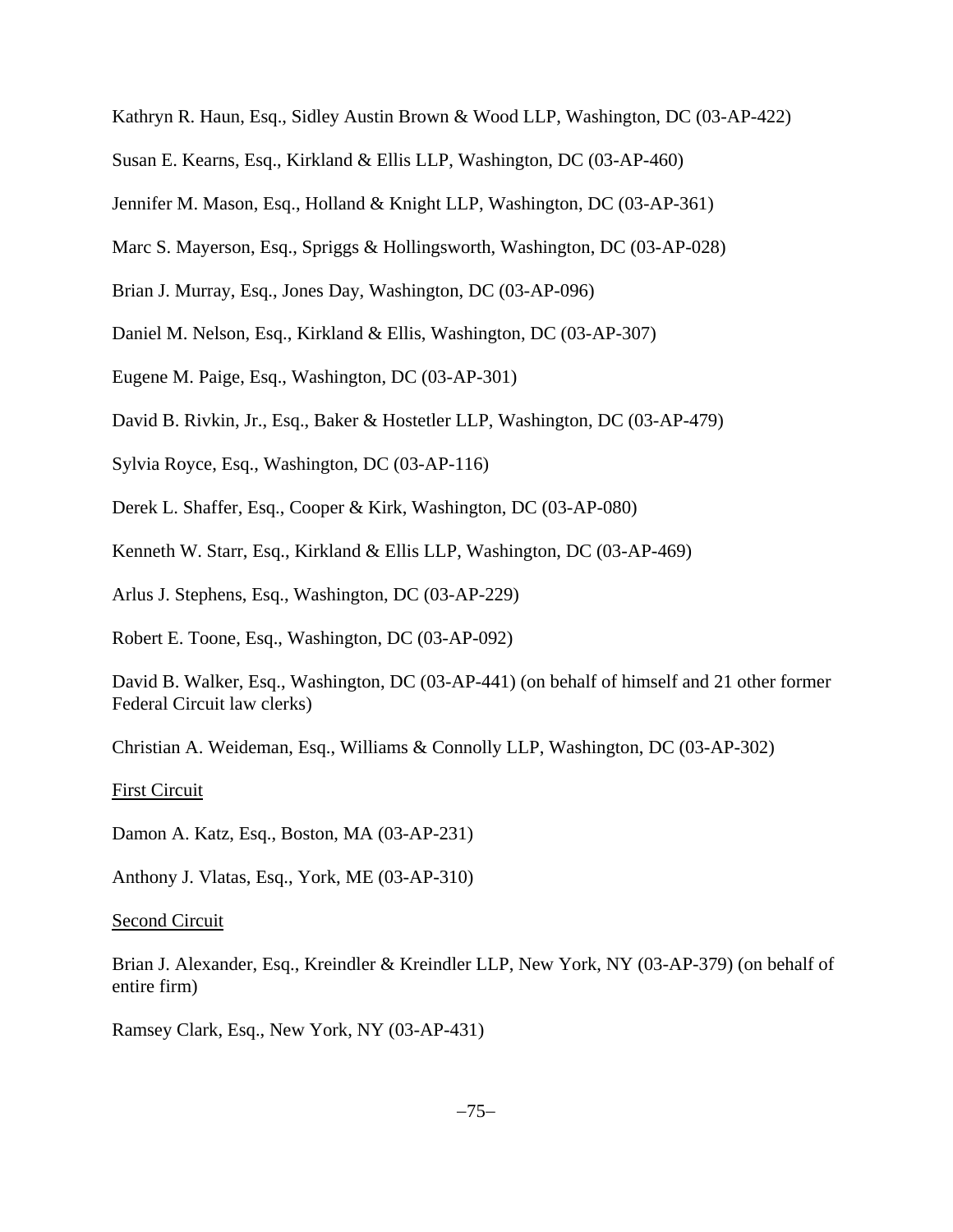- David S. Gould, Esq., Port Washington, NY (03-AP-053)
- Daniel B. Levin, Esq., Debevoise & Plimpton LLP, New York, NY (03-AP-105)
- Joanne Mariner, Esq., New York, NY (03-AP-427)
- Julian J. Moore, Esq., New York, NY (03-AP-282)
- Richard H. Rosenberg, Esq., New York, NY (03-AP-117)
- James E. Stern, Esq., Syracuse, NY (03-AP-260)
- Theresa Trzaskoma, Esq., Brooklyn, NY (03-AP-043)
- Amir Weinberg, Esq., Paul, Weiss, et al., New York, NY (03-AP-022)
- Rowan D. Wilson, Esq., Cravath, Swaine & Moore LLP, New York, NY (03-AP-466)
- Harvey Winer, Esq., Salzman & Winer, LLP, New York, NY (03-AP-332)

Third Circuit

Craig L. Hymowitz, Esq., Blank Rome LLP, Philadelphia, PA (03-AP-421)

### Fourth Circuit

- Gail S. Coleman, Esq., Bethesda, MD (03-AP-024)
- Josh Goldfoot, Esq., Arlington, VA (03-AP-121)
- Jeffrey A. Lamken, Esq., Arlington, VA (03-AP-433)
- Carlton F.W. Larson, Esq., Arlington, VA (03-AP-360)
- Benjamin I. Sachs, Esq., Olney, MD (03-AP-030)
- Bruce Wieder, Esq., Burns, Doane, Swecker & Mathis, LLP, Alexandria, VA (03-AP-430)

#### Fifth Circuit

- Robert N. Markle, Esq., New Orleans, LA (03-AP-015)
- Harry Susman, Esq., Susman Godfrey LLP, Houston, TX (03-AP-412)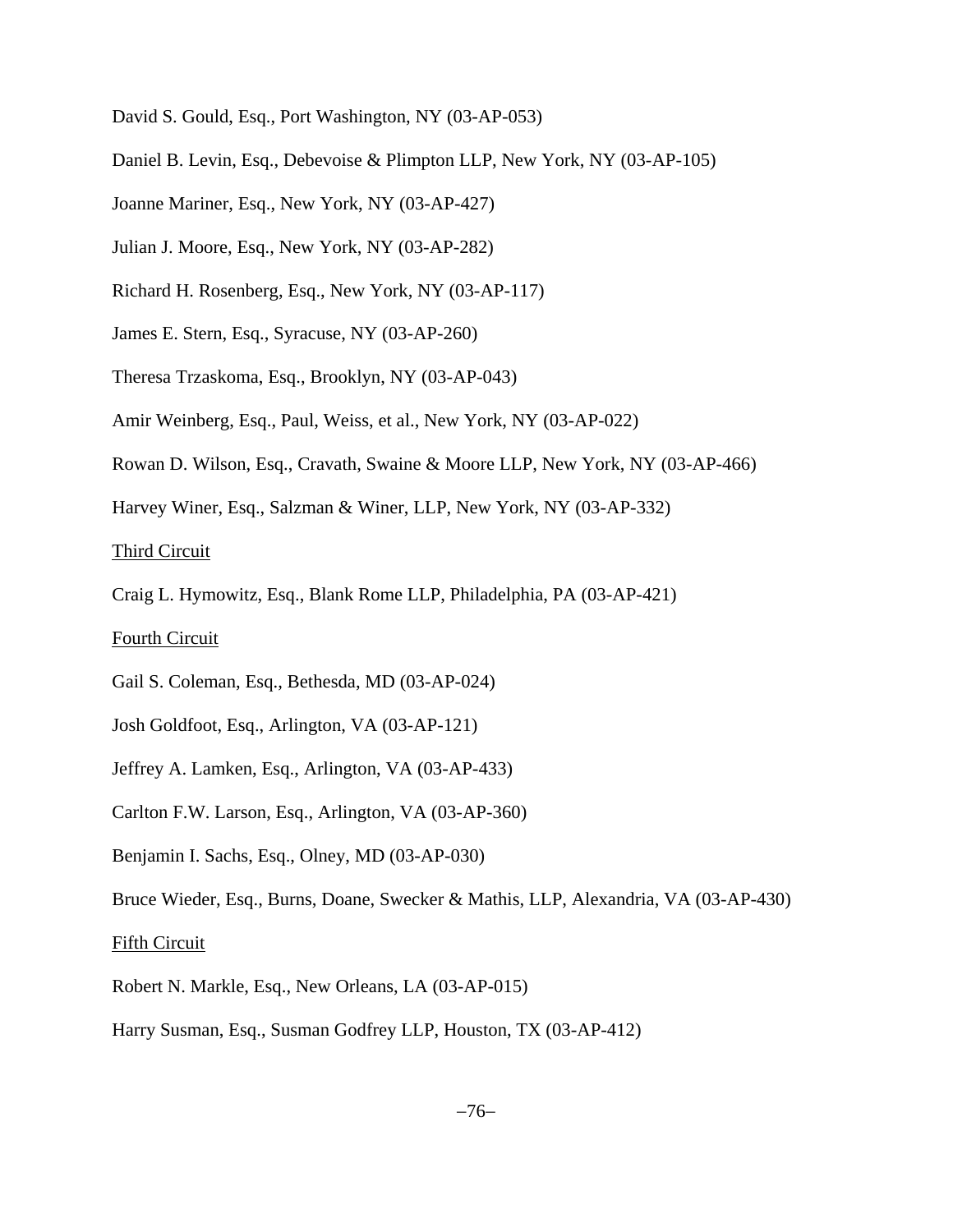#### Sixth Circuit

- Richard Crane, Esq., Nashville, TN (03-AP-125)
- Joseph R. Dreitler, Esq., Jones Day , Columbus, OH (03-AP-309)
- Charles M. Miller, Esq., Law Clerk, Supreme Court of Ohio, Columbus, OH (03-AP-228)

### Seventh Circuit

- Fred H. Bartlit, Jr., Esq., Bartlit Beck et al., Chicago, IL (03-AP-266)
- Sean W. Gallagher, Esq., Bartlit Beck et al., Chicago, IL (03-AP-245)
- Robert K. Niewijk, Esq., Oak Park, IL (03-AP-095)
- Mark Ouweleen, Esq., Bartlit Beck et al., Chicago, IL (03-AP-258)
- David B.H. Williams, Esq., Williams, Bax & Ellis, P.C., Chicago, IL (03-AP-313)

Eighth Circuit

- Veronica L. Duffy, Esq., Duffy & Duffy, Rapid City, SD (03-AP-001)
- Jonathan C. Wilson, Esq., Davis, Brown, et al., Des Moines, IA (03-AP-306)

#### Ninth Circuit

- Daniel J. Albregts, Esq., Las Vegas, NV (03-AP-358)
- Bernard J. Allard, Esq., Popelka Allard, A.P.C., San Jose, CA (03-AP-050)

Marilyn Weiss Alper, Esq., Senior Judicial Research Attorney, California Court of Appeal, Second Appellate District, Los Angeles, CA (03-AP-304)

Fred H. Altshuler, Esq., Altshuler, Berzon, et al., San Francisco, CA (03-AP-244)

Honey Kessler Amado, Esq., Beverly Hills, CA (03-AP-457)

Robert G. Badal, Esq., Los Angeles, CA (03-AP-462) (on behalf of himself and 4 colleagues)

Donna Bader, Esq., Laguna Beach, CA (03-AP-185)

Scott Bales, Esq., Lewis and Roca LLP, Phoenix, AZ (03-AP-416)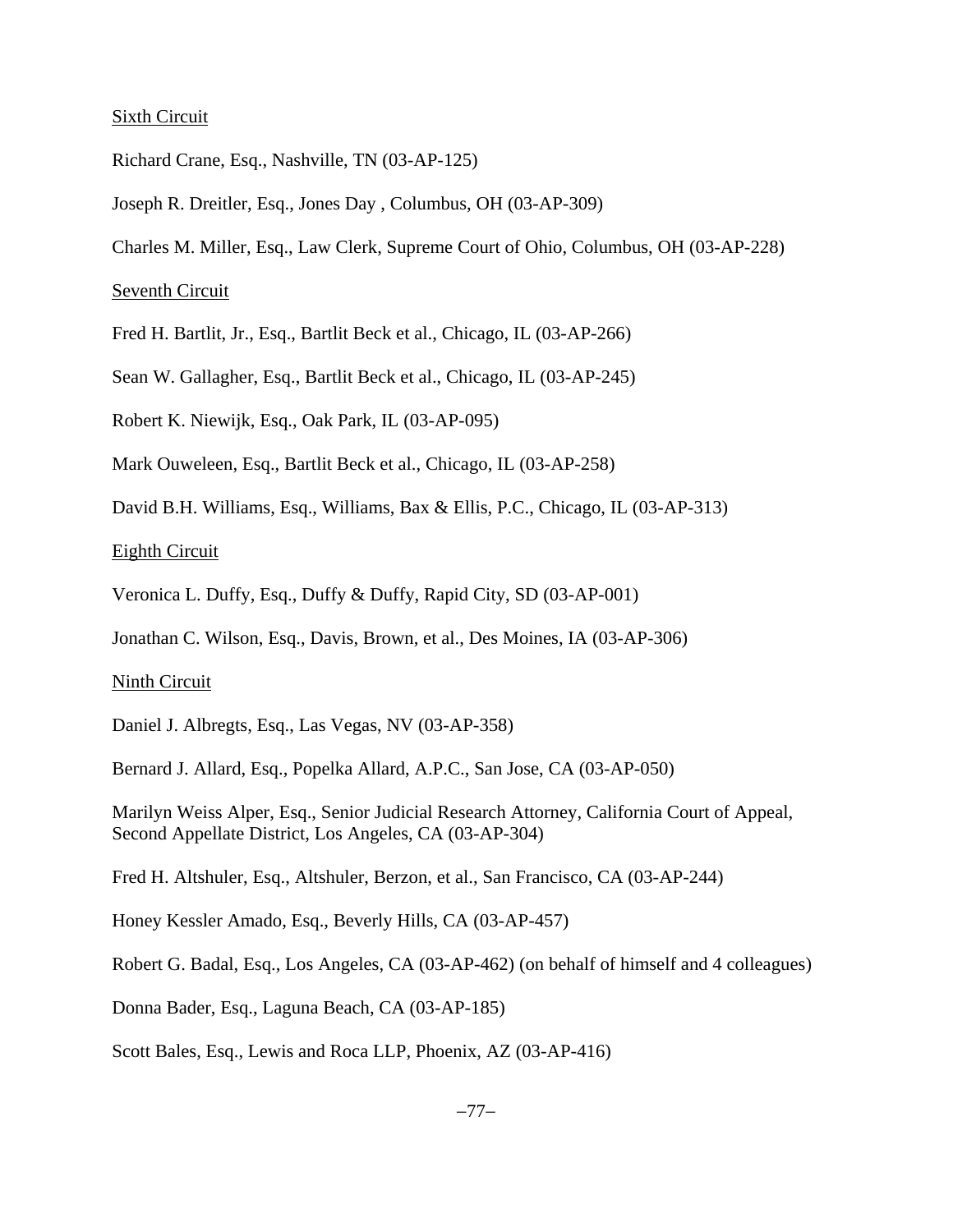Sondra K. Barbour, Esq., McKenna Long & Aldridge LLP, Los Angeles, CA (03-AP-389)

Michael Barclay, Esq., Palo Alto, CA (03-AP-142)

Michael Bergfeld, Esq., Burbank, CA (03-AP-215)

Stephen P. Berzon, Esq., Altshuler, Berzon, et al., San Francisco, CA (03-AP-267)

Douglas W. Bordewieck, Esq., and Arthur Fine, Esq., Mitchell Silberberg & Knupp LLP, Los Angeles, CA (03-AP-060)

Richard H. Borow, Esq., Irell & Manella LLP, Los Angeles, CA (03-AP-112)

Gary L. Bostwick, Esq., Sheppard Mullin Richter & Hampton LLP, Los Angeles, CA (03-AP-356)

Jerald L. Brainin, Esq., Los Angeles, CA (03-AP-191)

Michael A. Brodsky, Esq., Law Offices of Michael A. Brodsky, San Francisco, CA (03-AP-200)

Karyn H. Bucur, Esq., Laguna Hills, CA (03-AP-171)

Lawrence A. Callaghan, Esq., Tucker Ellis & West LLP, San Francisco, CA (03-AP-321)

John P. Cardosi, Esq., Popelka Allard, A.P.C., San Jose, CA (03-AP-040)

William C. Carrico, Esq., Las Vegas, NV (03-AP-450)

Vince G. Chhabria, Esq., Covington & Burling, San Francisco, CA (03-AP-253)

Danny Chou, Esq., Staff Attorney, California Supreme Court, Sacramento, CA (03-AP-254)

John J. Cleary, Esq., Cleary & Sevilla, LLP, San Diego, CA (03-AP-242)

Marc S. Cohen, Esq., Kaye Scholer LLP, Los Angeles, CA (03-AP-349) (on behalf of himself and 1 colleague)

Bennett Evan Cooper, Esq., Steptoe & Johnson LLP, Phoenix, AZ (03-AP-432)

Joseph W. Cotchett, Esq., Cotchett, Pitre, Simon & McCarthy, Burlingame, CA (03-AP-144) (on behalf of himself and 6 colleagues)

C. Brooks Cutter, Esq., Kershaw Cutter Ratinoff & York, LLP, Sacramento, CA (03-AP-308)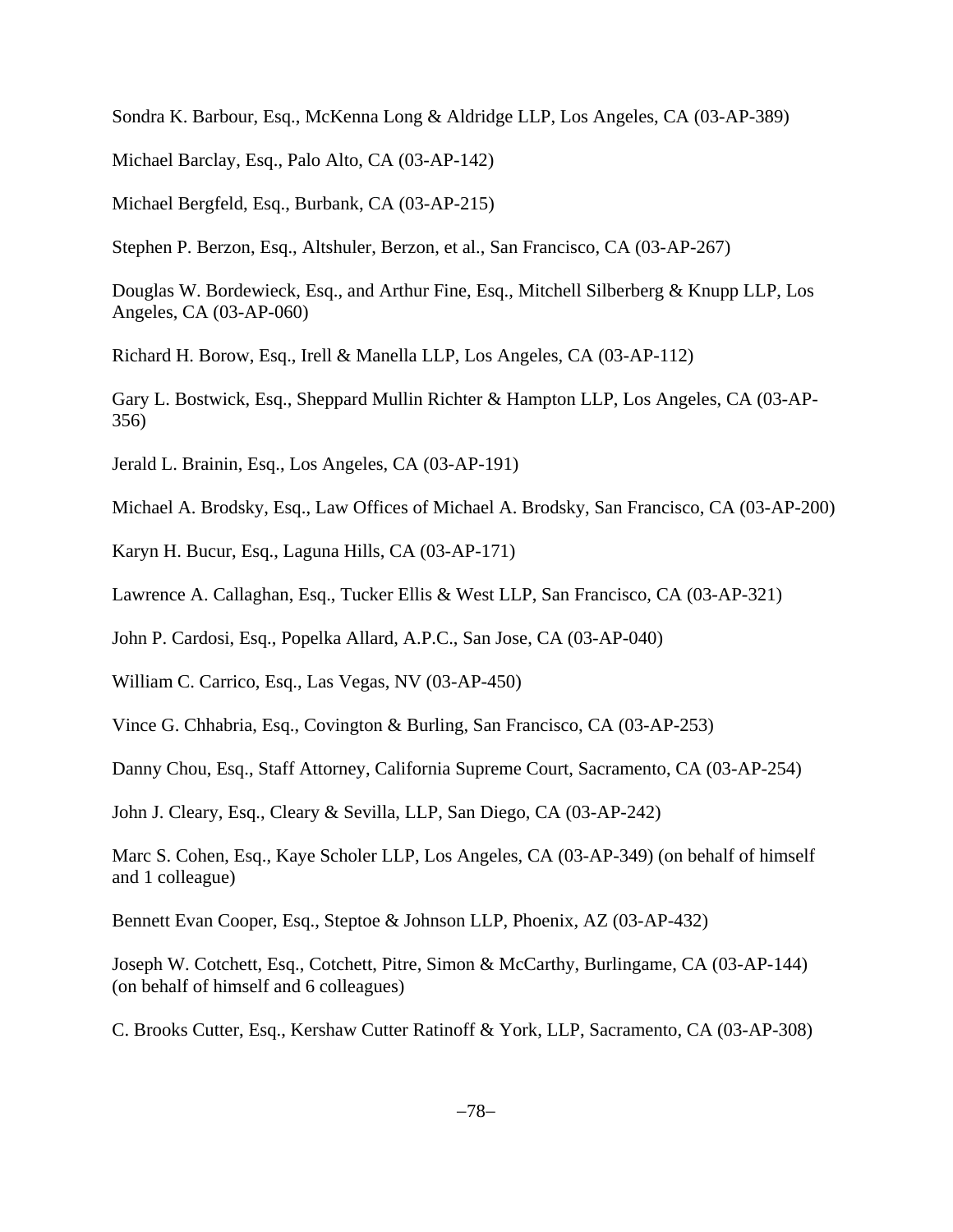Jeffrey B. Demain, Esq., Altshuler, Berzon, et al., San Francisco, CA (03-AP-391)

- P. Cameron DeVore, Esq., Davis Wright Tremaine LLP, Seattle, WA (03-AP-107)
- Kathryn E. Dobel, Esq., Berkeley, CA (03-AP-042)
- Melinda Eades, Esq., Los Angeles, CA (03-AP-325)
- Stephen R. English, Esq., English, Munger & Rice, Los Angeles, CA (03-AP-353)
- Gabriel A. Espinosa, Esq., Law Offices of H. Joseph Nourmand, Los Angeles, CA (03-AP-090)
- Jerome B. Falk, Jr., Esq., Howard, Rice, et al., San Francisco, CA (03-AP-151)
- Justin Farar, Esq., Los Angeles, CA (03-AP-187)
- Douglas Feick, Esq., Menlo Park, CA (03-AP-264)
- Gregory S. Fisher, Esq., Jaburg & Wilk, P.C., Phoenix, AZ (03-AP-049)
- Troy Foster, Esq., Palo Alto, CA (03-AP-348)
- Donald S. Frick, Esq., Sacramento, CA (03-AP-176)
- Gretchen Fusilier, Esq., Carlsbad, CA (03-AP-183)
- Albert S. Goldbert, Esq., Goldbert & Associates, Los Angeles, CA (03-AP-420)
- Michael L. Goldman, Esq., Palo Alto, CA (03-AP-381)
- Paul Grossman, Esq., Paul, Hastings, Janofsky & Walker, Los Angeles, CA (03-AP-263)
- Andrew J. Guilford, Esq., Costa Mesa, CA (03-AP-387)
- Gayle D. Gunkut, Esq., The Williams Law Firm, Newport Beach, CA (03-AP-018)
- Leslie A. Hakala, Esq., Los Angeles, CA (03-AP-161)
- Martha Hall, Esq., DiIorio & Hall, A.P.C., San Diego, CA (03-AP-154)
- Nicole Hancock, Esq., Stoel Rives LLP, Boise, ID (03-AP-152)
- Christopher Hays, Esq., San Francisco, CA (03-AP-037)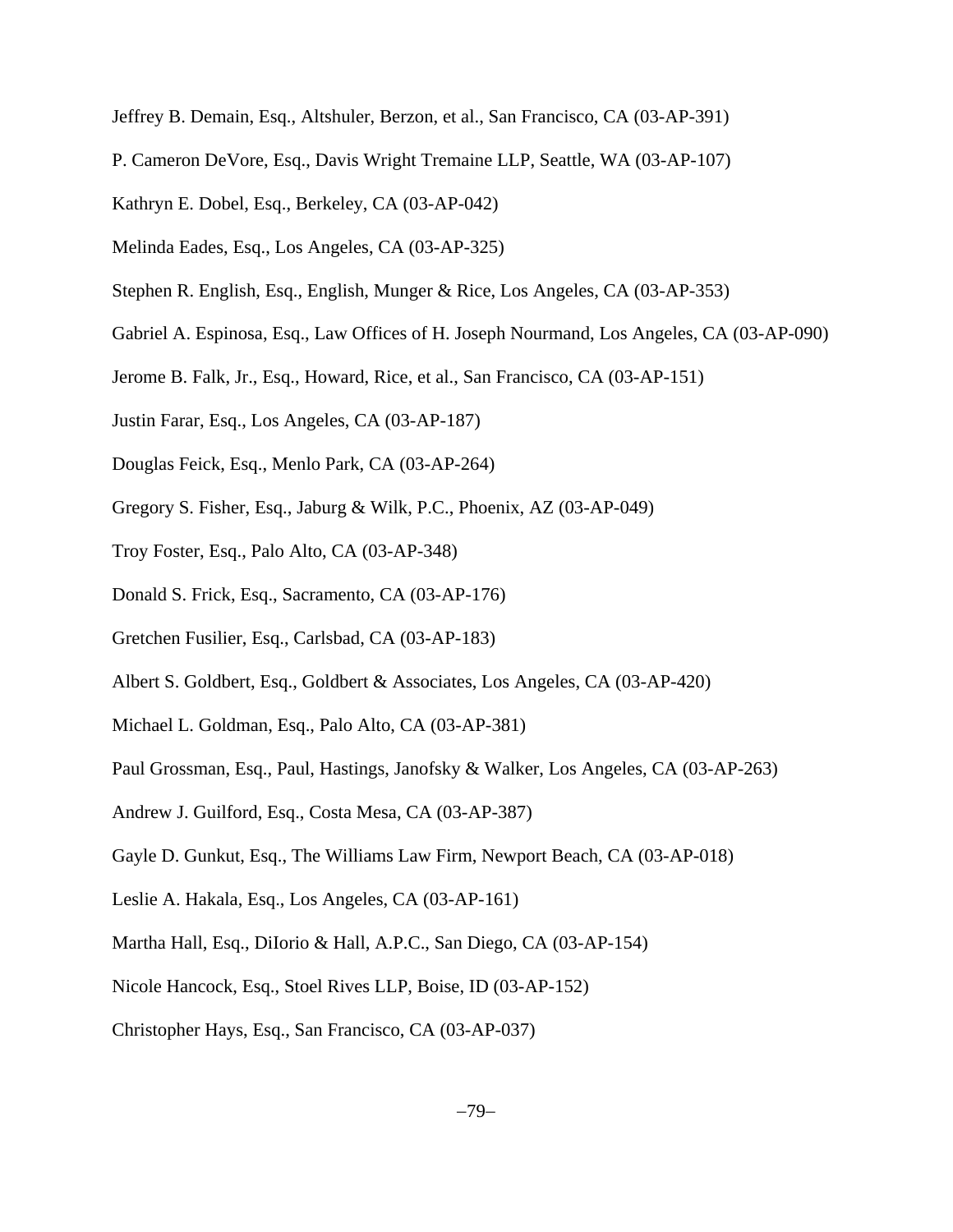- L. Rachel Helyar, Esq., Akin Gump et al., Los Angeles, CA (03-AP-455)
- Robert A. Holland, Esq., Sidley Austin Brown & Wood LLP, Los Angeles, CA (03-AP-331)
- Ellis J. Horvitz, Esq., Horvitz & Levy LLP, Encino, CA (03-AP-103)
- Shirley M. Hufstedler, Esq., Morrison & Foerster LLP, Los Angeles, CA (03-AP-106)
- Sandra S. Ikuta, Esq., O'Melveny & Myers LLP, Los Angeles, CA (03-AP-085)
- Mark B. Jacobs, Esq., Harvey Siskind Jacobs LLP, San Francisco, CA (03-AP-070)
- Knut S. Johnson, Esq., San Diego, CA (03-AP-175)
- Eric H. Joss, Esq., Paul, Hastings, Janofsky & Walker LLP, Los Angeles, CA (03-AP-262)
- Hayward J. Kaiser, Esq., Los Angeles, CA (03-AP-202)
- Raoul D. Kennedy, Esq., Skadden Arps et al., San Francisco, CA (03-AP-255)
- Kelly M. Klaus, Esq., Munger, Tolles & Olson LLP, Los Angeles, CA (03-AP-336)
- Kenneth N. Klee, Esq., Klee, Tuchin, Bogdanoff & Stern LLP, Los Angeles, CA (03-AP-084)
- Cheryl L. Kopitzke, Esq., Mitchell, Silberberg & Knupp LLP, Los Angeles, CA (03-AP-044)
- Theodore J. Kozloff, Esq., Skadden, Arps, et al., San Francisco, CA (03-AP-141)
- Stephen A. Kroft, Esq., McDermott, Will & Emery, Los Angeles, CA (03-AP-101)

Karen L. Landau, Esq., Oakland, CA (03-AP-247)

J. Al Latham, Jr., Esq., Paul, Hastings, Janofsky & Walker LLP, Los Angeles, CA (03-AP-259)

Robert LeMoine, Esq., Los Angeles, CA (03-AP-326)

Ingrid Leverett, Esq., Krieg, Keller, et al., San Francisco, CA (03-AP-276)

Susan Lew, Esq., Court Attorney, San Francisco Superior Court, San Francisco, CA (03-AP-257)

Eric C. Liebeler, Esq., Kirkland & Ellis LLP, Los Angeles, CA (03-AP-025)

Ethan Lipsig, Esq., Paul, Hastings, Janofsky & Walker, LLP, Los Angeles, CA (03-AP-425)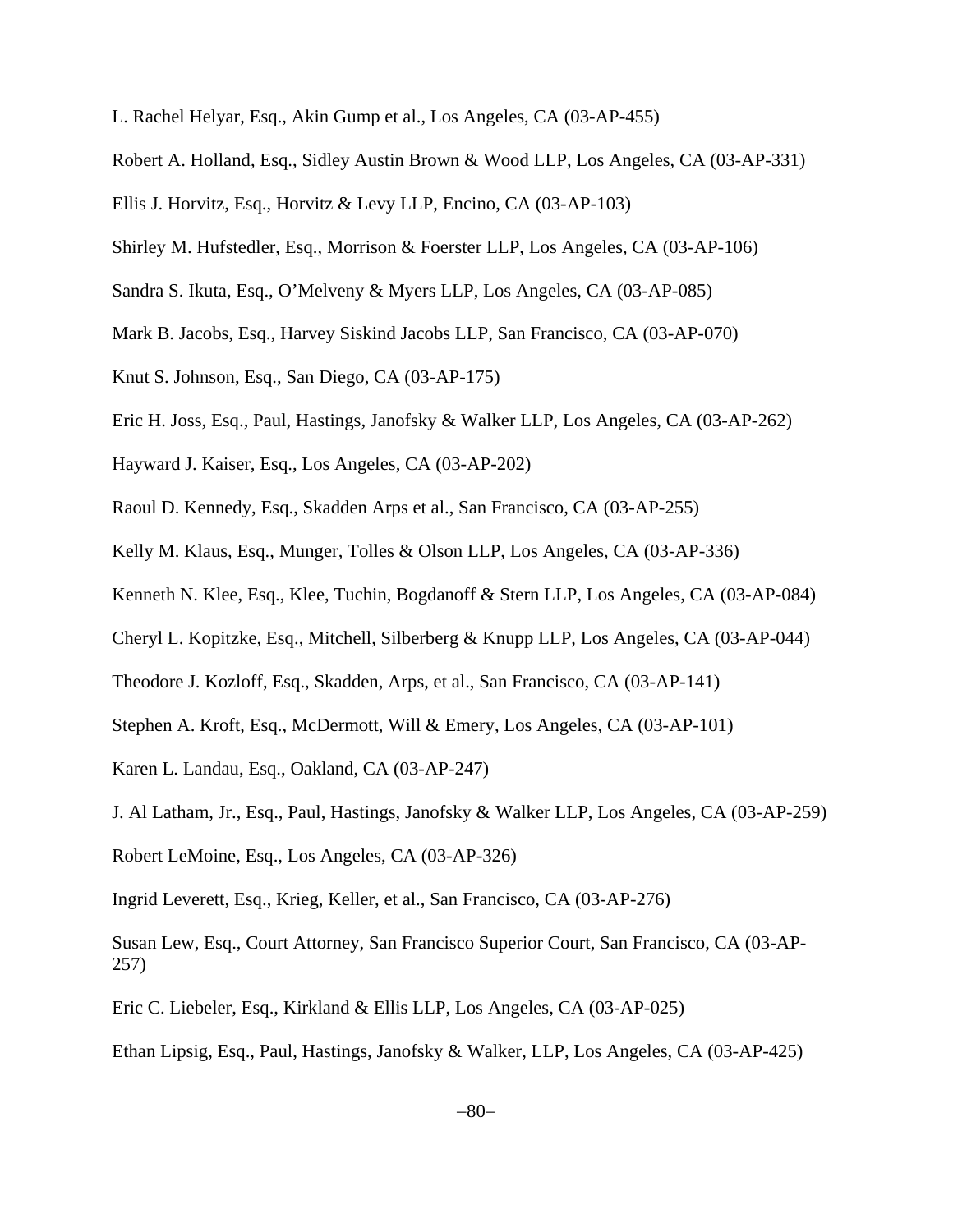Jonathan A. Loeb, Esq., Alschuler Grossman Stein & Kahan LLP, Santa Monica, CA (03-AP-146)

Patricia Lofton, Esq., Horvitz & Levy LLP, Encino, CA (03-AP-203)

Michael E. Lopez, Esq., Quinn Emanuel et al., Los Angeles, CA (03-AP-207)

David M. Luboff, Esq., Jaffe & Clemens, Beverly Hills, CA (03-AP-204)

Elwood Lui, Esq., and Alan E. Friedman, Esq., Jones Day, Los Angeles, CA (03-AP-444)

Christian E. Mammen, Esq., San Francisco, CA (03-AP-345) (on behalf of himself and 2 colleagues)

Richard D. Marks, Esq., Law Offices of Richard D. Marks, Calabasas, CA (03-AP-196)

Robin Meadow, Esq., Greines, Martin, Stein & Richland LLP, Los Angeles, CA (03-AP-468)

Lynn C. Merring, Esq., Stradling Yocca Carlson & Rauth, Newport Beach, CA (03-AP-481)

Robert A. Merring, Esq., Newport Beach, CA (03-AP-098)

Daniel E. Mitchel, Esq., Reference Librarian, Witkin California State Law Library, Sacramento, CA (03-AP-004)

Guy Mizrahi, Esq., Forgey & Hurrell LLP, Los Angeles, CA (03-AP-311)

W. Dea Montague, Esq., Mesa, AZ (03-AP-188)

Sheryl Musgrove, Esq., Assistant Borough Attorney, Kenai Peninsula Borough, Soldotna, AK (03-AP-087)

Stephen C. Neal, Esq., Palo Alto, CA (03-AP-218)

Gretchen M. Nelson, Esq., Kreindler & Kreindler LLP, Los Angeles, CA (03-AP-352)

Christopher M. Newman, Esq., Irell & Manella, LLP, Los Angeles, CA (03-AP-020)

Gregory Nicolaysen, Esq., Encino, CA (03-AP-178)

William A. Norris, Esq., Akin, Gump, et al., Los Angeles, CA (03-AP-094)

H. Joseph Nourmand, Esq., Los Angeles, CA (03-AP-128)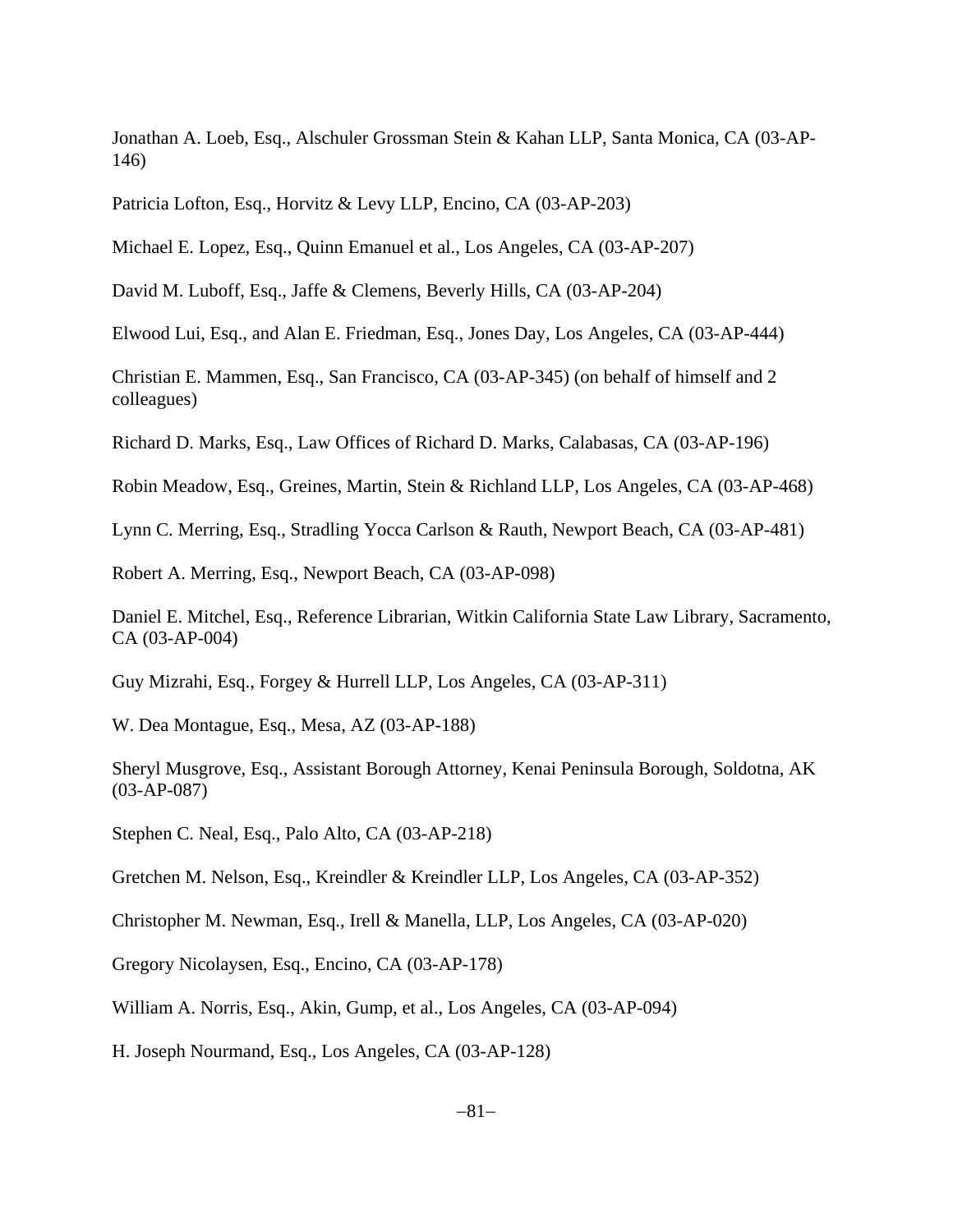Michael J. O'Connor, Esq., White O'Connor Curry & Avanzado LLP, Los Angeles, CA (03-AP-341)

Christopher R.J. Pace, Esq., San Diego, CA (03-AP-249)

Holly R. Paul, Esq., Clerk to U.S. Magistrate Judge, Burbank, CA (03-AP-328)

David C. Pauling, Esq., San Mateo, CA (03-AP-220)

Lisa Perrochet, Esq., Horvitz & Levy LLP, Encino, CA (03-AP-150)

Patricia Plunkett, Esq., Legal Research and Writing Instructor, Boalt Hall School of Law, Berkeley, CA (03-AP-437)

Mark S. Pulliam, Esq., San Diego, CA (03-AP-197)

Bruce M. Ramer, Esq., Gang, Tyre, Ramer & Brown, Beverly Hills, CA (03-AP-365)

Kent L. Richland, Esq., Greines, Martin, Stein & Richland LLP, Los Angeles, CA (03-AP-364)

William T. Rintala, Esq., Rintala, Smoot, Jaenicke & Rees LLP, Los Angeles, CA (03-AP-243)

James M. Rockett, Esq., Bingham McCutchen LLP, San Francisco, CA (03-AP-039)

Robert H. Rotstein, Esq., McDermott, Will & Emery, Los Angeles, CA (03-AP-036)

Andrew E. Rubin, Esq., Los Angeles, CA (03-AP-270)

Harvey I. Saferstein, Esq., Mintz Levin et al., Santa Monica, CA (03-AP-186)

Kelli L. Sager, Esq., Davis Wright Tremaine LLP, Los Angeles, CA (03-AP-343)

S. Ann Salisbury, Esq., Kutak Rock LLP, Pasadena, CA (03-AP-419)

David A. Schwarz, Esq., Irell & Manella LLP, Los Angeles, CA (03-AP-362)

Gerald Serlin, Esq., Benedon & Serlin, Woodland Hills, CA (03-AP-057)

Charles M. Sevilla, Esq., Cleary & Sevilla, LLP, San Diego, CA (03-AP-099)

K. John Shaffer, Esq., Los Angeles, CA (03-AP-376)

Rosetta Shatkin, Esq., Oakland, CA (03-AP-127)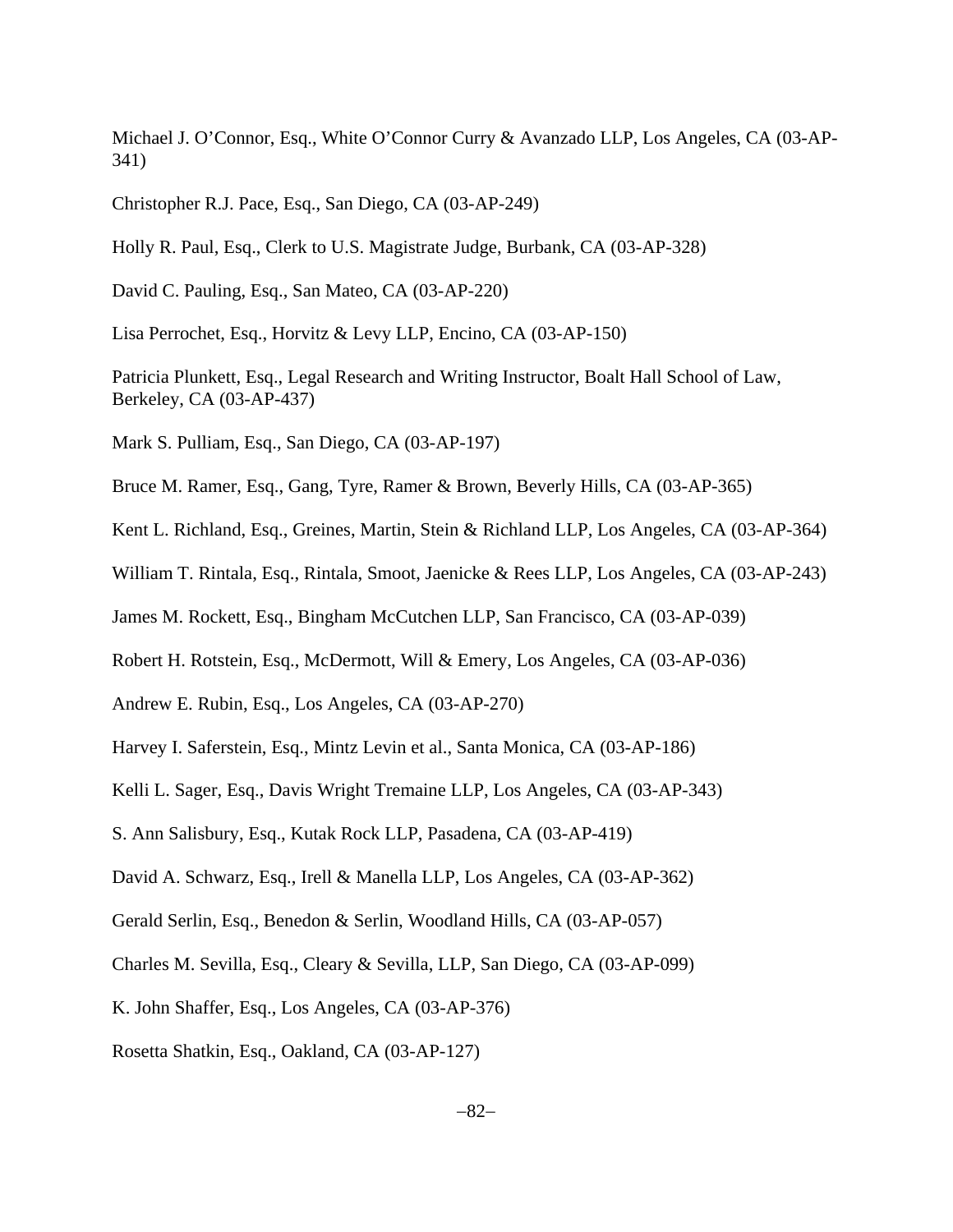Robert Sargent Shriver III, Esq., Beverly Hills, CA (03-AP-031)

Lawrence J. Siskind, Esq., Harvey Siskind Jacobs LLP, San Francisco, CA (03-AP-073)

Gerald Smith, Esq., Benedon & Serlin, Woodland Hills, CA (03-AP-079)

Chris Sprigman, Esq., Center for Internet and Society, Stanford Law School, Stanford, CA (03- AP-033)

David M. Stern, Esq., Klee, Tuchin, Bogdanoff & Stern LLP, Los Angeles, CA (03-AP-337)

Guy W. Stilson, Esq., Low, Ball & Lynch, San Francisco, CA (03-AP-051)

John A. Taylor, Jr., Esq., Horvitz & Levy LLP, Encino, CA (03-AP-232)

W. John Thiel, Esq., Holland & Thiel, Boise, ID (03-AP-180)

Michael D. Thomas, Esq., Nixon Peabody LLP, San Francisco, CA (03-AP-423)

Marcy J. Tiffany, Esq., Wyner & Tiffany, Torrance, CA (03-AP-166)

Nancy Tompkins, Esq., Townsend and Townsend and Crew LLP, San Francisco, CA (03-AP-277)

John Trasvina, Esq., San Francisco, CA (03-AP-055)

Anne M. Voigts, Esq., Pacifica, CA (03-AP-482)

Monica J. Wahl, Esq., CA (03-AP-373)

Paul J. Watford, Esq., Munger, Tolles & Olson LLP, Los Angeles, CA (03-AP-113)

Elia Weinbach, Esq., Mitchell, Silberberg & Knupp LLP, Los Angeles, CA (03-AP-023)

Don Willenburg, Esq., Carroll, Burdick & McDonough LLP, San Francisco, CA (03-AP-123)

J. Craig Williams, Esq., The Williams Law Firm, Newport Beach, CA (03-AP-017)

Stephanie Rae Williams, Esq., Sedgwick, Detert, Moran & Arnold LLP, Los Angeles, CA (03- AP-316) (on behalf of herself and 3 colleagues)

Barbara A. Winters, Esq., Howard Rice et al., San Francisco, CA (03-AP-483)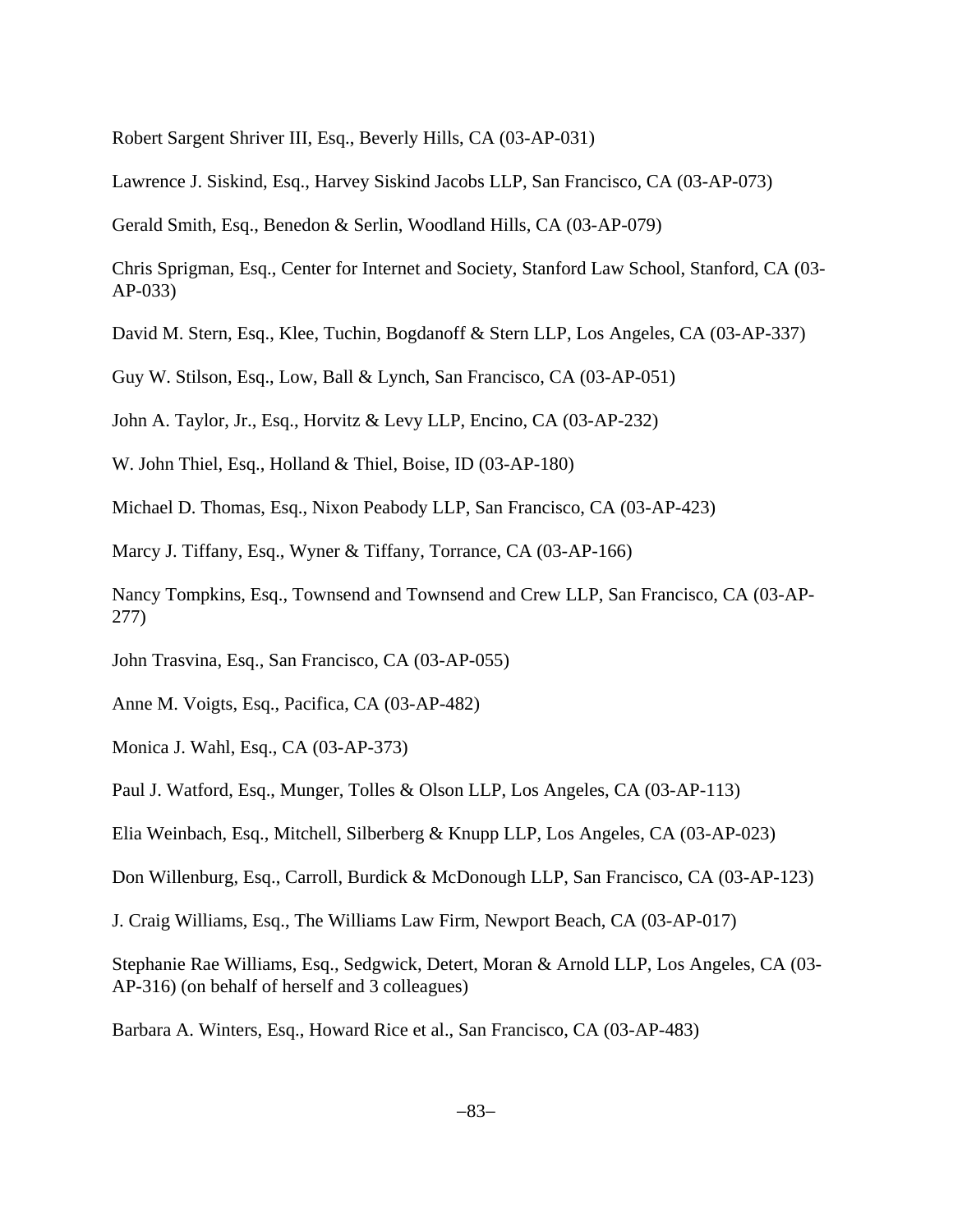Victor H. Woodworth, Esq., Newport Beach, CA (03-AP-224) Steven Wyner, Esq., Wyner & Tiffany, Torrance, CA (03-AP-034)

Stephen Yagman, Esq., Yagman & Yagman & Reichmann & Bloomfield, Venice Beach, CA (03-AP-234)

Michael D. Young, Esq., Weston Benshoof et al., Los Angeles, CA (03-AP-109)

Martin Zankel, Esq., Bartko, Zankel, Tarrant & Miller, San Francisco, CA (03-AP-041)

Tenth Circuit

John A. Darden, Esq., The Darden Law Firm P.A., Las Cruces, NM (03-AP-019)

Eleventh Circuit

- Stephen N. Bernstein, Esq., Stephen N. Bernstein, P.A., Gainesville, FL (03-AP-475)
- Barry W. Beroset, Esq., Beroset & Keene, Pensacola, FL (03-AP-463)
- Barry A. Cohen, Esq., Cohen, Jayson & Foster, P.A., Tampa, FL (03-AP-363)
- Bradley A. Conway, Esq., Bradley A. Conway, P.A., Orlando, FL (03-AP-448)
- Kevin A. Cranman, Esq., Atlanta, GA (03-AP-299)
- Armando Garcia, Esq., Garcia and Seliger, Quincy, FL (03-AP-451)
- Walter L. Grantham, Jr., Esq., Clearwater, FL (03-AP-476)
- James K. Jenkins, Esq., Maloy & Jenkins, Atlanta, GA (03-AP-275)
- Peter Kontio, Esq., and Todd David, Esq., Alston & Bird LLP, Atlanta, GA (03-AP-470)
- Louis Kwall, Esq., Kwall, Showers & Coleman, P.A., Clearwater, FL (03-AP-447)
- David R. Parry, Esq., Bauer, Crider, Pellegrino & Parry, Clearwater, FL (03-AP-424)
- Christopher P. Saxer, Esq., Fort Walton Beach, FL (03-AP-480)
- Mark Snyderman, Esq., Dunwoody, GA (03-AP-472)
- Alan R. Soven, Esq., Miami, FL (03-AP-452)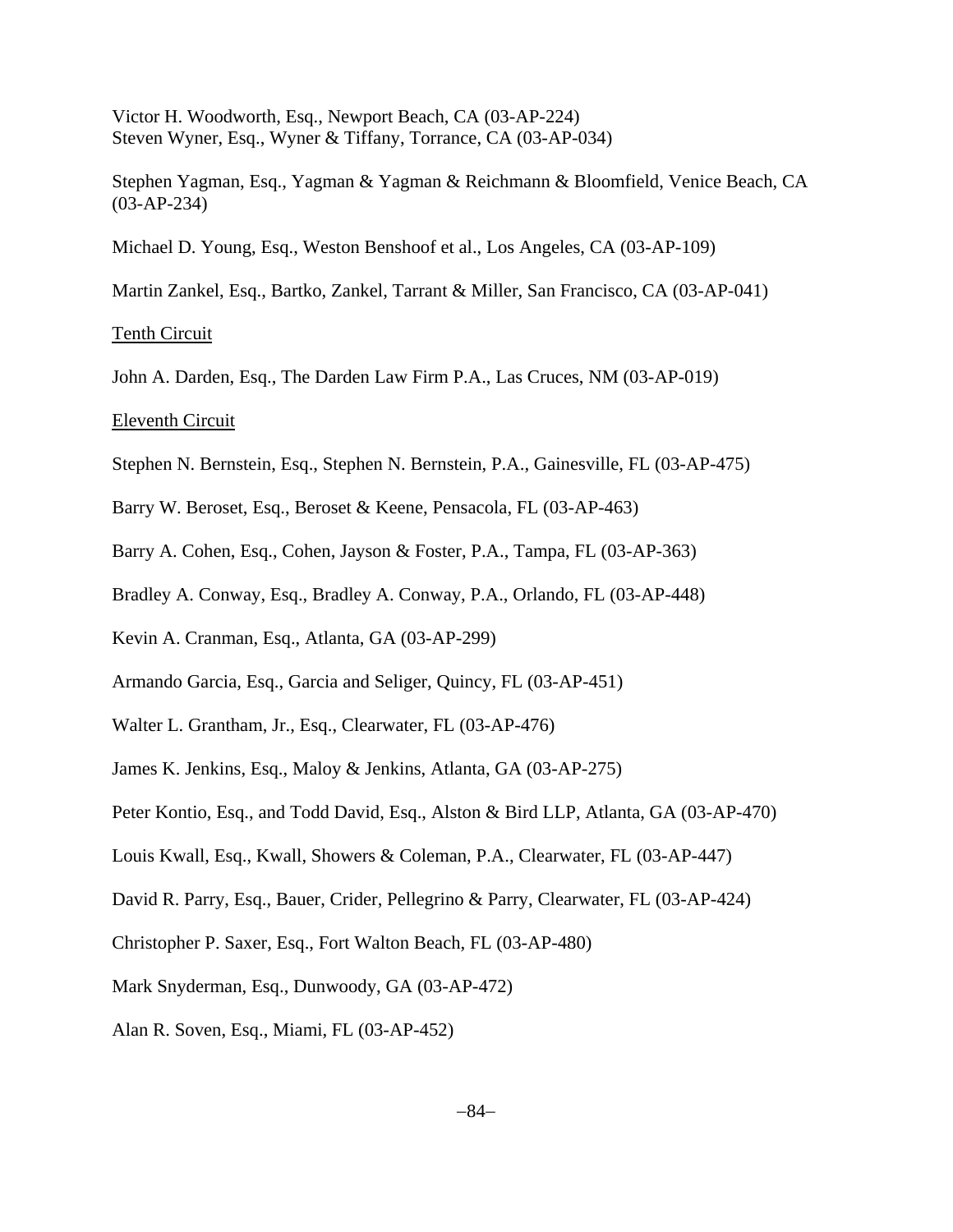### **Overseas**

John McGuire, Esq., Cleary, Gottlieb, Steen & Hamilton, London, England (03-AP-407)

Igor V. Timofeyev, Esq., Associate Legal Officer, Office of the President, International Criminal Tribunal for the Former Yugoslavia, The Hague, Netherlands (03-AP-411)

Jana L. Torok, Esq., Camp Casey, Korea (03-AP-236)

## **In-House Attorneys**

D.C. Circuit

John P. Frantz, Esq., Verizon Communications, Washington, D.C. (03-AP-261)

### Second Circuit

William P. Barr, Esq., Executive Vice President and General Counsel, Verizon, New York, NY (03-AP-272)

Paul T. Cappuccio, Esq., Executive Vice President and General Counsel, Time Warner Inc., New York, NY (03-AP-064)

### Ninth Circuit

Marc D. Bond, Esq., Assistant Counsel, Law Department, Union Oil Company of California, Anchorage, AK (03-AP-058)

Jeffrey B. Coyne, Esq., Vice President, General Counsel, and Corporate Secretary, Newport Corporation, Irvine, CA (03-AP-145)

James R. Edwards, Esq., Senior Legal Counsel, Corporate Legal Department, Qualcomm, San Diego, CA (03-AP-120)

Gregory T.H. Lee, Esq., President, Eureka Casinos, Las Vegas, NV (03-AP-157)

John M. Nettleton, Esq., Corporate Counsel, Starbucks Coffee Company, Seattle, WA (03-AP-226)

Adam J. Pliska, Esq., Director of Business & Legal Affairs, World Poker Tour, West Hollywood, CA (03-AP-440)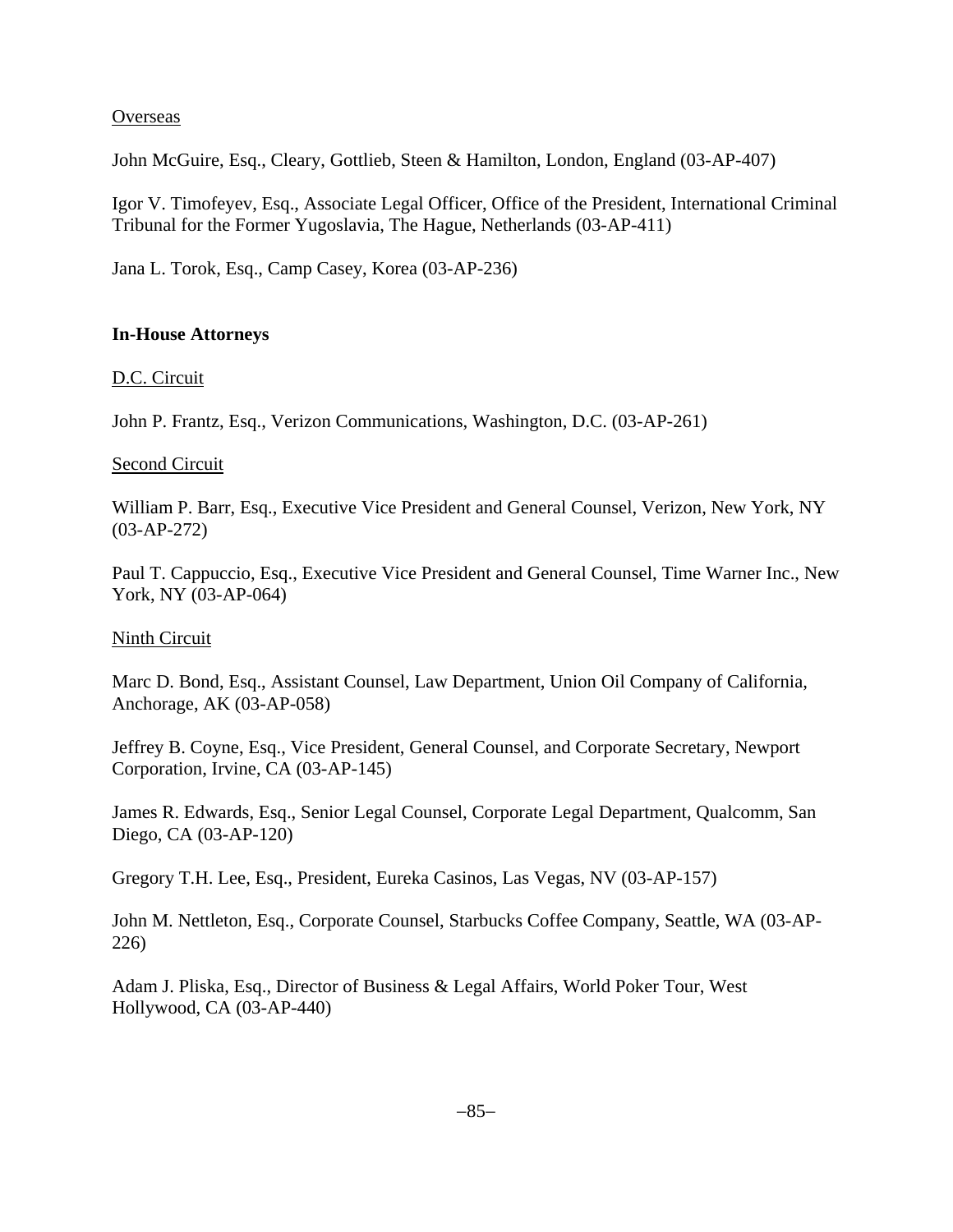Sheldon W. Presser, Esq., Senior Vice President & Deputy General Counsel, Warner Bros. Entertainment Inc., Burbank, CA (03-AP-346)

Jerri L. Solomon, Esq., Senior Corporate Counsel, Farmers Group, Inc., Los Angeles, CA (03- AP-417)

Thomas F. Tait, Esq., President, Tait & Associates, Inc., Santa Ana, CA (03-AP-140)

John Vaughan, Esq., President and CEO, T and T Industries, Inc., Fullerton, CA (03-AP-108)

### Eleventh Circuit

Michael Bishop, Esq., Chief Intellectual Property Counsel, BellSouth Corporation, Atlanta, GA (03-AP-315)

Deval L. Patrick, Esq., Executive Vice President, General Counsel, and Corporate Secretary, The Coca-Cola Company, Atlanta, GA (03-AP-027)

### **Non-Attorneys or Status Not Clear**

### Fifth Circuit

Roberta Gonzalez, Pflugerville, TX (03-AP-118)

Seventh Circuit

Carole Tkacz, Gary, IN (03-AP-163)

Ninth Circuit

Dr. Philip K. Anthony, CEO, Bowne DecisionQuest, Torrance, CA (03-AP-206)

Chris L. Britt, President, Marwit Capital, Newport Beach, CA (03-AP-147)

Hartwell Harris, Law Student, Boalt Hall School of Law, Berkeley, CA (03-AP-205)

Mark Kerslake, Province Group, Newport Beach, CA (03-AP-143)

Farahnaz Nourmand, Los Angeles, CA (03-AP-089)

Bethany L. O'Neill, San Diego, CA (03-AP-189)

John A. Sandberg, President, Sandberg Furniture, Los Angeles, CA (03-AP-148)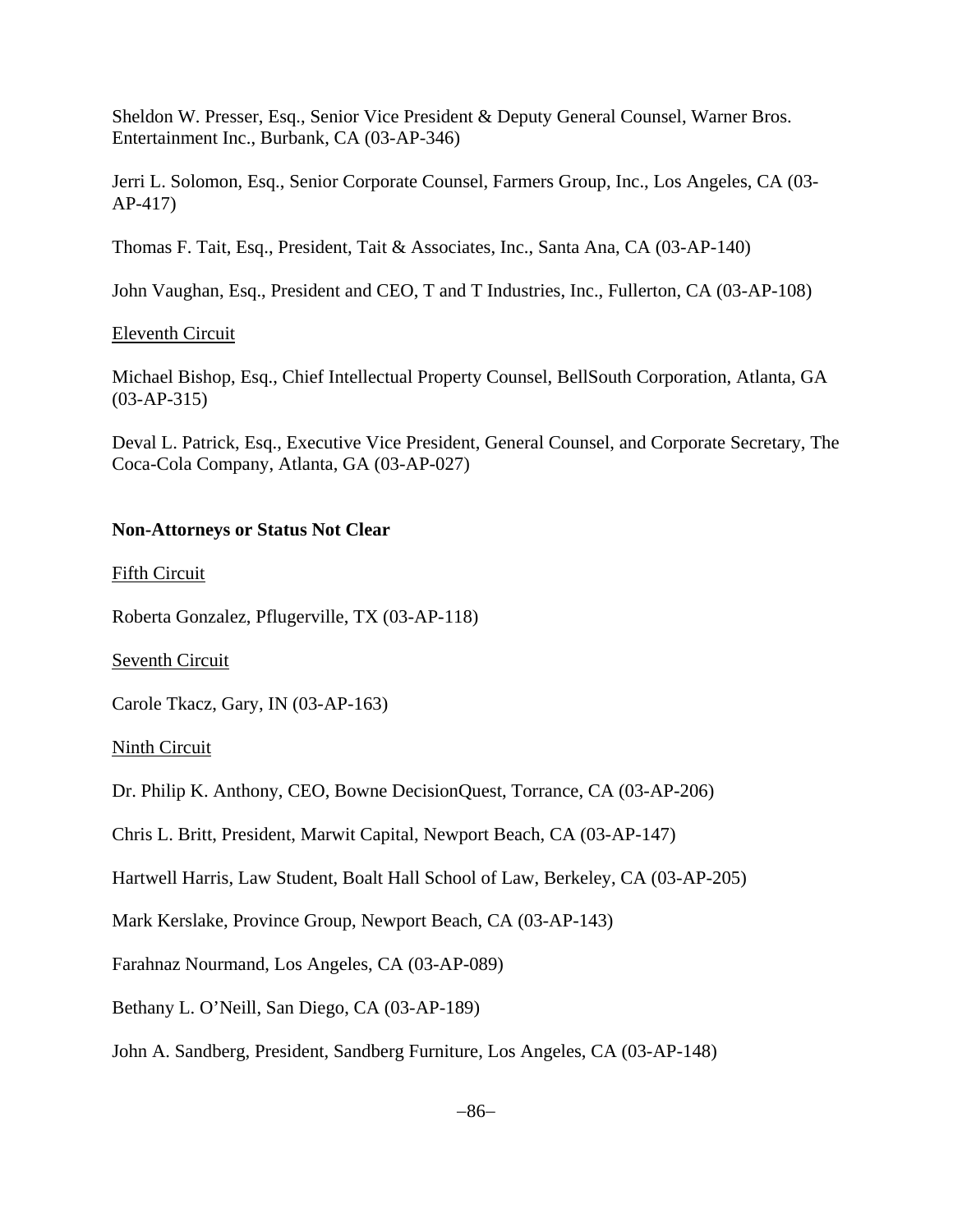Homan Taghdiri, Los Angeles, CA (03-AP-088)

Wayne Willis, Los Altos, CA (03-AP-300)

Unknown

Katherine Kimball Windsor (03-AP-241)

# **Organizations**

ACLU Foundation of Southern California, Los Angeles, CA (03-AP-235)

Advisory Council of the United States Court of Appeals for the Federal Circuit, Washington, DC (03-AP-410)

Appellate Courts Committee, Los Angeles County Bar Association, Los Angeles, CA (03-AP-201)

Attorney General's Office, State of California, Sacramento, CA (03-AP-395)

Attorney General's Office, State of Washington, Olympia, WA (03-AP-382)

California La Raza Lawyers Association, Los Angeles, CA (03-AP-268)

Committee on Appellate Courts, State Bar of California, San Francisco, CA (03-AP-319)

Committee on Federal Courts, State Bar of California, San Francisco, CA (03-AP-393)

Federal Circuit Bar Association, Washington, DC (03-AP-409)

Hispanic National Bar Association, Washington, DC (03-AP-415)

Litigation Section, Los Angeles County Bar Association, Los Angeles, CA (03-AP-347)

Northern District of California Chapter, Federal Bar Association, San Francisco, CA (03-AP-374)

Orange County Chapter, Federal Bar Association, Irvine, CA (03-AP-429)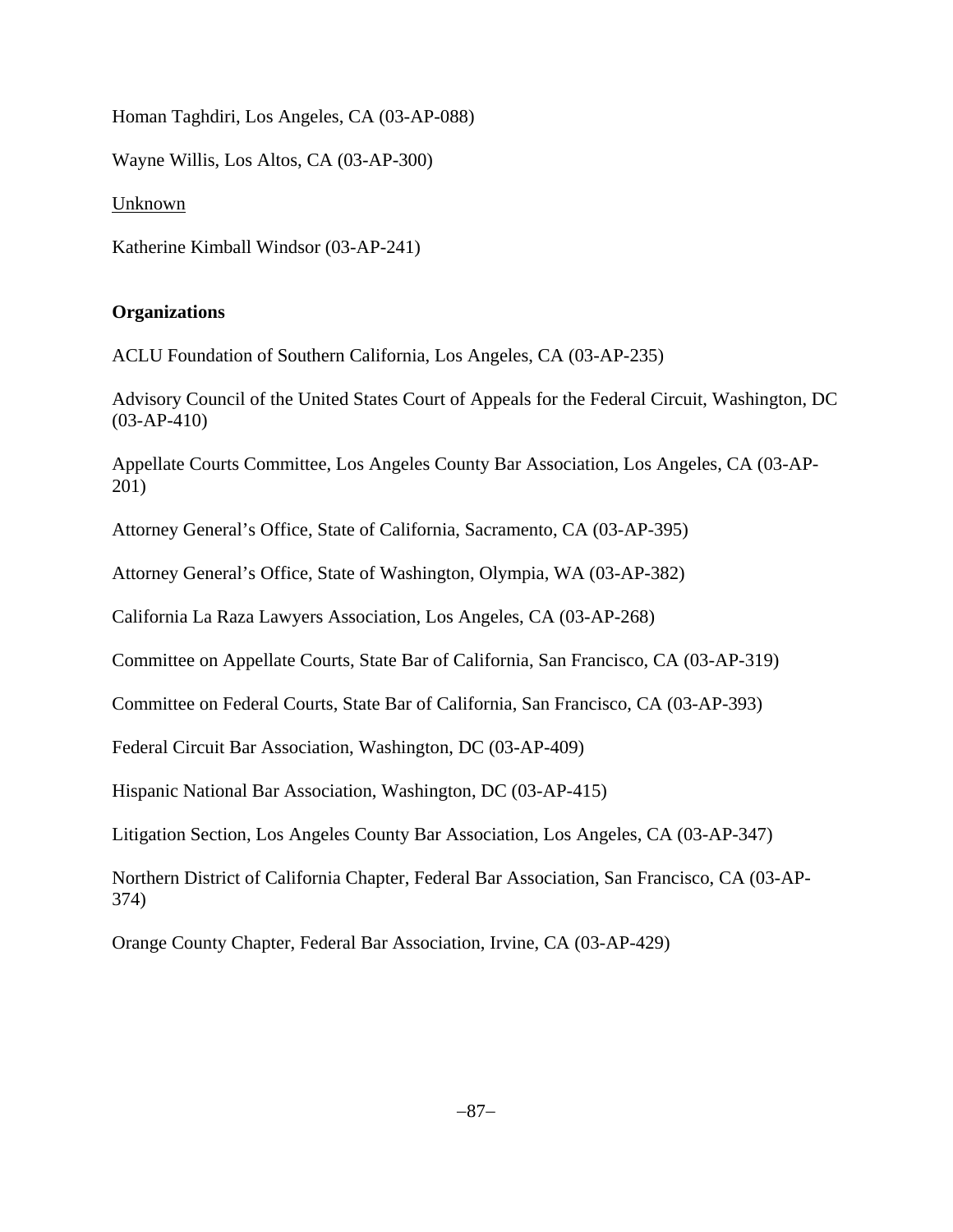### **b. Commentators Who Favor Proposed Rule**

#### **Federal Circuit Court Judges**

Judge Frank H. Easterbrook (CA7) (03-AP-367)

Judge David M. Ebel (CA10) (03-AP-010)

Judge Kenneth F. Ripple (CA7) (03-AP-335)

Judge A. Wallace Tashima (CA9) (03-AP-288)

#### **Law Professors**

Prof. Stephen R. Barnett, Boalt Hall School of Law (03-AP-032)

Prof. Richard B. Cappalli, Temple University, James E. Beasley School of Law (03-AP-435)

Prof. Andrew M. Siegel, University of South Carolina School of Law (03-AP-219)

Prof. Michael B.W. Sinclair, New York Law School (03-AP-283)

#### **Attorneys in Private or Government Practice**

#### D.C. Circuit

Ashley Doherty, Esq., Washington, DC (03-AP-225)

Elizabeth J. Pawlak, Esq., Pawlak & Associates, Washington, DC (03-AP-449)

#### Second Circuit

Philip Allen Lacovara, Esq., Mayer, Brown, Rowe & Maw LLP, New York, NY (03-AP-016)

#### Third Circuit

David R. Fine, Esq., Kirkpatrick & Lockhart LLP, Harrisburg, PA (03-AP-223)

### Fourth Circuit

Dr. Mark S. Bellamy, Esq., Virginia Beach, VA (03-AP-324)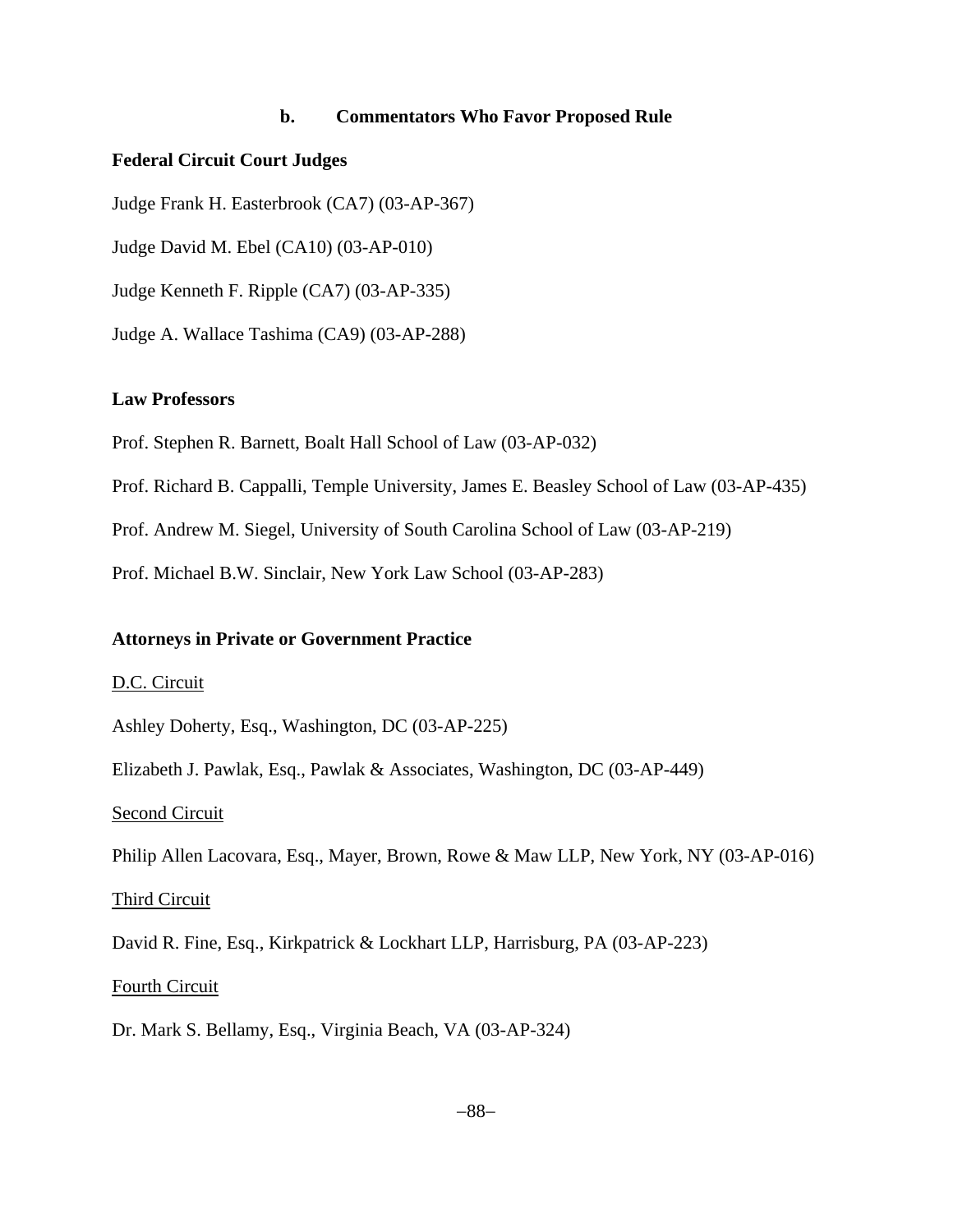Kerry Hubers, Esq., Alexandria, VA (03-AP-209)

Roy M. Jessee, Esq., Mullins, Harris & Jessee, P.C., Norton, VA (03-AP-230)

Steven R. Minor, Esq., Elliott Lawson & Minor, Bristol, VA (03-AP-210)

Fifth Circuit

Stephen R. Marsh, Esq., Wichita Falls, TX (03-AP-216)

Sixth Circuit

Kurt L. Grossman, Wood, Herron & Evans LLP, Cincinnati, OH (03-AP-426)

Charles E. Young, Jr., Esq., Knoxville, TN (03-AP-214)

Seventh Circuit

Beverly B. Mann, Esq., Chicago, IL (03-AP-408)

Eighth Circuit

Mark G. Arnold, Esq., Husch & Eppenberger, LLC, St. Louis, MO (03-AP-002)

Hugh R. Law, Esq., Lowenhaupt & Chasnoff, LLC, St. Louis, MO (03-AP-212)

David J. Weimer, Esq., Kramer & Frank, P.C., Kansas City, MO (03-AP-005)

Ninth Circuit

Anonymous (03-AP-238)

Gary Michael Coutin, Esq., San Francisco, CA (03-AP-465)

David W. Floren, Esq., Santa Rosa, CA (03-AP-227)

James B. Friderici, Esq., Delaney, Wiles, et al., Anchorage, AK (03-AP-006)

Robert Don Grifford, Esq., Reno, NV (03-AP-213)

James B. Morse, Jr., Esq., Tempe, AZ (03-AP-222)

Kenneth J. Schmier, Esq., Committee for the Rule of Law, Emeryville, CA (03-AP-239)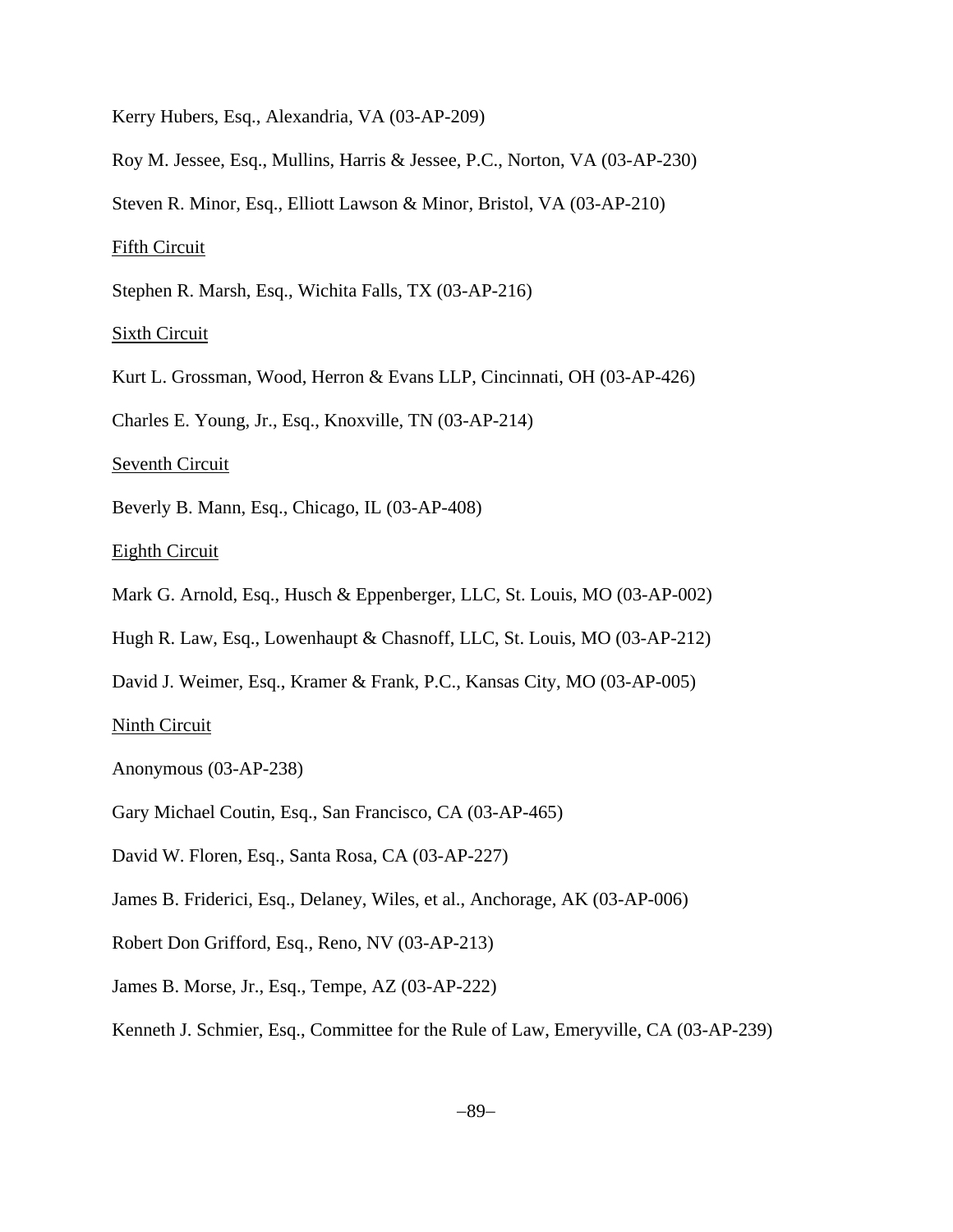Jonathan M. Shaw, Esq., Susman Godfrey LLP, Seattle, WA (03-AP-208)

Leslie R. Weatherhead, Esq., Witherspoon, Kelley, Davenport & Toole, Spokane, WA (03-AP-473)

### Tenth Circuit

Daniel E. Monnat, Esq., Monnat & Spurrier, Wichita, KS (03-AP-271)

Samuel M. Ventola, Esq., Rothgerber, Johnson & Lyons, Denver, CO (03-AP-217)

## Eleventh Circuit

J. Christopher Desmond, Esq., Law Clerk, U.S. District Court for the Southern District of Georgia, Savannah, GA (03-AP-211)

Michael N. Loebl, Esq., Fulcher, Hagler, et al., Augusta, GA (03-AP-454)

Craig N. Rosler, Esq., Birmingham, AL (03-AP-149)

## **In-House Attorneys**

Ira Brad Matetsky, General Counsel, Goya Foods, Inc., Secaucus, NJ (03-AP-434)

### **Non-Attorneys or Status Not Clear**

Jacob Aftergood, Santa Cruz, CA (03-AP-265)

Steven A. Aftergood, Washington, DC (03-AP-286)

Debra D. Coplan, Los Angeles, CA (03-AP-323)

Paul Freda, Los Gatos, CA (03-AP-284)

Laurence Neuton, Los Angeles, CA (03-AP-317)

# **Organizations**

Association of the Bar of the City of New York and the Association's Committee on Federal Courts, New York, NY (03-AP-464)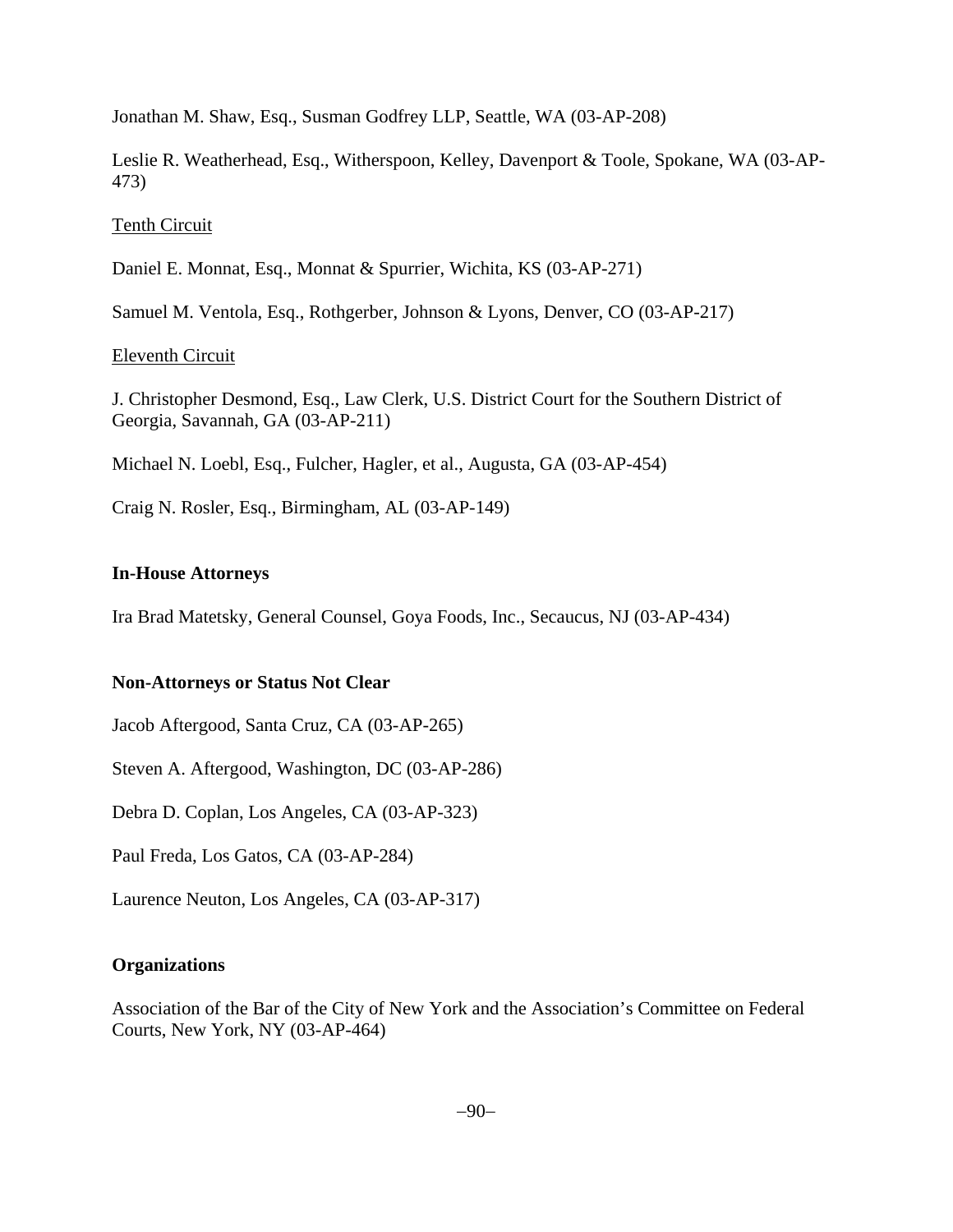Citizens for Voluntary Trade, Arlington, VA (03-AP-414; 03-AP-456)

Committee on Courts of Appellate Jurisdiction, New York State Bar Association, Albany, NY (03-AP-097)

Committee on U.S. Courts, State Bar of Michigan, Lansing, MI (03-AP-394)

Public Citizen Litigation Group, Washington, DC (03-AP-008)

Trial Lawyers for Public Justice and the TLPJ Foundation, Washington, DC (03-AP-406)

## **c. Requests to Testify**

Jessie Allen, Esq., on behalf of Brennan Center for Justice, New York University School of Law, New York, NY (03-AP-035)

Judah Best, Esq., on behalf of Section of Litigation of American Bar Association, Washington, DC (03-AP-069)

William T. Hangley, Esq., and James W. Morris, III, Esq., on behalf of American College of Trial Lawyers, Philadelphia, PA (03-AP-083)

Steven I. Wallach, Esq., Morrison, Cohen, Singer & Weinstein, LLP, New York, NY (03-AP-003)

# **D. Recommendation**

Given the strong public interest in Rule 32.1, this memorandum will likely be read by many who are not members of the Committee, and therefore I should probably start by emphasizing that what follows is merely my recommendation. It does not necessarily represent the views of the Chair or any member of the Committee. As Reporter, I give the Committee my best advice and help the Committee implement its decisions, but those decisions are emphatically the Committee's, and the Committee can and often does disagree with me. (Indeed, in the specific case of Rule 32.1, the Committee has already disagreed with me once, as I will describe below.)

I recommend that Rule 32.1 be removed from the Committee's study agenda — or, failing that, that further action on Rule 32.1 be postponed to give the Federal Judicial Center ("FJC") time to study some of the issues raised by the commentators.

In the seven years that I have served as Reporter to the Committee, I have often been impressed by the unique credibility enjoyed by the Rules Enabling Act ("REA") process.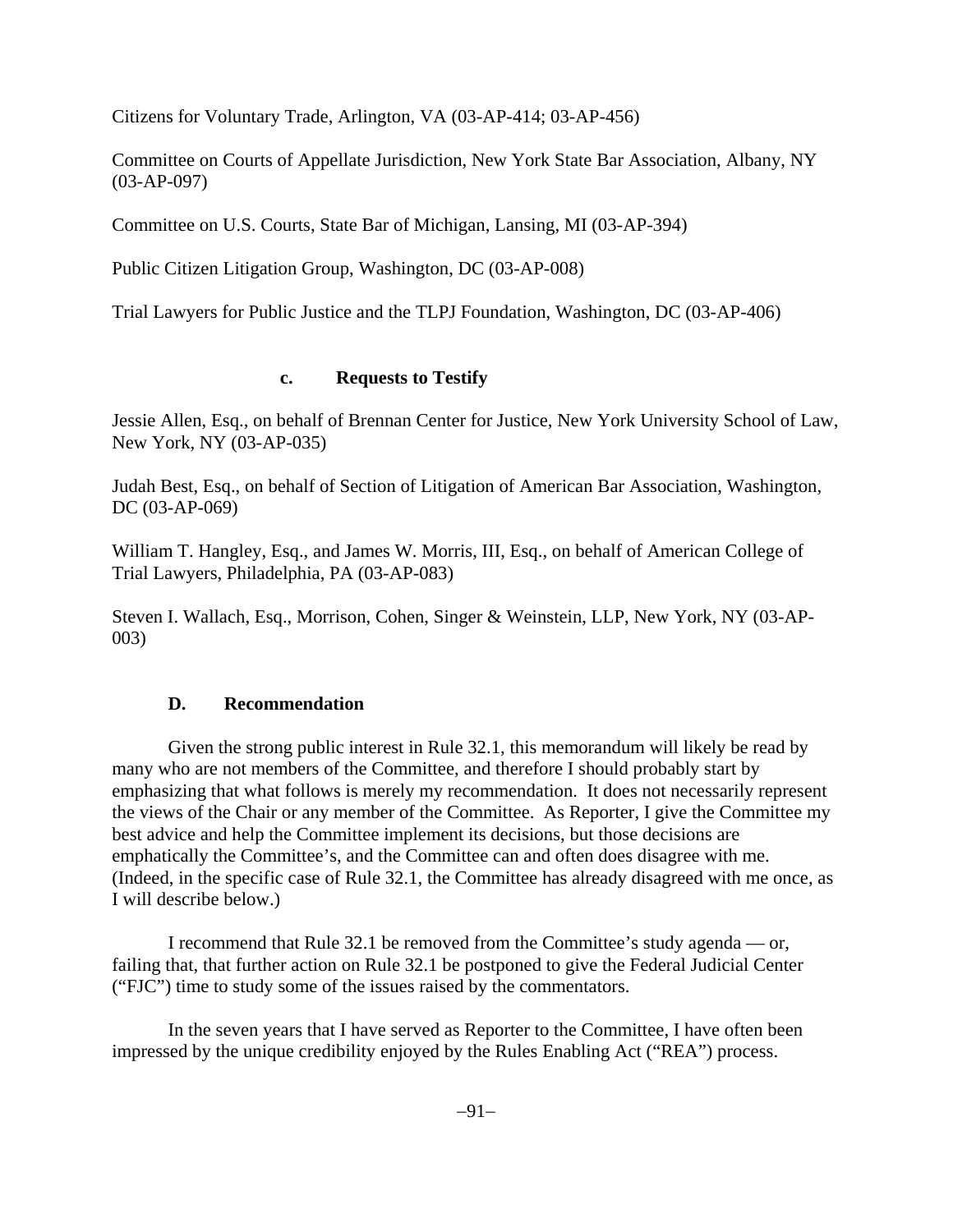Several factors account for that credibility, but one of the most important, I think, is that the REA process generally works on a consensus or near-consensus basis. For the most part, the advisory committees identify technical problems and propose uncontroversial solutions.

There are exceptions, of course. Judges like to do things the way judges like to do things, so even a proposal about something like word limits on briefs filed in cross-appeals can attract strong arguments. Generally, though, the advisory committees work hard to find common ground and build consensus. As a result, objections to proposed rules are usually neither many nor passionate.

Only rarely do advisory committees take on truly controversial issues and push ahead over the strong opposition of substantial numbers of judges. These rare occasions have at least two things in common. First, the advisory committees are addressing truly serious problems. Second, the advisory committees have a high level of confidence that, despite opposition, the proposals are correct on the merits.

Obviously, rules governing the citation of unpublished opinions are controversial. At our April 2001 meeting, Judge Will Garwood and I argued against proceeding with the Justice Department's proposal to abolish no-citation rules<sup>5</sup> precisely because we knew from our surveys of the chief judges that the proposal would generate much controversy, that it would likely not be approved by the Judicial Conference, and that even publishing the proposal for comment would use up a great deal of this Committee's time and "capital."

Obviously, a majority of the Committee disagreed with our arguments, but, with respect, I continue to believe that we were right about the strength of the opposition to national rulemaking on the topic of unpublished opinions. I recognize, of course, that most of the opposition to Rule 32.1 came from one circuit, where a campaign against the rule was led by some of that circuit's judges. But even taking that into account, one cannot deny that many outstanding judges and lawyers of various backgrounds, temperaments, and philosophies have thought carefully about Rule 32.1, strongly object to it, and will feel aggrieved if Rule 32.1 is approved over their objections.

Rule 32.1 is therefore one of those rare proposals that is highly controversial. I ask, then, whether the two features I described above are true: Does Rule 32.1 address a truly serious problem? And, if so, does the Committee have a high level of confidence that Rule 32.1 is correct on the merits?

 $\frac{1}{5}$  ${}^{5}$ An identical proposal had been removed from the Committee's study agenda in April 1998 after nearly all of the chief judges surveyed by Judge Garwood opposed it.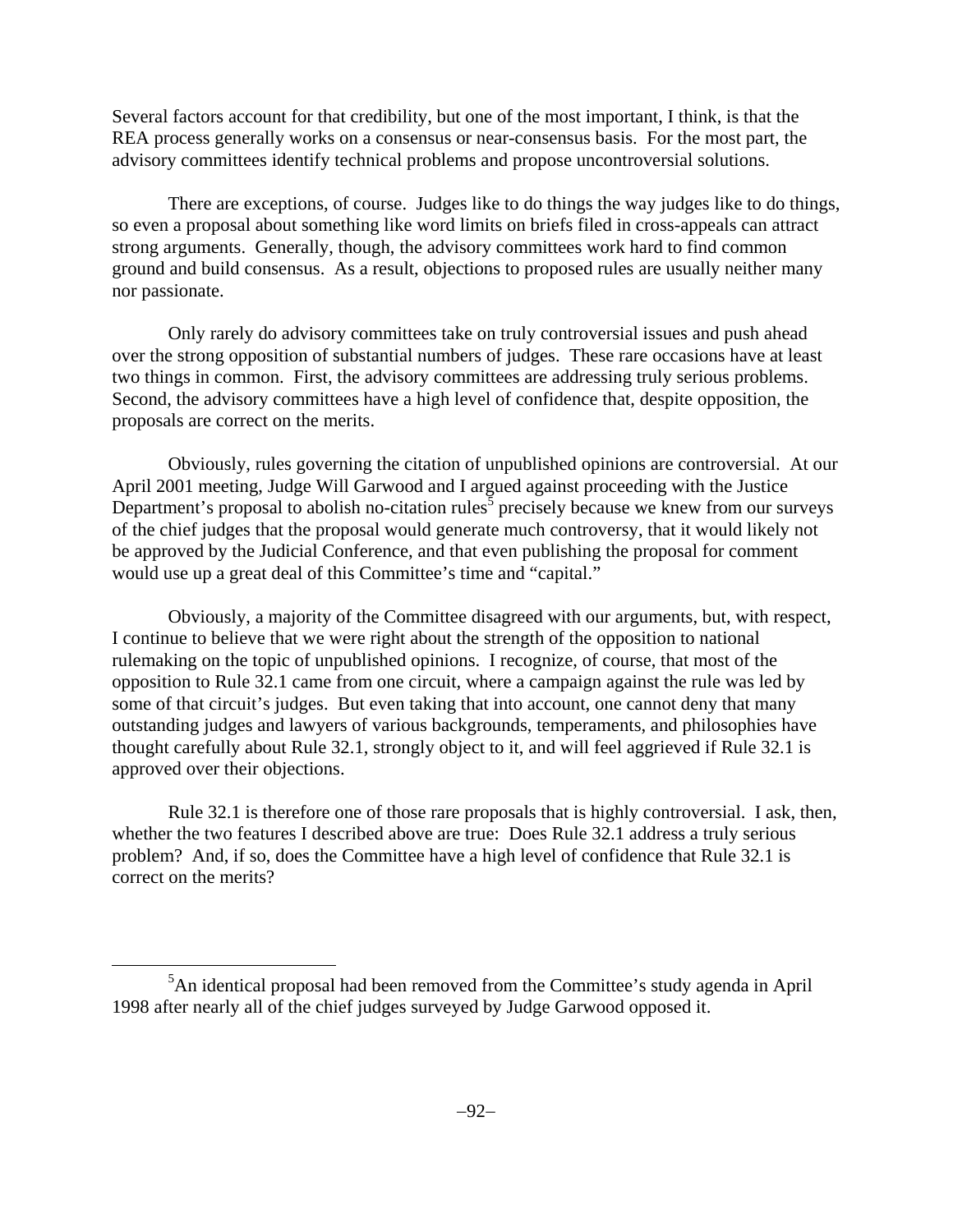For me, the first question is easier than the second. I agree with those opponents of Rule 32.1 who ask, in essence: "What's the big deal? What's the problem crying out for a solution? Are no-citation rules really inflicting a lot of harm on a lot of people?" I know that there are answers to those questions, having summarized those answers above. But, at the end of the day, I am just not convinced that no-citation rules pose a problem of the same magnitude as discovery abuse, misuse of class actions, or admissibility of expert testimony — problems that have been addressed in the past by controversial rules. My conclusion is bolstered by the fact that nocitation rules already seem to be on their way to extinction; whatever harm they cause, they cause less of it every year.

I find the merits to be a closer call. I started as an agnostic on the question of whether no-citation rules are necessary or wise. The comments persuade me that they are not — and that Rule 32.1 is probably right on the merits. Sometimes one is influenced to support a proposal by the strength of the arguments for it, and other times one is influenced to support a proposal by the weakness of the arguments against it. My support for Rule 32.1 is more a product of the latter than the former.

Some of the arguments against Rule 32.1 strike me as clearly incorrect. For example, the argument that Rule 32.1 exceeds the authority granted by 28 U.S.C. § 2072 has several problems, not the least of which is that the no-citation rules that Rule 32.1 seeks to abolish are themselves promulgated under Rule 47(a), which gives each court of appeals authority to "make and amend rules governing its practice." I cannot agree that a court of appeals has power to use its local rules to *bar* citation, but the Supreme Court does not have power to use the Appellate Rules to *permit* citation. If a no-citation rule is a rule of "practice" for purposes of Rule 47(a), then surely Rule 32.1 is a rule of "practice" for purposes of § 2072.

Other arguments against Rule 32.1 are internally inconsistent. To cite one example, opponents argue both (1) that unpublished opinions contain nothing of value and (2) that, if unpublished opinions could be cited, attorneys would have a professional obligation to research them, briefs would be full of citations to them, district courts would feel bound to follow them, and circuit courts would have to distinguish and explain them. To cite another, opponents argue both (1) that unpublished opinions often do not accurately describe the reasoning behind a decision and (2) that it is important that courts be able to continue to issue unpublished opinions because the parties are entitled to know the reasoning behind a decision. Opponents walk fine lines in trying to reconcile these and other tensions within their arguments, but I don't think they always succeed.

Still other arguments against Rule 32.1 suffer from gaps in their reasoning. Commentators often stated — with little or no elaboration — that, if Rule 32.1 was approved, *x* would occur, and then devoted paragraphs to describing how awful *x* would be. What was often missing was a careful explanation of why Rule 32.1 would necessarily lead to *x* in the first place. Take, for example, the following "talking point," which appeared in almost identical form in dozens of letters: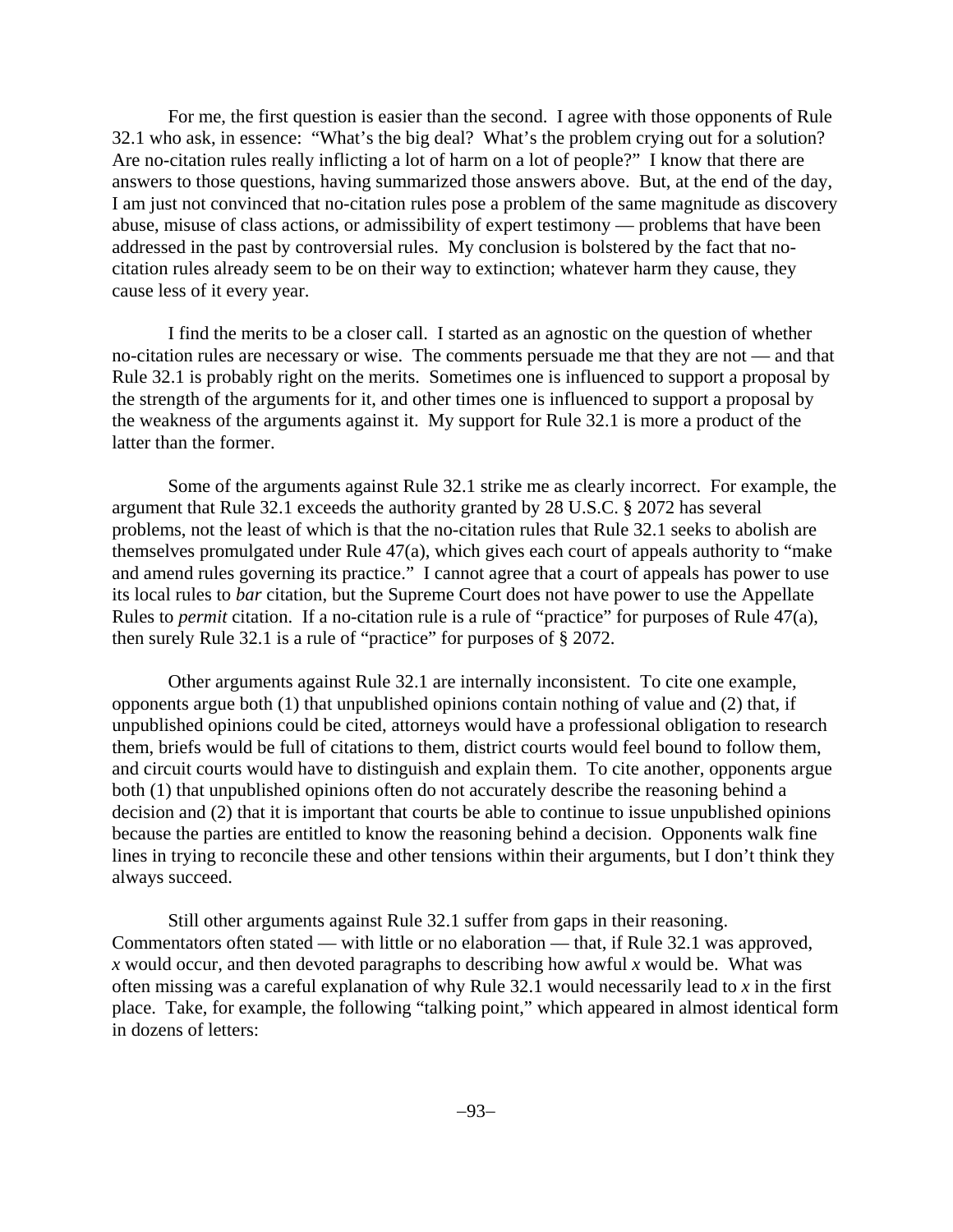"If unpublished opinions *could* be cited, lawyers would have no choice but to treat them as a significant source of authority. [*Why?*] As a matter of prudence, and probably professional ethics, practitioners could not ignore relevant opinions decided by the very circuit court before which they are now litigating. [*Why?*] Even if courts did not regard unpublished dispositions as controlling, lawyers would still be obliged to afford them significant weight in practicing before circuit courts. [*Why?*]" [03-AP-025]

This paragraph basically repeats the same assertion three times. The assertion may very well be true, but repetition does not make it so.

Many of the arguments against Rule 32.1 were exaggerated. For example, I was not impressed with the argument that judges would be obliged to read every unpublished opinion cited in every brief — and, because those opinions are so cryptic, judges would have to call up the records and read the briefs to try to figure out what they really held. I clerked on two federal appellate courts, and I know that judges and their law clerks rarely read every *precedential* source that is cited in a brief, much less every non-precedential authority. A 10-case string cite is a 10-case string cite, and no one reads all 10 cases — whether published or not — unless there is good reason to do so. Judges and their law clerks have always used discretion in doing research, and they would continue to use discretion if Rule 32.1 was approved.

What most struck me about the arguments against Rule 32.1 is that they sometimes made a better normative case *for* Rule 32.1 than the arguments of the rule's supporters. Take, for example, the following argument, made in a letter signed by several judges:

"[Unpublished orders will be] thrown back in our faces . . . no matter how often we state that unpublished orders though citable (if the proposed rule is adopted) are not precedents. For if a lawyer states in its brief that in our unpublished opinion in *A v. B* we said X and in *C v. D* we said Y and in this case the other side wants us to say Z, we can hardly reply that when we don't publish we say what we please and take no responsibility. We will have a moral duty to explain, distinguish, reaffirm, overrule, etc. any unpublished order brought to our attention by counsel. Citability would upgrade case-specific orders that this circuit has intentionally confined to the law of that particular case to de facto precedents that we must address." [03-AP-396]

Putting aside whether this prediction is sound as an empirical matter, I am struck by the notion that the "moral duty" referred to by the letter is characterized as a duty that does not arise when a court *does* something, but only when what the court does is *pointed out* to it. In other words, the moral duty is not a duty to do or not to do something, but rather a duty to respond after someone calls the court's attention to its own actions. And, we are told, it is imperative to prevent this moral duty from arising by silencing litigants.

This is a rather revealing argument. Indeed, even the use of the term "thrown back in our faces" to describe the citation of an unpublished opinion is telling. It implies that "say[ing] what we please and tak[ing] no responsibility" is *exactly* what courts want to do in unpublished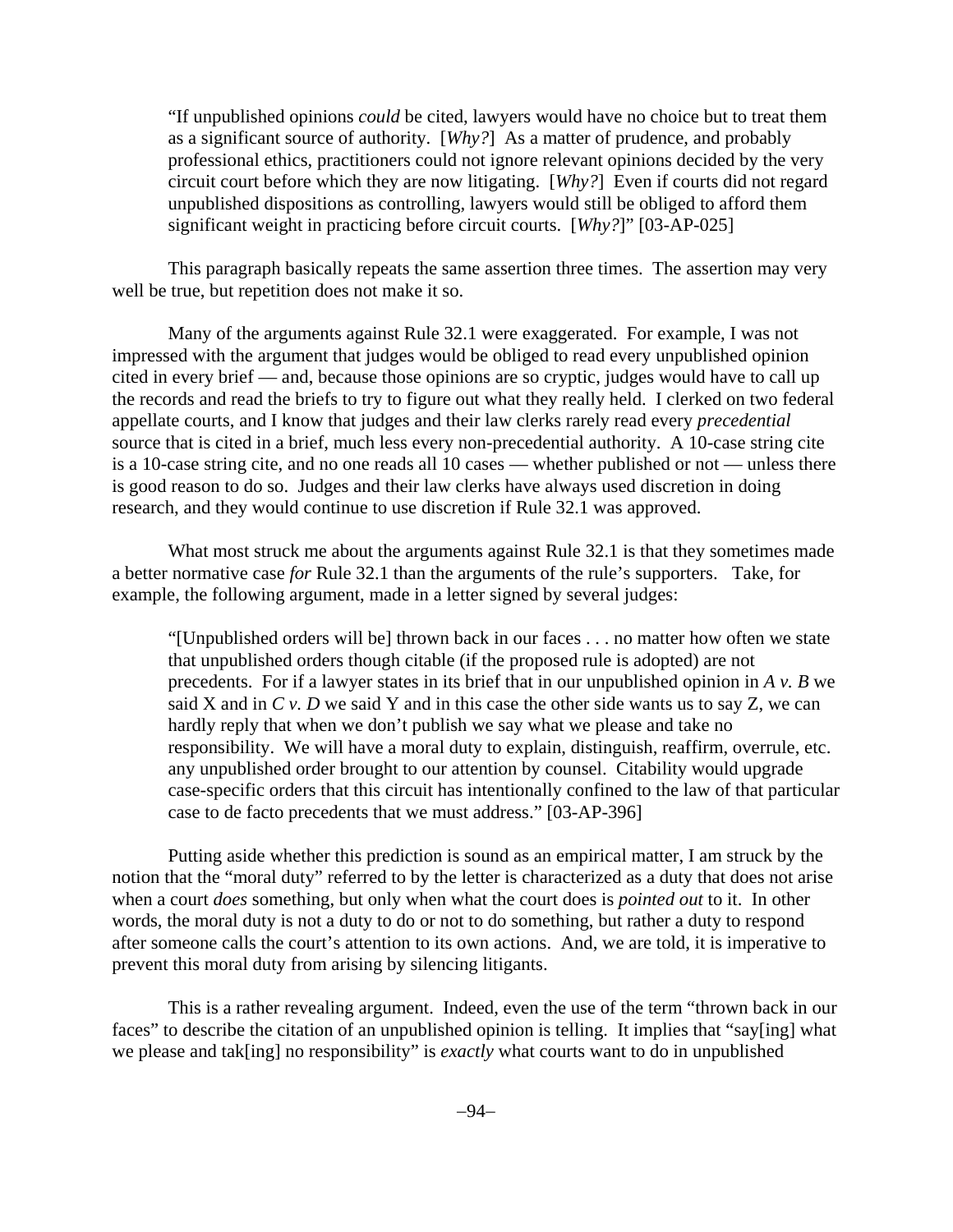opinions. It also implies that the real objection to Rule 32.1 is not that it would prevent courts from continuing to issue unpublished opinions that are sloppily drafted by clerks and all of that, but that it would make judges *take responsibility* for the way they produce unpublished opinions. And that, it seems to me, is one of the best arguments that can be made for Rule 32.1.

On balance, I obviously was not persuaded by many of the arguments against Rule 32.1. At the same time, I was not entirely convinced that Rule 32.1 should be approved. Here is my major concern:

I do not doubt that the judges on at least some circuits are absolutely overwhelmed. I also agree that, with so little margin for error, this Committee must be extremely careful before approving a rule change that might substantially increase the workload of federal judges. I think it undeniable that Rule 32.1 would change — at least in some circuits and at least to some extent — both the purpose of and the audience for unpublished opinions. It is not unreasonable to fear that, as a result, *something* about the drafting of unpublished opinions might change.

This is, of course, an empirical question — indeed, it is *the* empirical question that is at the heart of the disagreement over Rule 32.1. Although supporters and opponents have normative differences, what underlies their dispute is an enormous gulf between their perceptions about what would happen if Rule 32.1 was approved. How would the lives of judges and attorneys change? Supporters answer "not much and for the better." Opponents answer "a great deal and for the worse."

At this point, I just don't think the Committee has the information it needs to confidently assess who is right. It is possible, though, that the Committee could collect that information with the help of the FJC. As noted by Rule 32.1's supporters, many federal and state appellate courts have abolished or liberalized no-citation rules in recent years. These jurisdictions can provide evidence about the effect of those actions on judges and attorneys.

It is also true, as noted by Rule 32.1's opponents, that the data will have to be analyzed with care, and that apple-to-apple comparisons will be difficult. Rule 32.1 would combine with the E-Government Act to create a system in which (1) all unpublished opinions would be available online and (2) the circuits would not be able to discourage or restrict the citation of those opinions in any way. No federal circuit has had any experience with such a system either because the circuit discourages or restricts citation or because the circuit's unpublished opinions have only recently been made available to Westlaw and Lexis (or, in the case of the Eleventh Circuit, are still not made available).

Despite these problems, data collected by a well-designed study could be quite helpful. But it may not be worth doing that study, as no amount of data is likely to sway the most ardent supporters and opponents of Rule 32.1. Instead, they will (with some justification) cite the differences between Rule 32.1 and current circuit practices and argue that, because of these differences, data contrary to their positions prove nothing.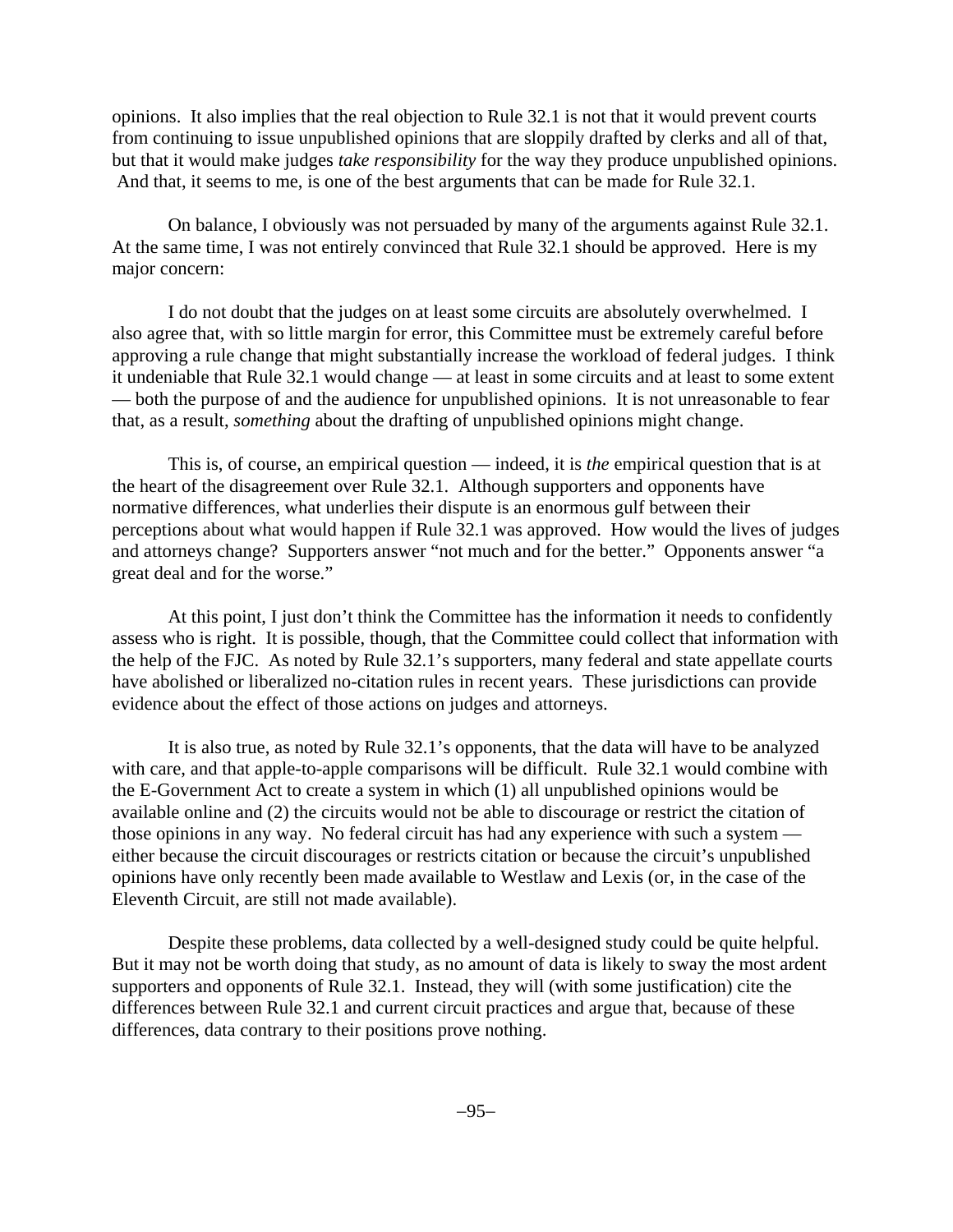In short, I recommend that the Committee remove Rule 32.1 from its study agenda or, if the Committee thinks it would be worthwhile, postpone further action on Rule 32.1 to give the FJC time to study the empirical claims made by supporters and opponents of the rule.

Two additional points:

1. I obviously do not favor approving Rule 32.1 at this time, but, in the interest of completeness, here is what I consider to be the best argument for going forward with the rule:

Let us suppose that the worst-case scenario predicted by Rule 32.1's opponents comes true. Let us suppose that Rule 32.1 is approved and, as a result, judges change their practices. Judges devote more time to writing some unpublished opinions, so that they cannot be misused or misunderstood — and, as to the others (the vast majority), judges write no opinion at all but instead substitute one-line dispositions.

Is this worst-case scenario really so bad? Is it clear that this system is not preferable to the current system? Consider two of the arguments made frequently by opponents of Rule 32.1:

First, many of Rule 32.1's opponents stress the poor quality of unpublished opinions. They tell us that the opinions are drafted hurriedly by law clerks — often by cutting-and-pasting bench memos. They tell us that judges spend little time reviewing the language of the opinions, being concerned only about the result. They tell us that the opinions may not accurately reflect the views of even a single judge. They tell us that the opinions do not adequately describe the facts and are not precise in the way that they describe the law. In a word, the quality of the opinions is lousy.

Second, many of Rule 32.1's opponents complain that the world is already awash in too much law. There are too many decisions to read. It is too expensive to do legal research. There are too many ambiguities and conflicts in the law because too many courts have said the same things too many times — inevitably in slightly different ways. Unpublished opinions already contribute to this problem, because, even in jurisdictions in which they cannot be cited, they are regularly read. (Does anyone think that the attorneys in *Rivera-Sanchez* did not read any of the Ninth Circuit's 20 previous directly-on-point decisions because those decisions were unpublished?)

If one accepts these two arguments, then wouldn't the ideal solution be to get rid of unpublished opinions altogether? Would it not be *good* if Rule 32.1 resulted in judges issuing (1) full, published, citable, precedential decisions in cases that warrant them and (2) one-line (or perhaps one-paragraph) orders in cases that do not? Would not a world of fewer and better opinions be preferable for everyone? One leading opponent of Rule 32.1 analogized unpublished opinions to "sausage [that is] not safe for human consumption." [03-AP-169] Isn't the best way to deal with such "sausage" to *stop making it*?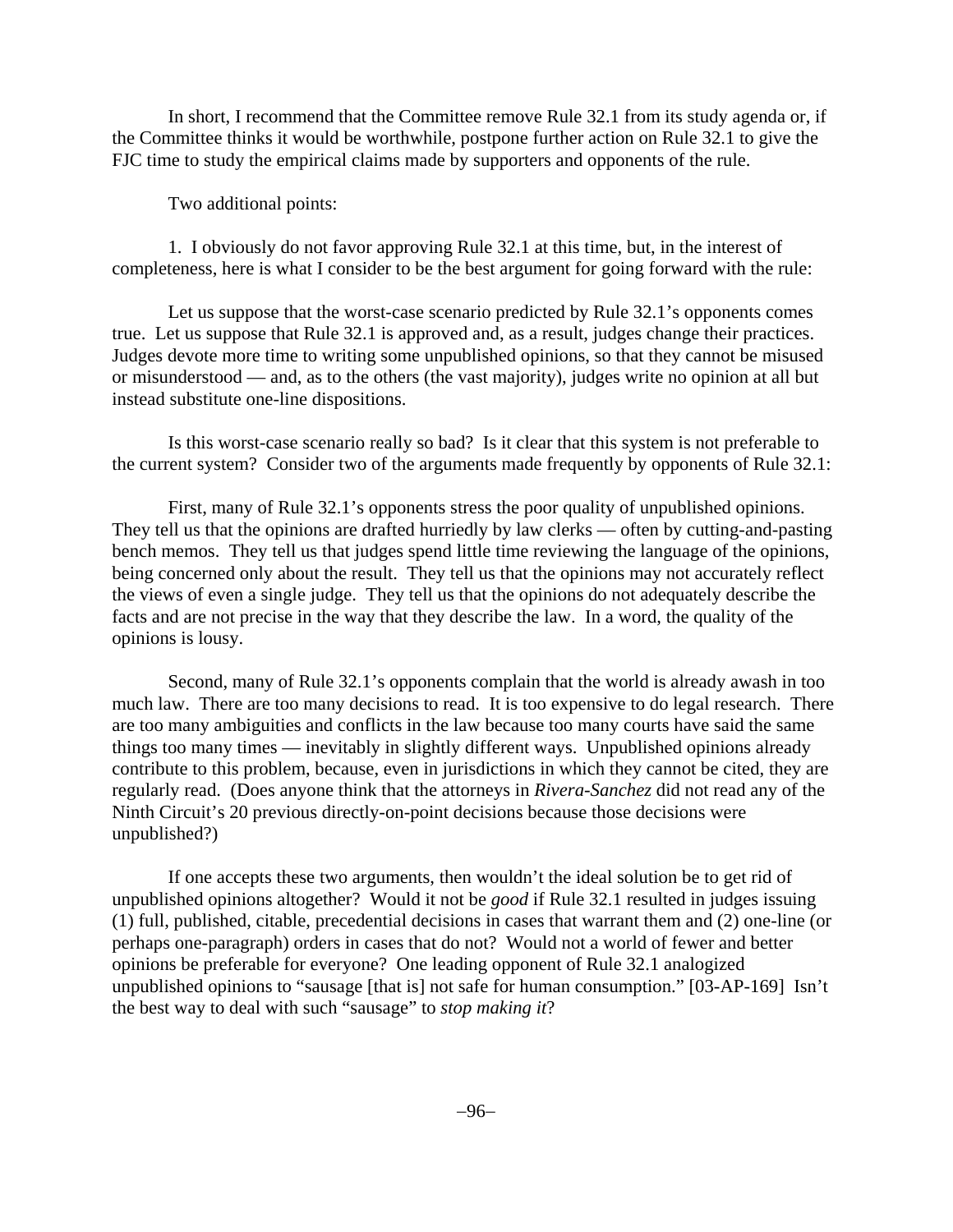The more I think about the comments on Rule 32.1, the more I am struck by how strange the current system is. Unpublished opinions are the crazy uncle in the attic of the federal judiciary, and no-citation rules are the whispered instructions to party guests not to hurt the hosts' feelings by mentioning that uncle. One commentator — a former Ninth Circuit clerk and opponent of Rule 32.1 — described the current system well:

"No one knows what to do with unpublished circuit decisions. Even in circuits that allow citation, such as the Tenth Circuit, they represent a limbo of pseudo-precedent that is not binding but yet has more effect than merely legal advocacy. The respect they are given varies from near zero to that given binding precedent; they may be treated like a law review article, a Federal Supplement decision from another circuit, or a published opinion of the authoring court itself. Anyone who states that lawyers and judges have a common understanding of how to handle unpublished decisions is either misinformed or less than candid." [03-AP-432]

Right now, federal courts handle the problem of this "limbo of pseudo-precedent" by *ignoring* it — by averting their gaze. If Rule 32.1 makes it impossible for judges to avert their gaze — and, as a result, judges stop issuing lousy unpublished opinions in favor of either good published opinions or one-line orders — I personally would regard that as an improvement over the current system.

I recognize, of course, that many will object that one-line dispositions deprive the parties of an explanation of the outcome of their appeals, leaving them feeling cheated and eroding their confidence in the judicial system. No doubt there is something to this, but bear in mind the following: First, the judicial system already issues millions of one-word decisions, from a trial judge's "sustained" in response to an objection at trial to the Supreme Court's "denied" in response to a petition for a writ of certiorari. People may not like it, but they seem to live with it. Second, providing reasons for every appellate decision may no longer be possible, given that the resources of the courts are not keeping pace with rising caseloads. Congress cannot give courts fewer resources to handle more cases and expect nothing to change. Finally, given what we've been told about unpublished opinions, I wonder whether they are preferable to one-line dispositions. Is an inaccurate explanation really better than no explanation at all?

2. Regarding the drafting of Rule 32.1: Although we struggled with the wording and although none of us was entirely satisfied with the drafting — we received little feedback regarding drafting from either the commentators or the Style Subcommittee. The major complaint was Prof. Barnett's. He believes that the rule should be stated affirmatively ("unpublished opinions may be cited"), not negatively ("restrictions may not be placed on the citation of unpublished opinions"). He does not share the Committee's concern that judges who oppose Rule 32.1 will try to undermine it by imposing restrictions on the citation of unpublished opinions, such as warnings that such citation is disfavored or instructions that such citation is not allowed unless no published decision is on point. In any event, Prof. Barnett believes that circuits *should* be free to impose such restrictions.